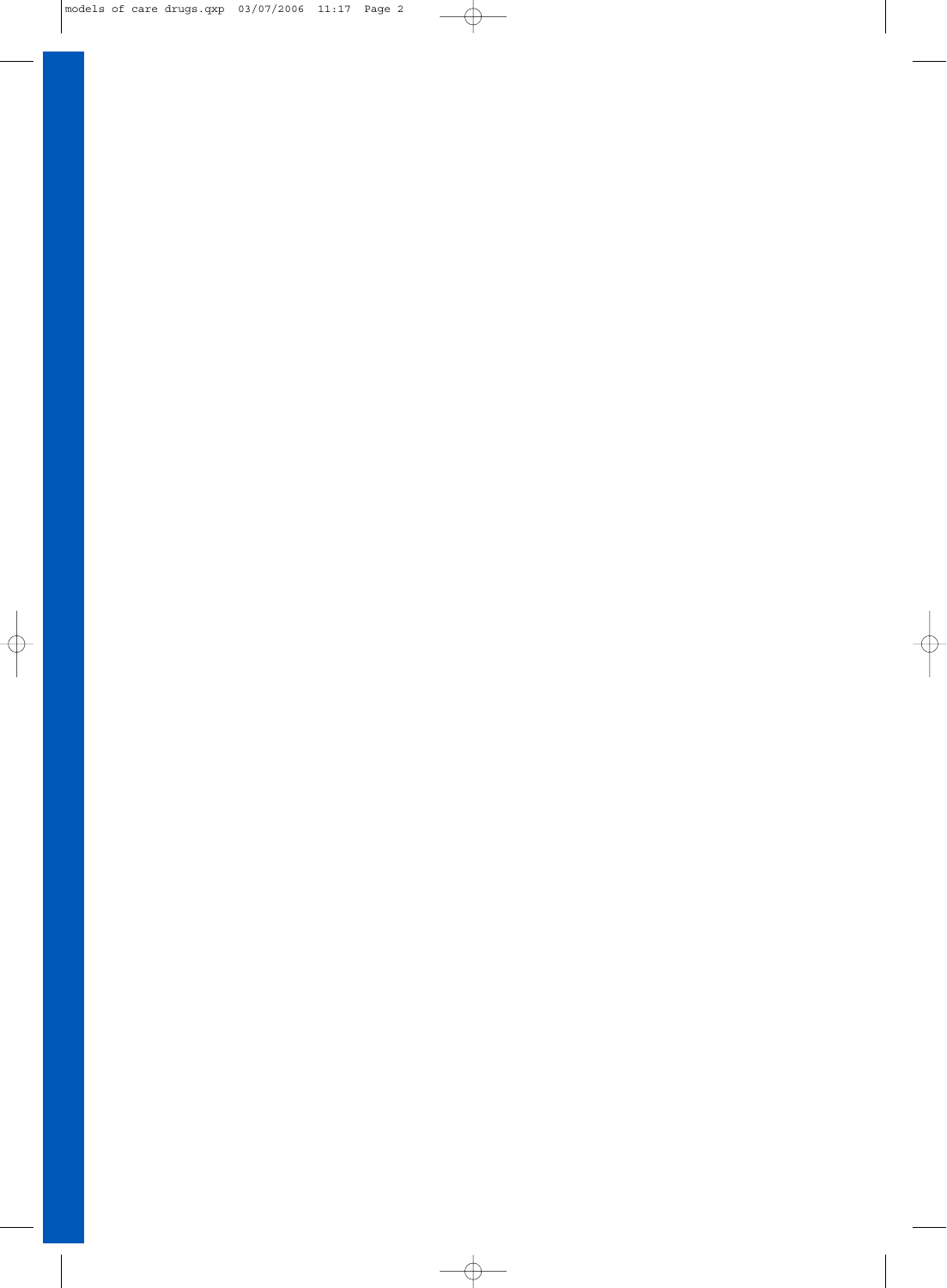## The National Treatment Agency for Substance Misuse

The National Treatment Agency for Substance Misuse (NTA) is a special health authority within the NHS, established by Government in 2001, to improve the availability, capacity and effectiveness of treatment for drug misuse in England.

Treatment can reduce the harm caused by drug misuse to individuals' well-being, to public health and to community safety. The Home Office estimates that there are approximately 250,000–300,000 problematic drug misusers in England who require treatment.

The overall purpose of the NTA is to:

- Double the number of people in effective, well-managed treatment between 1998 and 2008
- Increase the percentage of those successfully completing or appropriately continuing treatment year-on-year.

| Document purpose        | An update of Models of Care for Treatment of Adult Drug Misusers (2002) to provide national guidance<br>on the commissioning and provision of treatment for adult drug misusers                                                                                      |
|-------------------------|----------------------------------------------------------------------------------------------------------------------------------------------------------------------------------------------------------------------------------------------------------------------|
| <b>Title</b>            | Models of Care for Treatment of Adult Drug Misusers: Update 2006                                                                                                                                                                                                     |
| <b>Lead authors</b>     | National Treatment Agency for Substance Misuse                                                                                                                                                                                                                       |
| <b>Publication date</b> | <b>July 2006</b>                                                                                                                                                                                                                                                     |
| <b>Target audience</b>  | Managers, joint commissioners, providers and users of drug treatment services                                                                                                                                                                                        |
| <b>Circulation list</b> | See above                                                                                                                                                                                                                                                            |
| <b>Description</b>      | Models of Care for Treatment of Adult Drug Misusers: Update 2006, to inform the commissioning and<br>provision of drug treatment in England                                                                                                                          |
| <b>Cross reference</b>  | Models of Care for Treatment of Adult Drug Misusers (NTA, 2002)<br>NTA Business Plan 2005/06 (NTA, 2005)<br>NTA Treatment Effectiveness Strategy Briefing 2005–08 (online at www.nta.nhs.uk)<br>Treating Drug Misuse Problems: Evidence of Effectiveness (NTA, 2006) |
| <b>Contact details</b>  | 8th floor, Hercules House, Hercules Road, London SE1 7DU.<br>Tel: 020 7261 8573. Fax: 020 7261 8883 Email: nta.enquiries@nta-nhs.org.uk Website:<br>www.nta.nhs.uk                                                                                                   |
| Gateway/ROCR approval   | Gateway clearance number: 6751                                                                                                                                                                                                                                       |

## Reader information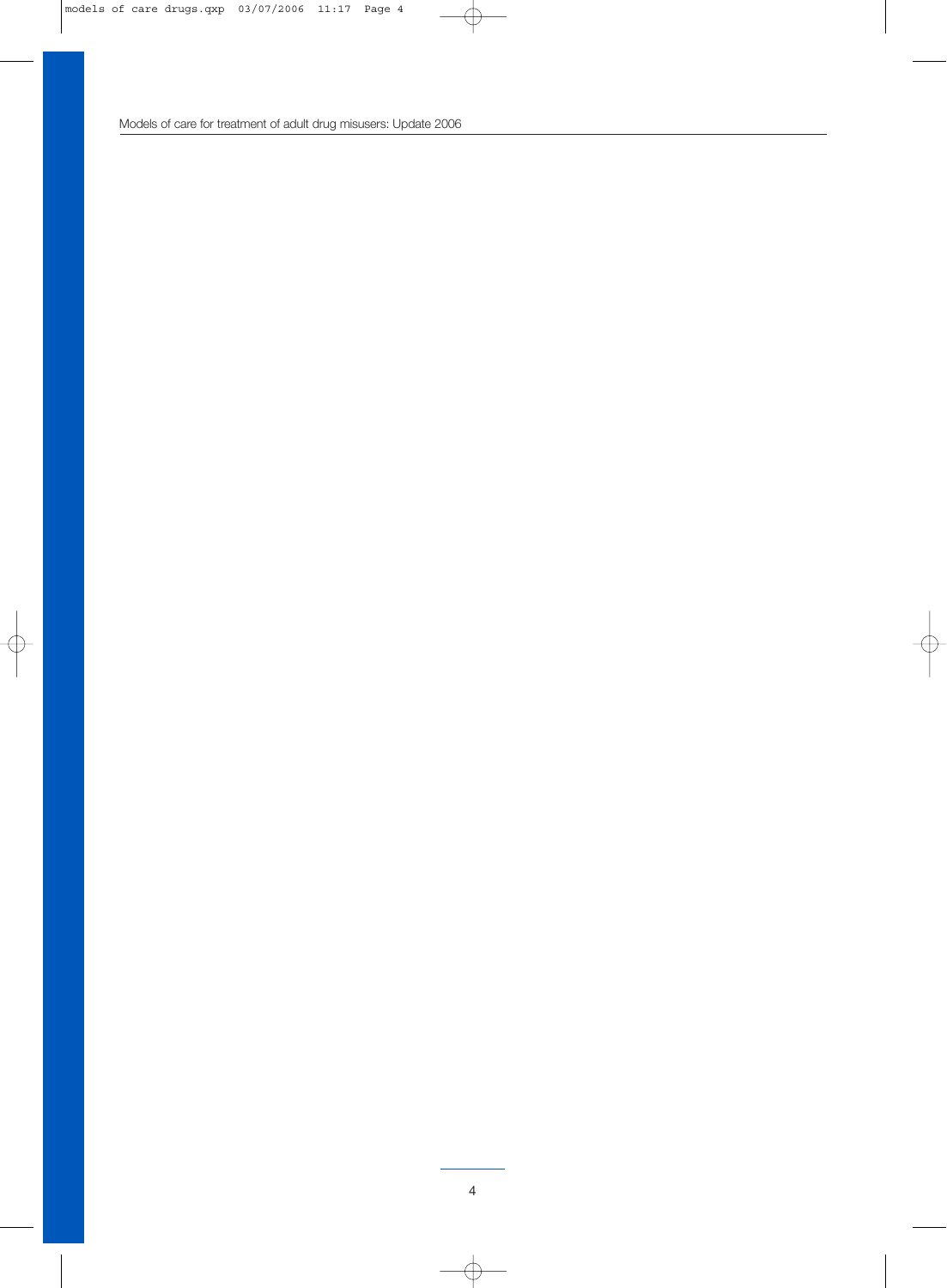## **Contents**

| 1              |     |                                                    |
|----------------|-----|----------------------------------------------------|
| $\overline{2}$ |     |                                                    |
|                | 2.1 | Good-quality drug treatment is effective 7         |
|                | 2.2 | Significant improvement in access to and           |
|                |     |                                                    |
|                | 2.3 |                                                    |
|                | 2.4 |                                                    |
|                | 2.5 | Drug treatment and the criminal justice system 8   |
|                | 2.6 | Variation in the quality and                       |
|                |     |                                                    |
|                | 2.7 | Improvements required in                           |
|                |     |                                                    |
|                | 2.8 |                                                    |
| 3              |     | Commissioning substance misuse services12          |
|                | 3.1 | A revised framework for drug treatment services 12 |
|                | 3.2 | Key differences between Models of Care 2002        |
|                |     | and Models of Care: Update 2006 12                 |
|                | 3.3 | The Drug Interventions Programme (DIP) 14          |
|                | 3.4 | Drug treatment based in prisons14                  |
|                | 3.5 |                                                    |
|                | 3.6 | Inpatient treatment and residential                |
|                |     | rehabilitation: The need for expansion 17          |
|                | 3.7 |                                                    |
|                | 3.8 |                                                    |
|                | 3.9 | Treatment effectiveness: Improving                 |
|                |     |                                                    |
| 4              |     |                                                    |
|                | 4.1 |                                                    |
|                | 4.2 |                                                    |
|                | 4.3 |                                                    |
|                | 4.4 |                                                    |
|                | 4.5 |                                                    |
|                | 4.6 | Competences required to                            |
|                |     |                                                    |
| 5              |     |                                                    |
|                | 5.1 | The need for good-quality care                     |
|                |     | planning and co-ordination of care 28              |

|    | 5.2 | Care planning in Models of Care: Update 2006 28 |  |
|----|-----|-------------------------------------------------|--|
|    | 5.3 |                                                 |  |
| 6  |     |                                                 |  |
|    | 6.1 | Commissioning integrated care pathways33        |  |
|    | 6.2 | Elements of integrated care pathways33          |  |
|    | 6.3 | ICPs and the treatment journey 33               |  |
| 7  |     | Quality criteria and improvement reviews34      |  |
|    | 7.1 | The Department of Health's                      |  |
|    |     |                                                 |  |
|    | 7.2 | NTA and Healthcare Commission                   |  |
|    |     |                                                 |  |
|    | 7.3 | National standards for professionals            |  |
|    |     |                                                 |  |
|    | 7.4 | Quality requirements for drug treatment 36      |  |
| 8  |     | Performance monitoring and management 38        |  |
|    | 8.1 |                                                 |  |
|    | 8.2 | Performance management of drug treatment38      |  |
| 9  |     |                                                 |  |
|    | 9.1 | Drug treatment interventions as                 |  |
|    |     | part of a local treatment system 40             |  |
|    | 9.2 | Substance misuse related                        |  |
|    |     |                                                 |  |
|    | 9.3 |                                                 |  |
|    | 9.4 | Community prescribing interventions:            |  |
|    |     | GP prescribing and specialist prescribing41     |  |
|    | 9.5 |                                                 |  |
|    | 9.6 | Structured psychosocial interventions43         |  |
|    | 9.7 |                                                 |  |
|    | 9.8 |                                                 |  |
|    | 9.9 |                                                 |  |
|    |     |                                                 |  |
| 10 |     |                                                 |  |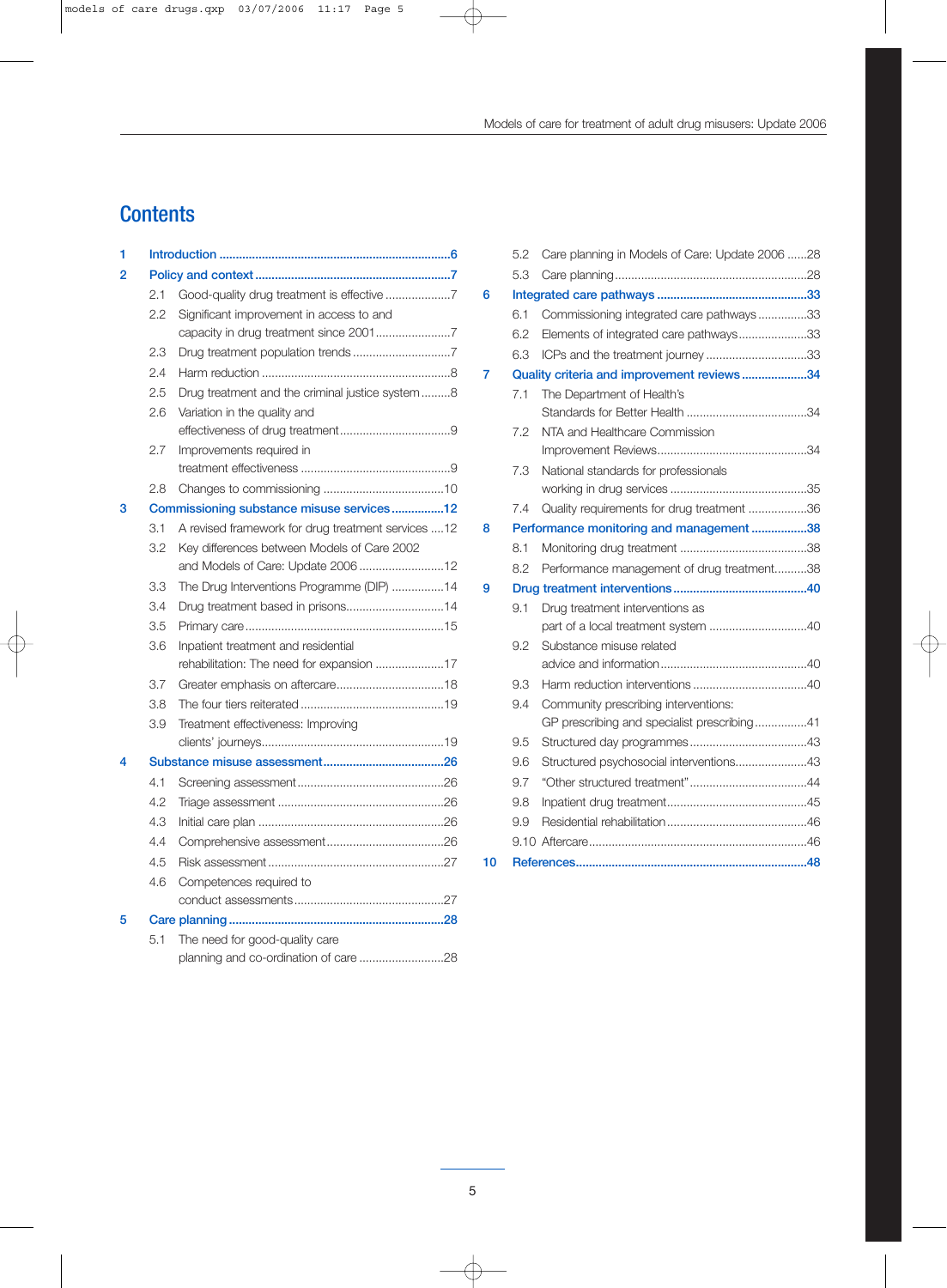## 1 Introduction

Models of Care for Treatment of Adult Drug Misusers (NTA,  $2002$ <sup>1</sup> – hereafter Models of Care  $2002$  – set out the national framework for commissioning the treatment of adult drug misusers in England, describing best practice in drug treatment provision. The NTA has carried out two phases of extensive and wide-ranging consultation (in 2004 and 2005) on an update of Models of Care 2002, involving commissioners, service providers, service users and other key stakeholders in the field. The resulting updated document is Models of Care for Treatment of Adult Drug Misusers: Update 2006 (hereafter Models of Care: Update 2006).

This update is intended to build on the framework and concepts in Models of Care 2002 rather than replace them. It requires drug treatment commissioners and providers to have implemented the key tenets previously described in Models of Care 2002, including:

- The four-tiered model of commissioning
- Local screening and assessment systems
- The care planning and co-ordination of care at the heart of structured drug treatment
- The development of integrated care pathways.

This update is written in a similar format to Models of Care: Part 1 (2002), and is intended to fully replace it. Models of Care Part 2: Full reference report (2002), summarises much of the evidence base and is still relevant as a valuable reference source.

Models of Care: Update 2006 also incorporates the new strategy to improve the quality and effectiveness of drug treatment. The Treatment Effectiveness strategy, launched in 2006, has crossgovernment approval and provides a greater focus on improving clients' journeys through more effective drug treatment and reintegration into local communities (housing, education and employment). The two main "units for improvement" for improving treatment effectiveness are local commissioning partnerships and the providers of drug treatment.

While the NTA does not have statutory responsibility regarding drug treatment in prisons, the local primary care trusts do have responsibility for commissioning clinical services. The National Offender Management Service (NOMS) has committed to ensure alignment of services and the implementation of relevant key concepts from Models of Care: Update 2006 in prisons.

Models of Care: Update 2006 outlines:

- The policy context and rationale for updating Models of Care 2002
- The key differences between Models of Care 2002 and Models of Care: Update 2006
- The context of improving treatment effectiveness and improving clients' journeys
- A reiteration of the four tiers
- Updated information on assessment, care planning and integrated care pathways
- Definitions of the full range of treatment interventions in the context of local treatment systems
- Draft quality requirements, which are in line with the NHS policy and performance management structures
- Key references.

This update should be viewed in the context of the NHS Improvement Plan: Putting People at the Heart of Public Services (2004)<sup>2</sup> and the Department of Health's (DH) Standards for Better Health (2004).3 Models of Care: Update 2006 supports development "standard D2", described in Standards for Better Health (2004), which will be used as the basis of Healthcare Commission and NTA Improvement Reviews of drug treatment. Implementing Models of Care: Update 2006 will contribute to the Government's Public Service Agreement (PSA) target to:

> *"…increase the participation of problem drug users in drug treatment programmes by 55 per cent by 2004 and by 100 per cent by 2008, and increase year on year the proportion of users successfully sustaining or completing treatment programmes*.*"*

This final version of Models of Care: Update 2006 is accompanied by a suite of documents, including:

- A separate report, Treating Drug Misuse Problems: Evidence of Effectiveness (Gossop, 2006),<sup>4</sup> reviews the current evidence base. This is not included in detail in Models of Care: Update 2006
- Additional linked guidance on care planning Care Planning Practice Guide (NTA, 2006)<sup>5</sup>
- A summary for service users and carers (due in summer 2006).

Separate guidance, Models of Care for Treatment of Adult Alcohol Misusers*,* is due for publication in 2006 following an extensive consultation period. While there are important differences from this document, the overall framework for commissioning treatment services, the division into four tiers of interventions, the description of levels of assessment that can be used and the focus on effective co-ordination of care through care planning are reiterated and remain consistent for both drug and alcohol treatment service provision. Development of integrated care pathways, high-quality commissioning and service delivery, in response to assessments of need and consideration of evidence for effective interventions, are also consistent between the two documents.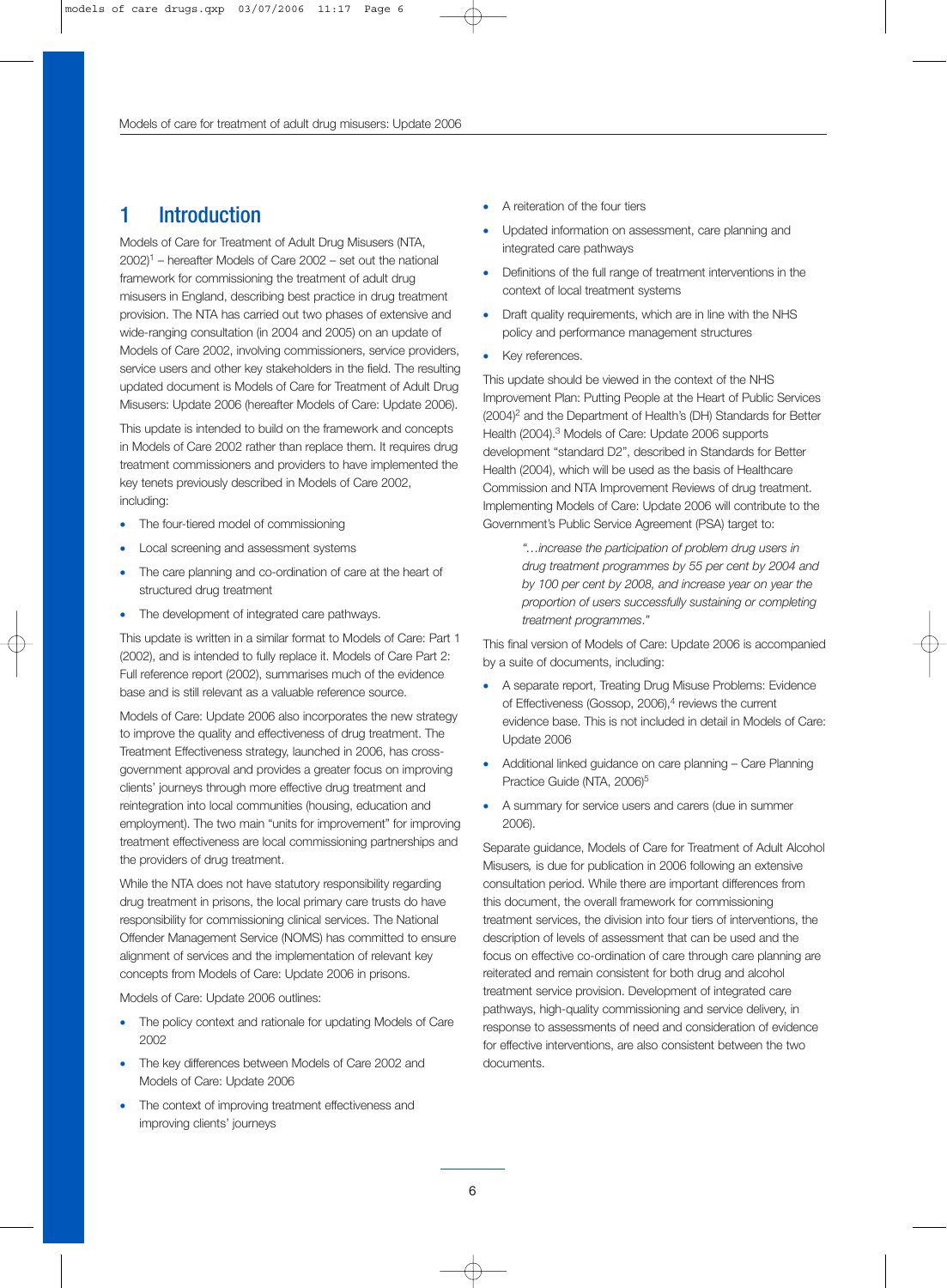## 2 Policy and context

## 2.1 Good-quality drug treatment is effective

National and international evidence consistently shows that goodquality drug treatment is highly effective in reducing illegal drug misuse, improving the health of drug misusers, reducing drugrelated offending, reducing the risk of death due to overdose, reducing the risk of death due to infections (including blood-borne virus infections) and improving social functioning. Key references for the effectiveness of drug treatment include the Taskforce Review (Department of Health, 1996),<sup>6</sup> the National Treatment Outcome Research Study (1995–2000)7 and Treating Drug Misuse Problems: Evidence of Effectiveness (NTA 2006).4

## 2.2 Significant improvement in access to and capacity in drug treatment since 2001

Funding for drug treatment has increased significantly since 2001 and has received substantial investment in the last five years. This investment has achieved a rapid expansion in drug treatment to achieve the Government's PSA target to double the number of drug misusers in effective, well-managed drug treatment by 2008. The drug treatment workforce has also grown significantly, from just over 6,000 practitioners and managers in 2002 to over 10,000 in March 2005.

The Audit Commission report Drug Misuse 2004,<sup>8</sup> recognised the impressive progress in the drug treatment system since 2002, including the increased capacity of local drug treatment services, better working partnerships between local agencies, and more integrated services.

The wide variation in access to different types of treatment – as referred to in an earlier Audit Commission report, Changing Habits  $(2002)^9$  – has been largely tackled, with the implementation of Models of Care 2002 leading to a good range of drug treatment services now available in most areas in England.

In 2002, the Audit Commission reported drug treatment as being characterised by lengthy waiting times in most areas. In December 2001, the average national waiting time across all types of treatment was 9.1 weeks. This had been reduced to a national average of 2.3 weeks by June 2005. Furthermore, lower average waiting times were achieved for all clients in intensive Drug Interventions Programme (DIP) DAT areas (1.85 weeks in June 2005).10

## 2.3 Drug treatment population trends

Data analysis from the National Drug Treatment Monitoring System (NDTMS) for 2003/04 produced the following key findings on clients in contact with structured drug treatment services.

- In 2003/04, 125,545 individuals were reported to the NDTMS as receiving structured drug treatment. This figure has been revised from the figure published in September 2004 after resubmissions and corrections to the data received during 2004/05
- Heroin was identified as the main problem drug for over twothirds (67 per cent) of clients receiving drug treatment
- Where heroin was a client's main drug of misuse, 21 per cent reported crack or cocaine as the second drug of misuse
- Of clients reporting crack or cocaine as their main drug of misuse, 13 per cent reported heroin as their second drug of misuse
- Cannabis was reported as the main problem drug for clients under 18 (61 per cent), while the figure for adults was nine per cent. One-fifth (20 per cent) of individuals under 18 reported heroin as their main problem drug, five per cent reported crack or cocaine
- There are notable regional differences in the proportions of individuals receiving drug treatment with crack or cocaine recorded as the main problem drug. This ranges from under two per cent of those treated in the NTA's Yorkshire and Humber region, to 23 per cent in the London region
- The most common referral route into treatment was selfreferral, representing over two-fifths (43 per cent) of all reported referral sources
- Approximately 17 per cent of clients were referred into treatment via criminal justice agencies
- Over half of all recorded drug treatment (54 per cent) was reported as being through specialist prescribing programmes, provided primarily by mental health trusts
- About half (52 per cent) of all clients discharged from treatment remained in contact for 12 weeks or more following a triage assessment
- A little under three-quarters (72 per cent) of clients presenting were male
- Over two-fifths (41 per cent) of closed Tier 4 treatment episodes resulted in a successful completion.

More information on the data analysis can be found in the report Statistics from the National Drug Treatment Monitoring System (NDTMS) 1 April 2003 to 31 March 2004 (DH, NTA, 2005).11

Evidence also indicates that alcohol misuse among those in drug treatment is common and polydrug and alcohol use is common, if not the norm (Gossop, 2005).12 The National Treatment Outcome Research Study (NTORS, 2000) found that drug treatment services were having little or no impact on drug service users' drinking behaviour, despite half having identified alcohol problems. NTORS (1996) also commented on the "heavy burden" of health problems carried by drug users attending treatment, which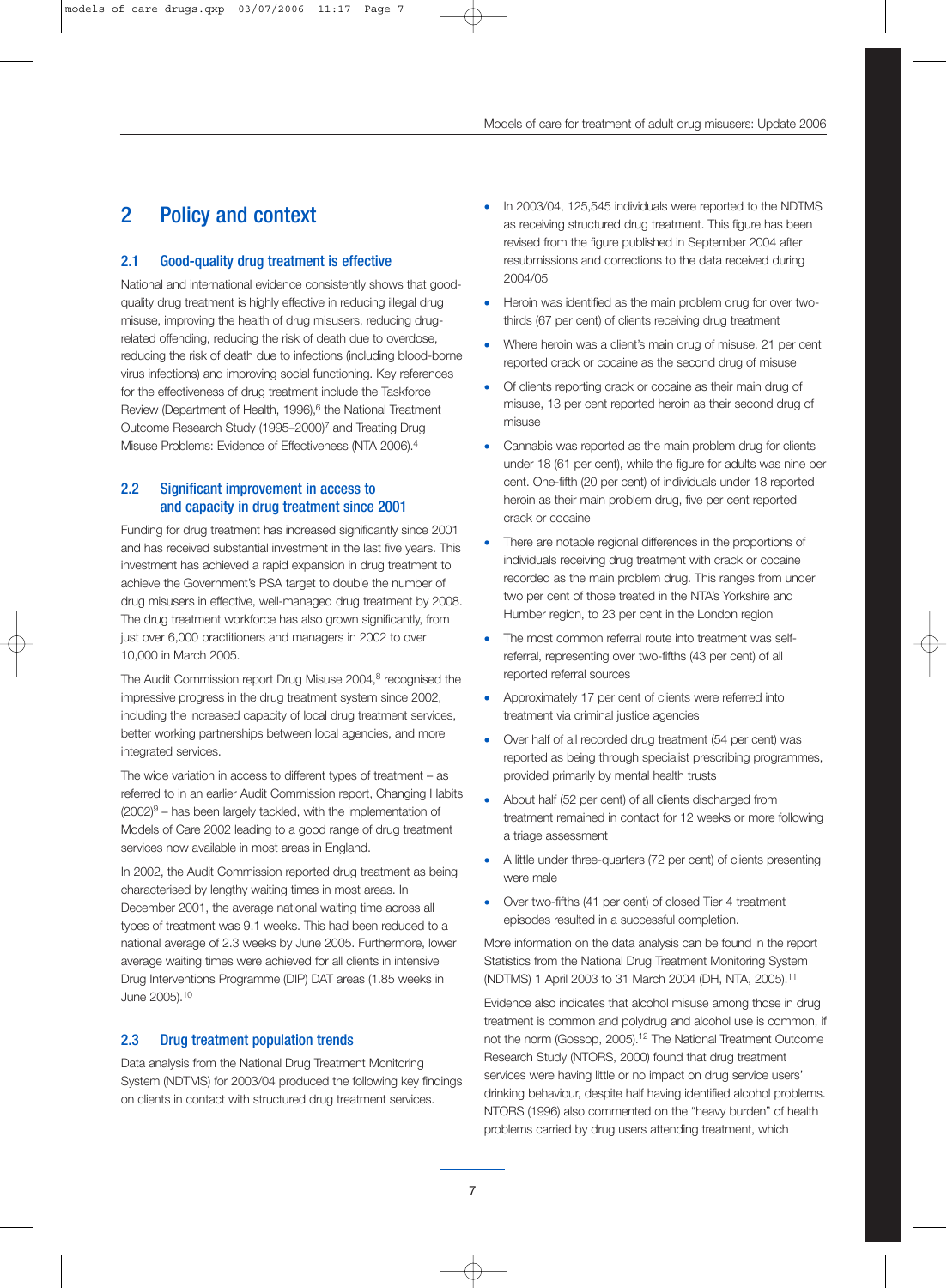adversely affected their physical and mental health and was accompanied by high rates of unemployment.

## 2.4 Harm reduction

Injecting behaviour. The latest Shooting Up report (2005)<sup>13</sup> from the Health Protection Agency (HPA) stated that needle and syringe sharing increased in the late 1990s, and since then has been relatively stable, but with drug users still reporting the sharing of injecting equipment. A 2004 anonymous sample study of injecting drug users (IDUs) in contact with drug agencies found that 28 per cent shared needles or syringes in the previous four weeks. However, sharing of other injecting equipment, such as filters, spoons and flushing water, is more prevalent with 50 per cent of current injectors reporting this in the same study. More recent research (Rhodes, 2006)<sup>14</sup> into drug injecting trends, among those using heroin and crack or cocaine, suggests growing risks of blood-borne virus (BBV) transmission, infections and venous damage.

**Hepatitis C.** Shooting Up (2003),  $15$  and the 2004 $16$  and 2005 $13$ updates, have also reported an increase in the prevalence of hepatitis C infection among injecting drug users both in and out of treatment. This has increased from 36 per cent in 1998 to 41 per cent in 2003 (with only half of those hepatitis C seropositive being aware of this). Furthermore, an increase in the incidence of hepatitis C infection was reported among new injectors, indicating that transmission is increasing. There are marked regional variations in rates of hepatitis C infection among injecting drug users, with prevalence rates of over 50 per cent found in London and north-west England. Even higher rates have been seen in treatment populations – Best *et al* (1999)<sup>17</sup> found an 86 per cent hepatitis C prevalence rate in one London drug treatment service.

Hepatitis B. In 2004, infection rates for hepatitis B virus of 21 per cent were found among injecting drug users in England, Wales and Northern Ireland. Infection rates among new injectors were low, but had risen from five per cent in 1998 to nine per cent in 2003 (decreasing to 6.7 per cent in 2004). Increasing hepatitis B vaccination rates were reported by samples of drug users, rising from 25 per cent in 1998 to 54 per cent in 2004.

HIV. Shooting Up (2005) reported a recent increase in the prevalence of HIV infection among current IDUs in England. Although HIV infection remains comparatively rare among IDUs there are higher rates among IDUs in London, with around one in 25 infected. Although the numbers of IDUs infected elsewhere in England are much lower, the 2004 prevalence rate (0.6 per cent) is the highest seen outside London in this survey since 1993.

Site infections. Shooting Up (2005) noted continuing increases in injecting site infections of various kinds, including tetanus and wound botulism. This indicates both poor hygiene while injecting and also some contaminated doses of drugs (particularly heroin).

Deaths related to drug misuse. The total number of deaths related to drug misuse rose to 1,427 in 2004 (from 1,255 in 2003), the first increase since 2000 (ONS, 2006).18 Although the number of deaths in 2004 was nine per cent lower than the number in the baseline year of 1999, these deaths are preventable and continued efforts should be made to reduce these and avoid further increases.

#### A reinvigoration of harm reduction in all tiers of drug

treatment. These trends will require an immediate response from both commissioners and providers to stem the increase of BBVs and drug-related deaths among the drug-using population. Drug treatment clearly also needs to be able to respond to the whole of an individual's pattern of substance misuse, including the misuse of stimulants and alcohol.

## 2.5 Drug treatment and the criminal justice system

#### 2.5.1 The Drug Interventions Programme

The Drug Interventions Programme (DIP) is a critical part of the Government's strategy for tackling drugs. DIP involves criminal justice and drug treatment providers working together with other services to provide a tailored solution for adults who commit crime to fund their drug misuse. Its principal focus is to reduce drug-related crime by engaging with problematic drug users and moving them into appropriate drug treatment and support. It aims to break the cycle of drug misuse and offending behaviour by intervening at every stage of the criminal justice system to engage offenders in drug treatment. Special measures for young people are also being implemented. Delivery at a local level is through drug action team partnerships, using criminal justice integrated teams (CJITs) with a case management approach to offer access to treatment and support. This begins at an offender's first point of contact with the criminal justice system, through custody, court, sentencing and beyond, into resettlement.

### 2.5.2 The Drugs Act 2005

New measures have been introduced under the 2005 Drugs Act.19 These include "testing on arrest", and "required assessment" in all DIP-intensive areas in England, where individuals testing positive for specified class A drugs, following arrest or charge for "trigger offences", will be required to attend an initial assessment (known as a required assessment) of their drug misuse. The aims of the new provisions are to identify more problem drug users (by testing a larger sample of people) and to encourage more people who test positive to attend assessment (by adding a sanction of "failure to attend and remain – the required assessment"). Testing on arrest for people arrested for a trigger offence will enable adults misusing class A drugs to be steered into treatment and away from crime earlier. It will increase the volume of drug-misusing arrestees identified as having drug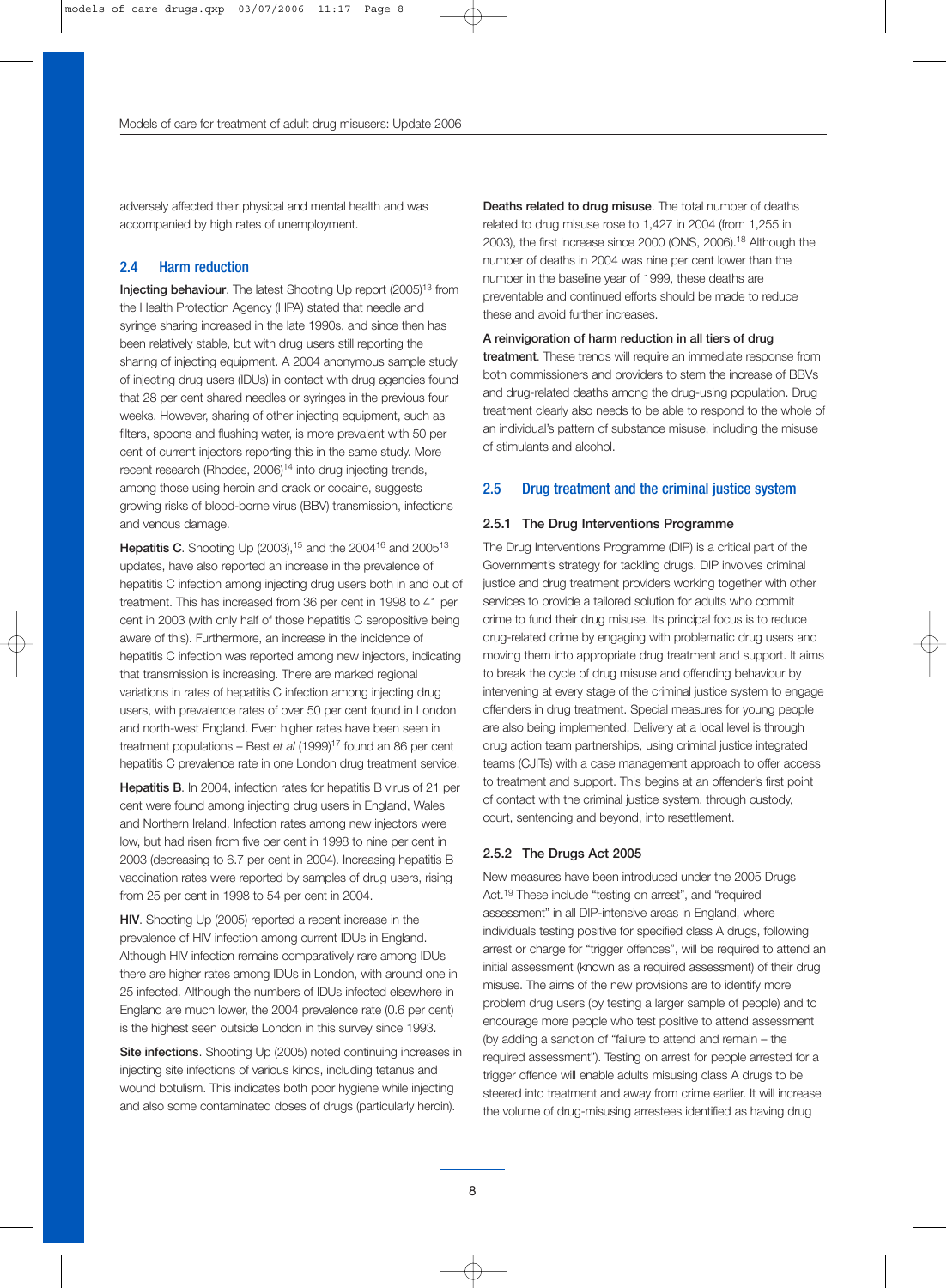problems and will ensure that those who misuse drugs but are not charged are also helped to engage in treatment.

Since 31 March 2006, Restriction on Bail has been "switched on" in all local justice areas across England. This means that any adult who appears before a court in England after testing positive for a specified class A drug, in connection with the offence for which they are charged, could be eligible for Restriction on Bail if they reside in England. The restriction on bail provision provides an opportunity to engage drug-misusing defendants with treatment, by restricting access to court bail if they refuse a drug assessment and any follow-up treatment proposed.

The above provisions only apply to those aged 18 or over. Offenders will be faced with the choice of complying with what is required of them or face criminal sanctions. The expectation is that the majority of people will comply with the requirements rather than risk prosecution.

### 2.5.3 Prison drug treatment

Prisons have a high concentration of problematic drug misusers present in one place at any one time. There is an annual throughflow of approximately 130,000 offenders and an average of 84,500 drug-misusing prisoners may be in custody during the course of a year – with around 49,000 present at any one time.

The drug treatment service framework is a core element of the prison drug strategy and consists of clinical services, CARATs and drug treatment programmes (rehabilitation programmes and therapeutic communities). The range of drug interventions is designed to meet the needs of prisoners with low, moderate and severe drug misuse problems.

Clinical services for drug users in prison are described in Prison Service Order 3550 (HMPS, 2000).20 Guidance on the commissioning and delivery enhanced clinical services, covering a range of Tier 3 prescribing interventions consistent with the existing Department of Health clinical guidelines (Drug Misuse and Dependence – Guidelines on Clinical Management (1999) $21$ ) is to be published in 2006 by the Department of Health.<sup>22</sup> This guidance document will also represent part of a framework for the joining together of clinical and CARAT teams in prison under an integrated drug treatment system (see section 3.4).

## 2.6 Variation in the quality and effectiveness of drug treatment

There is a wide variation in the quality of drug treatment provision, which can be seen in differences in the abilities of services to retain clients. Analysis of treatment surveillance data (NTA/NDEC 2004)<sup>23</sup> showed that clients attending one service in the northwest of England were seven times more likely to drop out of treatment than clients in a similar service in the same region.

The Audit Commission report Drug Misuse 20048 noted that clients are often unsure about the goals of their treatment and are not fully involved as active partners in treatment, for example through lack of involvement in their care plans.

There is a wide variation in the quality of practice across the drug treatment field. Forthcoming audit and research findings, from the NTA and the NTA and Healthcare Commission Improvement Reviews, will illustrate a wide variation in prescribing practice, care planning, supervised consumption and needle exchange practice. One of the intentions of Models of Care: Update 2006 is to promote more consistently high-quality and effective treatment practice.

A comprehensive review of counselling, assessment, referral, advice and throughcare services (CARATs) undertaken between 2003 and 200524 mirrored the above findings. The consultation process of the review found variations in the quality of CARATs delivery working practices across the prison estate. As a result, a CARAT practice manual has been developed which provides workers with minimum agreed and accepted operational guidelines for all component elements of the service.

The NTA has been working in collaboration with the Healthcare Commission to develop a series of Improvement Reviews for substance misuse treatment. These annual reviews will be used to facilitate improvements in key aspects of drug treatment services. The review process started in autumn 2005, focusing on care planning and community prescribing interventions in 2005/06. In 2006/07, it will focus on commissioning and harm reduction.

## 2.7 Improvements required in treatment effectiveness

Given the variable effectiveness of drug treatment services, this update places a greater focus on the need to improve the effectiveness of drug treatment systems. This includes improving interventions to reduce the risk of blood-borne virus (BBV) infection and the risk of overdose. It also focuses on the need to improve engagement and retention in drug treatment, the effectiveness of drug treatment delivery, and the reintegration into communities of those completing treatment or being maintained in treatment.

#### 2.7.1 Treatment Effectiveness strategy

This update is also set in the context of the NTA's Treatment Effectiveness strategy, which identifies some of the critical success factors to improving drug treatment and bases a delivery plan for 2005–08 on them.<sup>25</sup> The success factors fall into two main groups:

- Improving clients' journeys through treatment
- Improving local drug treatment systems.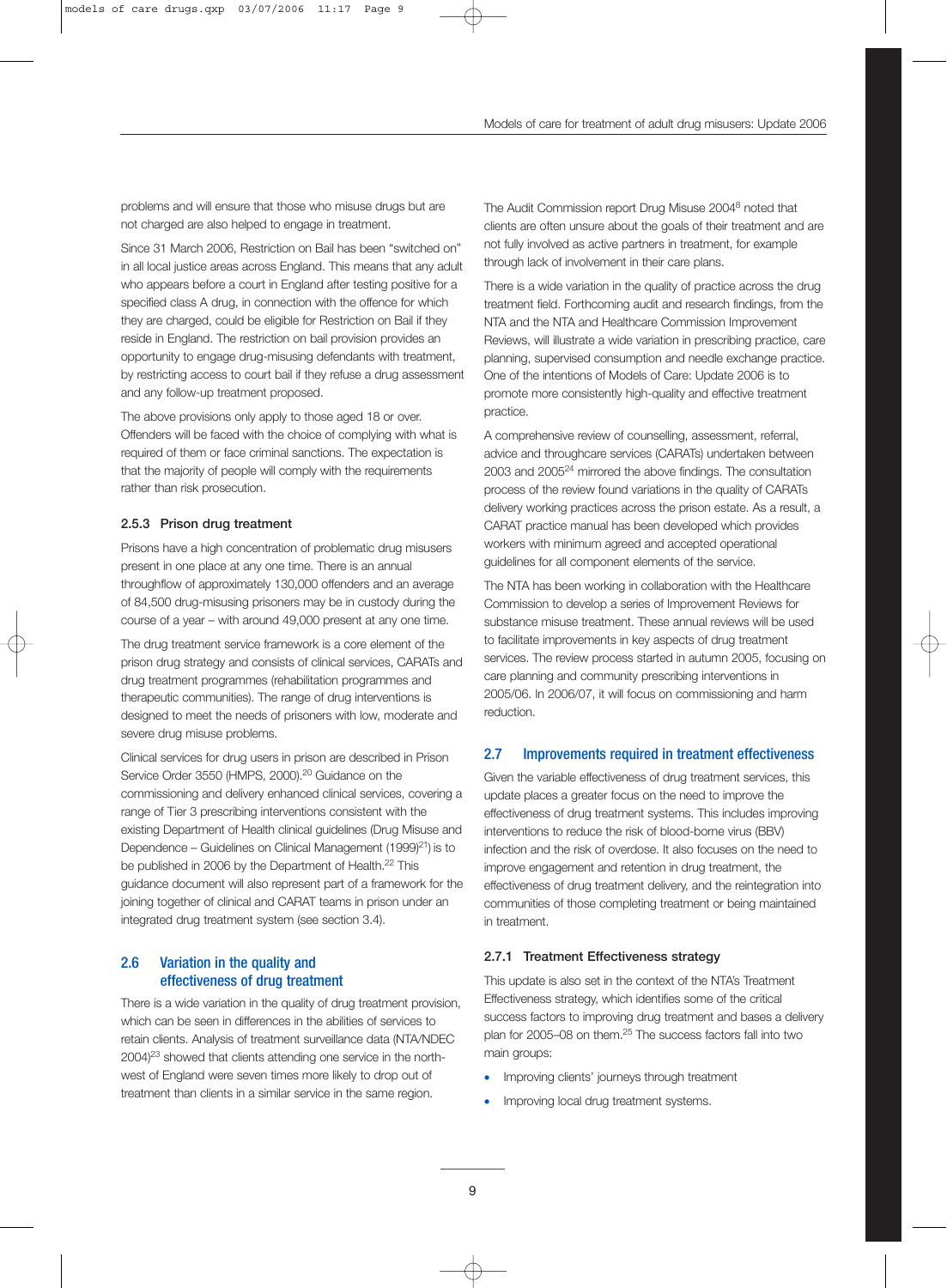The strategy is designed to deliver a more dynamic treatment system by focusing on the service user's "treatment journey", together with a focus on individuals' holistic needs (including housing, education and employment) to maximise the benefits of treatment. The key components of the strategy are:

#### *Improving clients' journeys through treatment*

Waiting times. Since April 2006, the expectation will be that service users voluntarily seeking treatment will be able to access treatment within three weeks, with faster access for priority groups. Partnerships will review any wait of six weeks or longer and report to the local partnership and the NTA.

Retention. Retention in structured drug treatment has been built into mainstream health performance management systems. Retention targets are now built into primary care trusts' local delivery plans (LDPs) and are performance managed by strategic health authorities. The Healthcare Commission ratings of mental health trusts now include retention in treatment for 12 weeks.

#### *Treatment delivery*

Drug treatment should encourage and maximise the opportunities for service users to achieve improvements in substance misuse, health and social functioning, and reductions in crime and public health risks. A critical factor to success in delivering improvements in clients' lifestyles is good care planning and frequent review of care plans, with clients as partners in the process. All clients in structured treatment should have an identifiable written care plan, which tracks their progress and is regularly reviewed with them.

#### *Improving treatment completion*

For clients who wish to be drug-free, treatment systems need to be better configured to create better-planned exits from treatment (including drug-related aftercare and support).

#### *Improvements in community integration*

Whether clients wish to be maintained in the community on substitute opioid medication or wish to be drug-free, drug treatment systems should be well integrated with other systems of care and social support, to provide opportunities for drug users to receive appropriate housing, social support, education and employment to maximise treatment gains and enable reintegration into local communities.

#### *Improving commissioning*

The Treatment Effectiveness strategy identifies four critical success factors that are considered important in improving local commissioning partnerships:

- Local commissioning partnerships linking plans with relevant local strategic partnership groups
- Better local needs assessments
- Development of local workforce strategies

• Local commissioners who are competent and enabled to performance manage drug treatment systems with clear routes in, through and out of drug treatment.

#### *Improving service provision*

Four critical success factors that are considered important in enabling drug treatment services in providing the highest quality drug treatment are:

- Ensuring providers have a competent workforce
- Ensuring service providers can work with the diverse needs of their service users
- Ensuring drug treatment is evidence based and underpinned by good audit or clinical governance mechanisms
- Drug treatment services are managed using close to "realtime" data.

For more detail on the NTA's Treatment Effectiveness strategy, visit the NTA website at www.nta.nhs.uk.

## 2.8 Changes to commissioning

### 2.8.1 Wider health policy context

Drug treatment commissioning is taking place within the context of wider changes in the health and social care sector, where the emphasis is now on the NHS moving from being a provider-driven service to a commissioning-driven service. Currently, plans are underway to review and reconfigure health bodies such as PCTs, strategic health authorities and foundation trusts.<sup>26</sup> The Department of Health intends there to be a faster roll-out of practice-based commissioning (PBC), where primary care practices will be given more responsibility for commissioning healthcare services.<sup>27</sup> The intention is that primary care trusts (PCTs) will continue to hold funds, but practices will be responsible for assessing the health needs of local populations and making commissioning decisions on appropriate services to meet those needs. The timetable is set for all changes in the system including reconfiguration of PCTs along local authority boundaries, reconfiguration of strategic health authorities, and universal implementation of PBC, by 2008.

In the longer term, commissioners will also have to be aware of, and be able to respond effectively to, changes to the social care system, as set out in the white paper Our Health, Our Care, Our Say (DH, 2006).28

### 2.8.2 Drug treatment commissioning partnerships

There have already been changes in the commissioning of drug treatment since 2002 and changes in the priority given to drug treatment in health and criminal justice sectors. Drug treatment has now been prioritised into mainstream health performance management systems. A range of new local strategic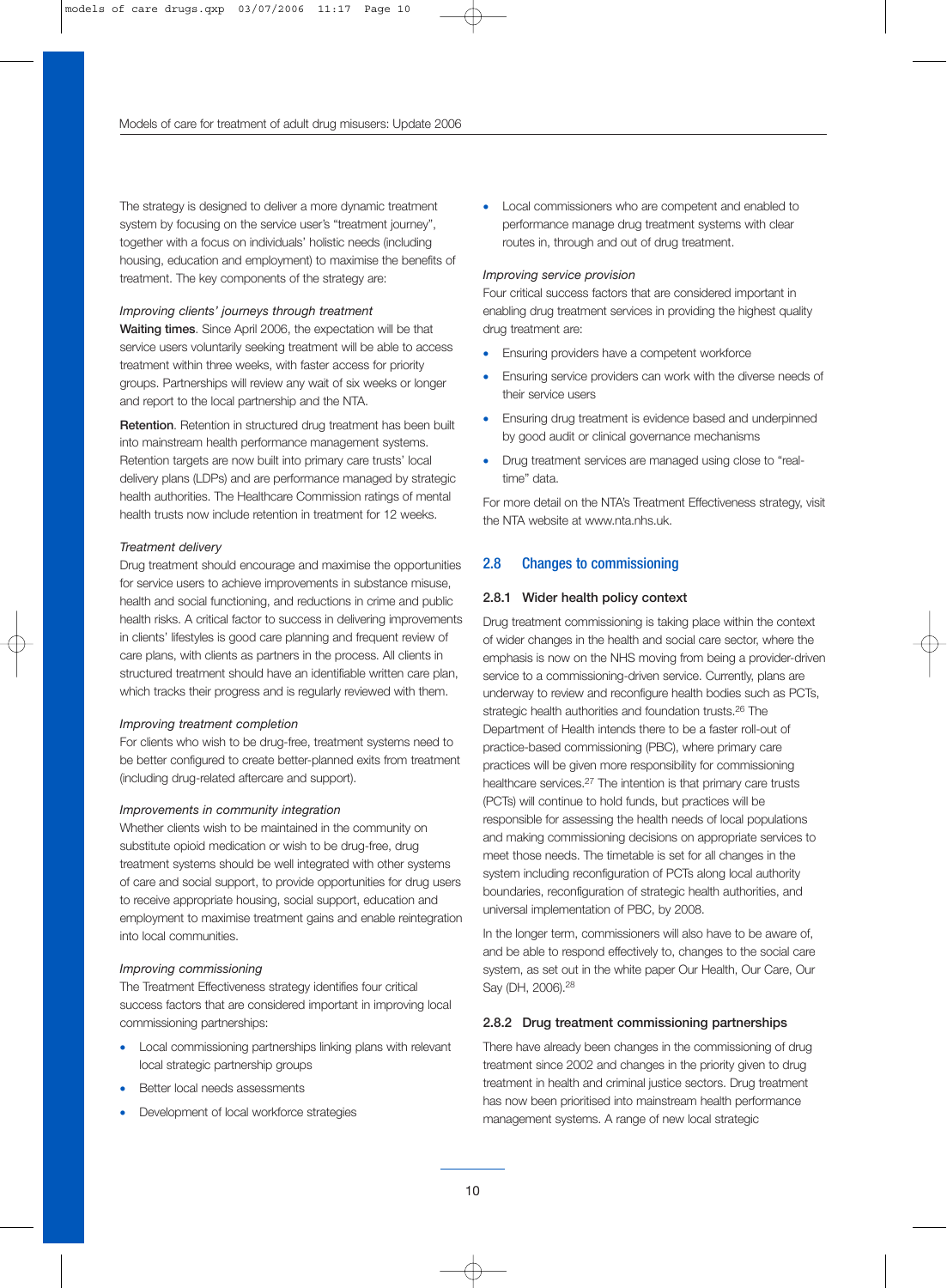partnerships for the planning of services have been developed. Information systems have improved and resources for drug treatment are planned to continue to increase until 2008.

#### 2.8.3 Commissioning criminal justice services

PCTs are responsible for the commissioning of the healthcare needs of local prison populations, including the clinical element of drug treatment. The commissioning of drug treatment will be an important consideration for prisons. Responsibility for commissioning CARATs and prison drug treatment programmes will soon fall to the new National Offender Management Service (NOMS). Health performance management systems and PCT commissioners will need to work in partnership with NOMS wherever possible, to commission drug treatment for offenders. Currently, commissioning for Drug Rehabilitation Requirements (DRRs) in the community remains through the pooled treatment budget. DRRs are community orders, which have been in force since April 2005 and require the offender to have treatment to reduce or eliminate their drug misuse and undergo drug testing.

#### 2.8.4 A step-change in commissioning is required

In most local areas, commissioning drug treatment is a multimillion pound business. In recognition of the complexity of the task, a step-change is required to develop local commissioning into local drug treatment systems management. Local drug treatment systems have done well to develop in line with Models of Care 2002. Now, Models of Care: Update 2006 calls for a greater focus on service users' journeys and "flow" through drug treatment systems, and improvement in delivery of effective pathways of care. This will require improved strategic partnerships between health and criminal justice, as well as improved partnerships with those responsible for housing, education and employment services. Access to such mainstream provision is vital for drug misusers in treatment, to maximise treatment gains and prevent relapse into illegal drug misuse.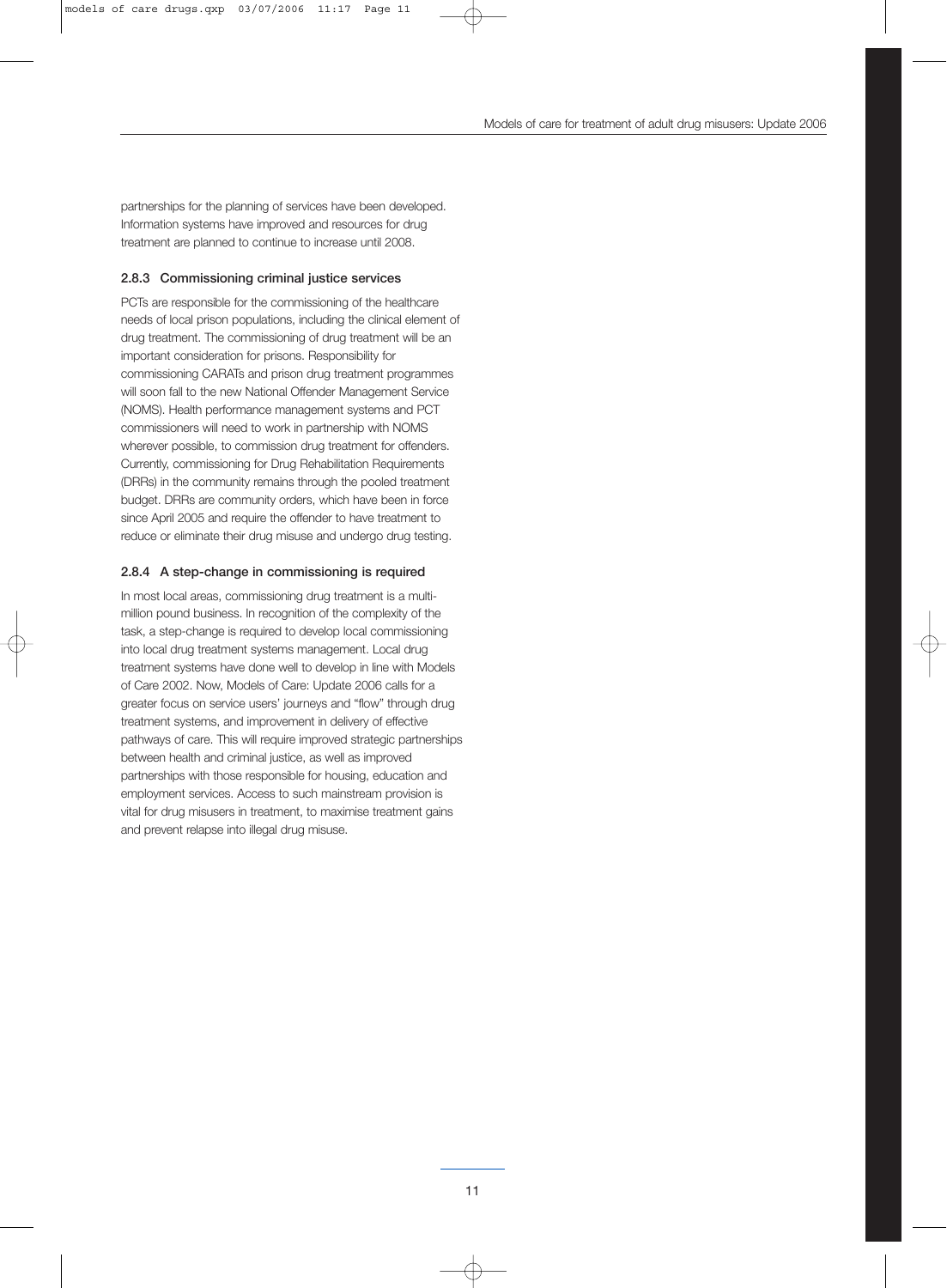## 3 Commissioning substance misuse services

### 3.1 A revised framework for drug treatment services

Models of Care 2002 outlined the four-tiered framework for commissioning drug treatment. This was intended to provide a conceptual framework and be applied to local areas with flexibility. Implementation of the four-tiered framework has contributed in a large part to ending the wide variation in access to different types of treatment, so that each local area now has a broadly similar basic range of drug treatment interventions.

The four-tiered framework has been well received and has enabled a better articulation of provision of treatment. However, the four tiers were a conceptual framework and were not intended to be a rigid blueprint for provision. They have been interpreted rather rigidly at times, with some unintended consequences which need rectifying. It is important to note that the tiers refer to the level of the *interventions* provided and do not refer to the provider organisations (e.g. referring to a "Tier 3 agency" may not be appropriate as many agencies will need to provide Tier 2 interventions alongside Tier 3 interventions).

## 3.2 Key differences between Models of Care 2002 and Models of Care: Update 2006

## 3.2.1 More focus on harm reduction with interventions integrated into all tiers

Feedback from consultation indicates that some harm reduction activities have been marginalised into being provided only by what have been called "Tier 2 services" (such as needle exchanges), at a time when there is evidence that rates of BBV infection are rising. Models of Care: Update 2006 advocates a far greater emphasis on the need to reduce drug-related harm including risks of BBV infection, overdose and other infections at all points in the treatment journey, alongside other interventions and across a range of tiers. Harm reduction interventions are required for drug users before, during and after all structured drug treatment.

The term "harm reduction" can also cover a wide spectrum of interventions. Models of Care: Update 2006 advocates the commissioning and provision of a wide range of interventions to reduce the adverse effects of drug misuse on drug users, with particular focus on reducing the risk of immediate death due to overdose and risks of morbidity and mortality due to BBVs and other infections. This may include responses at a commissioning and strategic planning level, and expansion and improvements in the provision of interventions to reduce drug-related harm. The latter may include increasing the availability of clean injecting equipment, interventions to encourage drug injectors not to share injecting equipment, to use ingestion methods as an alternative to injecting, and to attract drug users into oral substitute treatment when appropriate.

Widespread vaccination of drug users at risk of hepatitis B infection is advocated and it is recommended that treatment services encourage and enable clients already infected with BBVs to take action to improve their health, reduce risks of transmission of BBVs to others and link into appropriate medical services. Initiatives that involve empowering service users or ex-users in initiatives to reduce the risks of BBV infection and overdose, through peer support or peer-led interventions, are generally welcomed by service users.

Models of Care: Update 2006 also advocates a harm reduction approach is adopted with local communities (e.g. minimising discarded used injecting equipment) and service users' families and significant others (e.g. minimising risks to the children of drug-misusing parents).

#### 3.2.2 The four tiers revisited

In Models of Care 2002, the four tiers were based upon a combination of setting, interventions and the agency responsible for providing the interventions. This has led to some differing interpretations and particularly over-rigid interpretation. In Models of Care: Update 2006*,* the tiers describe drug "interventions" and the context for those interventions is described.

#### *Providers spanning tiers*

Some commissioners and providers have viewed communitybased agencies as delivering only one tier of interventions. Models of Care 2002 clearly stated that an agency may provide interventions from more than one tier, or a range of interventions within a tier. Many community based specialised providers now, appropriately, provide a range of interventions spanning Tier 2 and Tier 3. This flexibility is welcomed.

#### *More flexible opening times*

With Tier 2 being classified as "open access", there may also have been a loss of focus on commissioning and providing flexible access to some Tier 3 community structured interventions – the majority of which are still only available during office hours. We would welcome an extension of the opening hours of communitybased services to include evenings and weekends.

#### *Tier 1 drug interventions and generic services*

The emphasis in Models of Care: Update 2006 is that Tier 1 interventions are not the generic services themselves (e.g. housing, social services). Rather, Tier 1 consists of a range of drug-related interventions that can be provided by generic providers depending on their competence and partnership arrangements with specialised drug services. Given this change in emphasis, interventions that were previously described as "Tier 4b" (e.g. care provided in inpatient hepatology units for drug users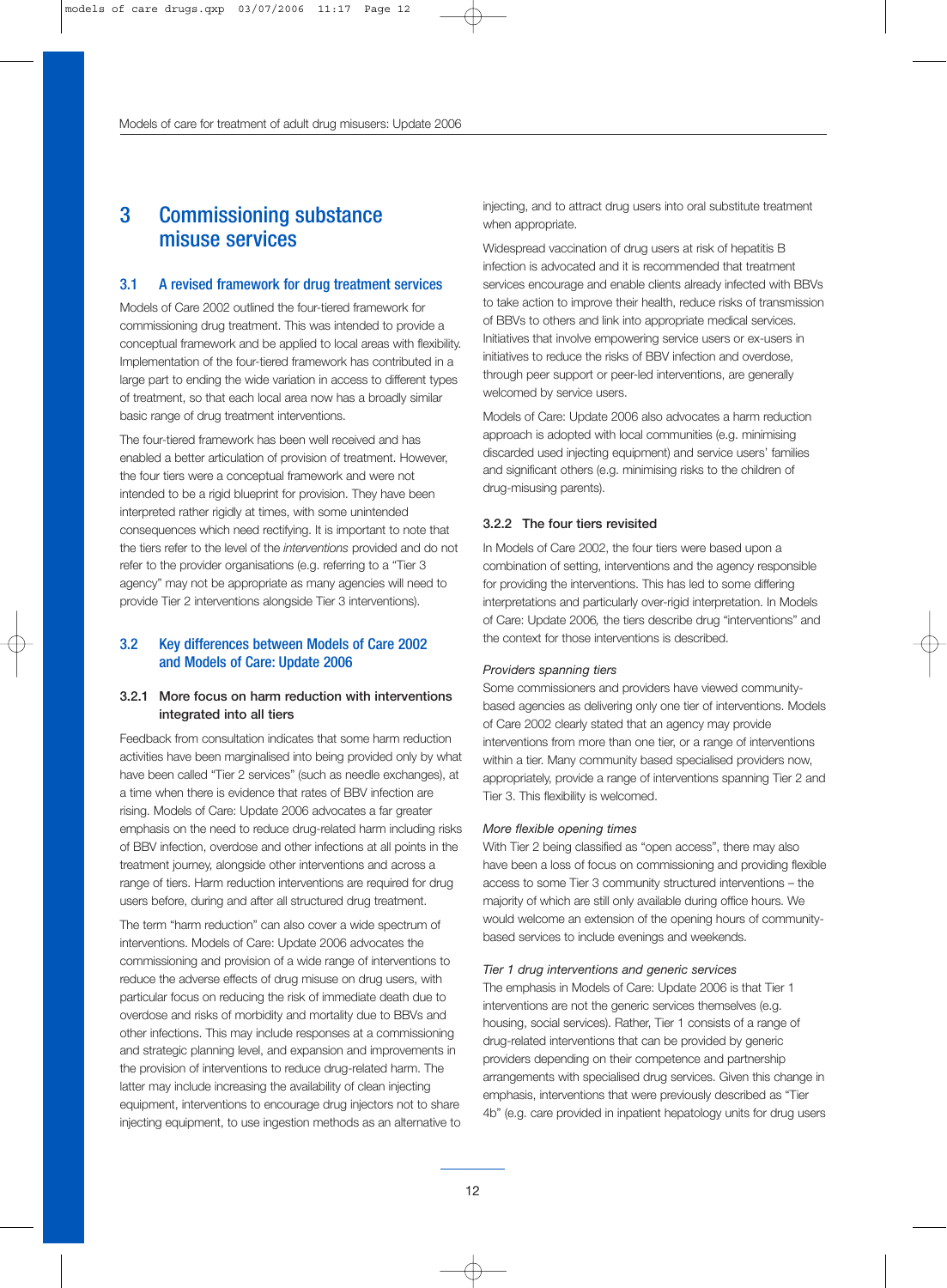suffering from problems caused by hepatitis C infection) in Models of Care 2002 are re-designated as Tier 1 in Models of Care: Update 2006.

## *Tier 2 drug interventions*

Consultation on Models of Care has suggested the need for a wider recognition of the valuable role of open access Tier 2 drug interventions that may just stop short of being classified as structured drug treatment. In keeping with this, Models of Care: Update 2006 advocates that Tier 2 interventions should be strengthened. Within a local system, Tier 2 interventions should include:

- Interventions to engage people into drug treatment
- Interventions to support people prior to structured treatment
- Interventions to help retain people in the treatment system
- A range of drug misuse harm reduction interventions
- Interventions to support active drug users who may not want or need intensive structured drug treatment at that point in their lives.

These interventions can include health interventions to meet clients' immediate health needs and a range of brief interventions targeted at engaging clients in treatment. It is important that the interventions are simple and can be provided quickly. Clients can also be engaged in treatment through outreach services, which can also seek to re-engage former service users who have dropped out of treatment.

There is some perception that Tier 2 interventions have focused solely on those who are still actively using illegal drugs. Models of Care: Update 2006 recommends that Tier 2 open access interventions should also be delivered to those who are drug-free (and wish to remain so). Tier 2 interventions can be a component of aftercare. Aftercare is described as:

- Drug-related support, such as relapse prevention, support groups and individual support for those wishing to remain drug-free, and access to user groups and advocacy mechanisms (such as Narcotics Anonymous or equivalent)
- Non-drug-related support, such as access to education or training, support from advisory services, helping develop social networks and employment support.

Such aftercare follows the completion of care-planned drug treatment.

It is expected that both interventions with an explicit abstinence oriented approach and those that target active drug users are commissioned locally. These interventions may be provided on the same or different service sites. How these services are delivered is a local treatment planning decision.

## *Community-based Tier 2 and Tier 3 interventions*

Some consultation responses called for the creation of "tier twoand-a-half", in recognition of work that practitioners undertake with clients that does not quite reach the threshold for careplanned treatment (e.g. two or three "sessions" of brief interventions). Rather than create a new tier, Models of Care: Update 2006 advocates a more careful consideration of whether Tier 2 or Tier 3 interventions are being provided and a recognition that providers can and do provide a range of interventions at different tiers.

The main difference between Tier 2 and Tier 3 interventions is that Tier 3 refers to the provision of care-planned interventions that meet the threshold for structured drug treatment, determined following comprehensive assessment. The definitions of care planning and of the various forms of structured treatment have been amended and updated to aid clarity in Models of Care: Update 2006. There are additional reporting requirements for Tier 3 interventions, including the completion of National Drug Treatment Monitoring System (NDTMS) returns.

It is recognised that, in reality, the differences in some cases between more structured forms of Tier 2 support and simpler forms of Tier 3 interventions can be subtle. While care planning is a requirement of structured treatment, it can also be used, if appropriate, for some Tier 2 interventions (e.g. planned brief motivational interventions). Some brief interventions, for example for alcohol or cannabis use, may be provided in both tiers. In this, and other equivocal cases, it will be the degree of structure of the care plan and of the treatment intervention that will usually be the best guide to determine the tier of intervention being provided. If a service provider is delivering care-planned structured treatment following comprehensive assessment, the interventions provided should be classified as Tier 3.

Tier 2 interventions may not require the same degree of commitment from the client. The level of assessment may be lower (although there may be some). Tier 2 interventions may not require the same degree of consent as for a planned course of treatment and they often will not have the same level of duty of care for the practitioner (though they should still carry some). Therefore, there are different reporting requirements. Care plans should be used, if appropriate, for Tier 2 interventions.

To maximise engagement and motivation following assessment, all DATs and CJITs have been funded to build Tier 2 treatment capacity to facilitate access to structured drug treatment.

If a service provider is providing care-planned care following comprehensive assessment, the interventions provided should be classified as Tier 3. Tier 3 interventions comprise care-planned treatment, where an individual assessed has been found in need of structured treatment and has a care plan, which involves the client consenting to treatment. The client then receives drug treatment and other interventions (sequentially or concurrently)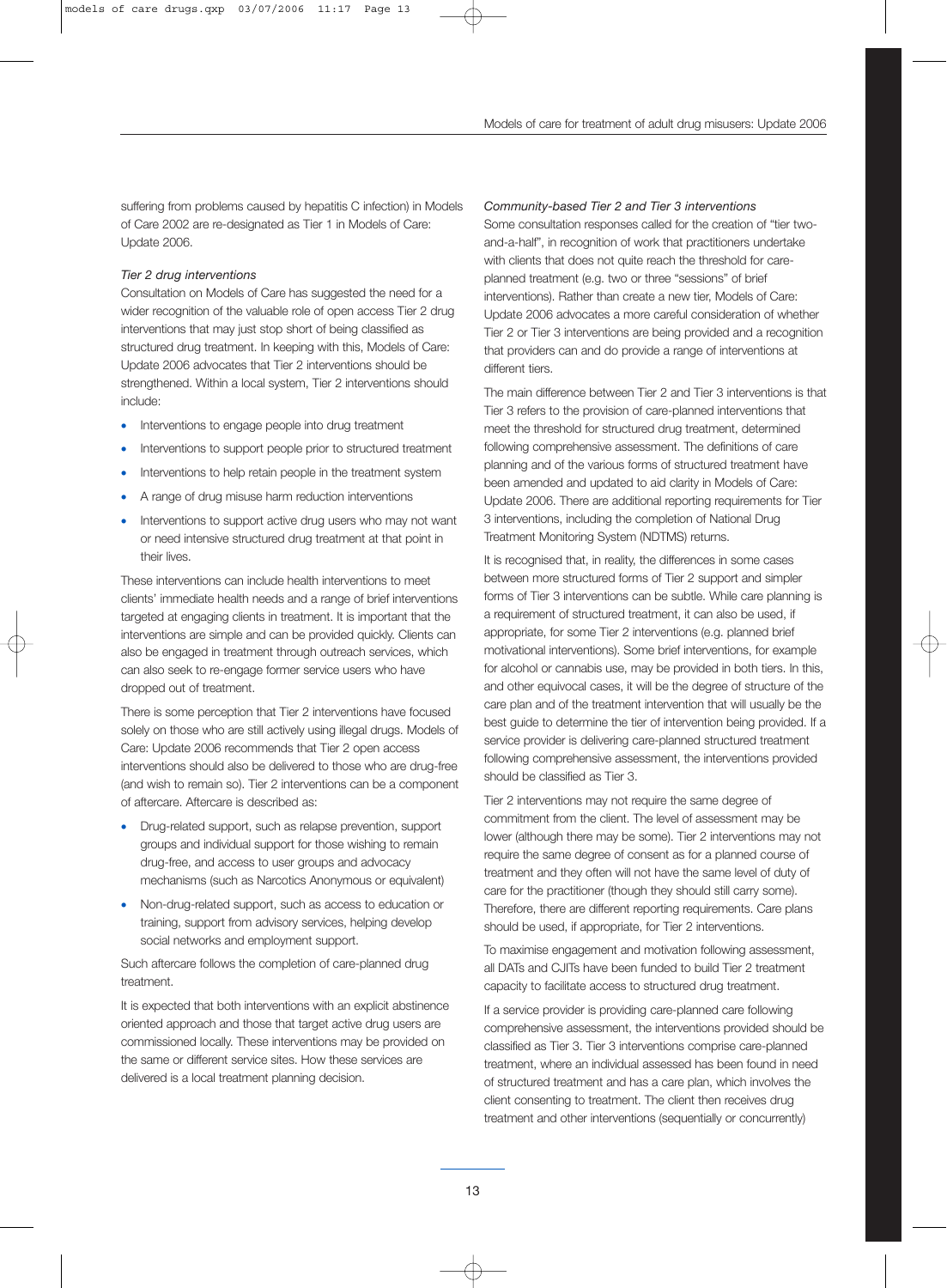according to the care plan drawn up with the keyworker, together with scheduled keyworking sessions, and any co-ordination of care or case management required.

The most appropriate guide to deciding whether interventions are Tier 2 or Tier 3 is whether interventions are provided in the context of a comprehensive care plan, following a comprehensive assessment. Models of Care: Update 2006 contains a range of definitions to help clarify the process of decision making, including care planning, keyworking, the treatment interventions and how they fit together.

#### *All substitute prescribing interventions are Tier 3*

Clinical experience, supported by consultation responses, has indicated that all substitute prescribing interventions, including those previously described as "low threshold" in Models of Care 2002, should be redefined as Tier 3 interventions, including those delivered by prison healthcare This is because they require comprehensive assessment, should be care planned and carry a high duty of care for the clinician prescribing controlled drugs.

#### 3.3 The Drug Interventions Programme (DIP)

The Drug Interventions Programme (DIP) provides an enhanced Tier 2 service by offering the client ongoing support, through the case management arrangements, in order to facilitate engagement in structured treatment.

One of the key drivers for the development of the DIP was the need to bridge the gap between assessment and referral from the criminal justice system and effective engagement into structured treatment. Evidence from the arrest referral scheme evaluations (July 2002) consistently recorded high levels of attrition for clients referred to drug treatment from the criminal justice system, with an engagement rate of 20–25 per cent.

Criminal justice integrated teams (CJITs) are the key local delivery mechanism of the DIP. They are established by the DATs as multiagency partnerships, comprising members from a range of disciplines with a range of competences and skills. There is no one model but a typical team might include drug workers based in police custody suites or courts; case managers; those with specialist knowledge of housing issues, mental health, education, training and employment, and family support; outreach workers working in the community, and dedicated prolific and persistent offender (PPO) case managers.

Improving continuity of care for the individual is reliant upon seamless case management through the effective provision and communication of the right information at the right time to the right people, throughout the "journey" of the drug misuser. Case management should reflect the key elements of keyworking and care planning. This process is facilitated through the use of the Drug Interventions Record (DIR) by CJIT workers in the

community and CARATS or healthcare in prisons. The DIR has three main roles. They are:

- To facilitate and improve standards of continuity of care for drug users, and minimise duplication of assessments, especially when they are moving between custody and community but also when information is passed between case managers and/or treatment providers
- To support the monitoring and research functions around the Drug Interventions Programme, in line with the programme's, and other related, Performance Management Frameworks
- To be the form on which substance misuse triage assessment is recorded in prison, whether or not the individual agrees to the sharing of information with the CJIT for continuity of care purposes.

Where a client is assessed by a CJIT worker following a triage level assessment, the worker will use the DIR to record the summary and outcomes from the assessment. Where clients require structured treatment, they will be taken onto the CJIT caseload and allocated a case manager or keyworker. Initial care plans are then agreed with clients to identify what steps need to be taken to engage them in treatment and what support can be provided in the interim. This might involve ongoing contact with the case manager to maintain the client's motivation and address social support needs, such as housing, employment and training.

The transition to structured treatment (Tier 3) is achieved when a comprehensive assessment, followed by a full care plan, is completed by the treatment provider. The CJIT worker who is the case manager, with the client's informed consent, can contribute to this process and will continue to work with the client until they are actively engaged in treatment with the Tier 3 provider.

#### 3.4 Drug treatment based in prisons

A comprehensive framework of drug treatment services, spanning Tiers 1–4, should be available in prisons to address the varying needs of drug misusers. In principle, delivery of drug treatment in prisons is very similar to providing treatment in the community. However, there are specific factors that need to be taken into account, given the different environment in which prison treatment is provided.

As with any drug treatment, prisoners must be provided with continuity of care both in custody and on release. It is vital that any drug treatment, especially relapse prevention and release planning, takes into account the differences that exist within prison and community environments, in order to best prepare prisoners for release.

There are three main types of drug treatment within prisons.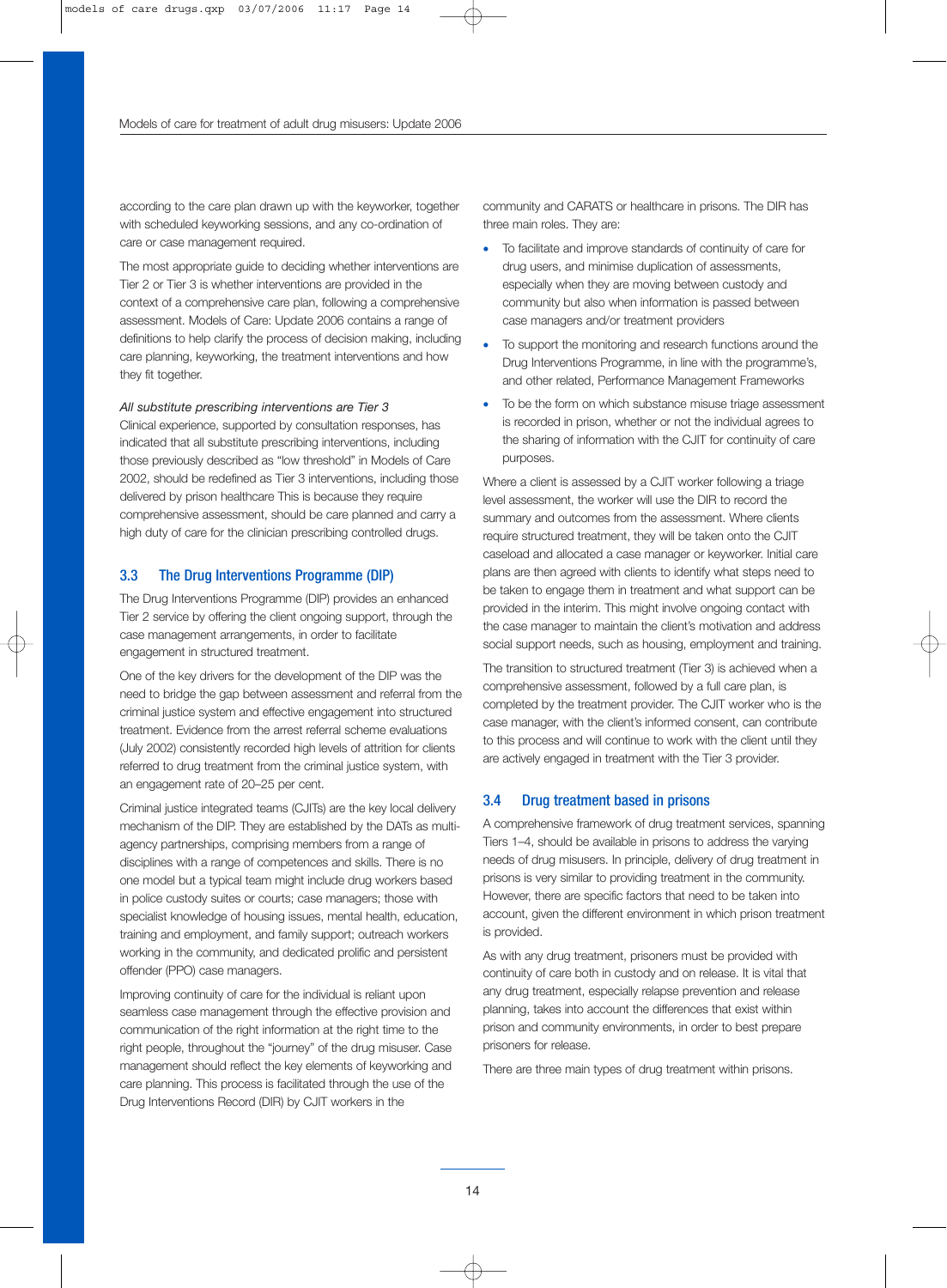## 3.4.1 Clinical services

There is currently a range of clinical services (Tiers 2, 3 and 4) available to:

- Provide appropriate clinical management of substance misuse problems in all local (remand) prisons
- Address the associated wider health issues, which arise from drug use, such as blood-borne viruses, deep vein thromboses, abscesses and dental disease
- Engage in the care programme approach (CPA) to those substance users with serious mental health problems (dual diagnosis).

## 3.4.2 CARAT services

CARAT (counselling, assessment, referral, advice and throughcare) services are available in all prisons holding those over the age of 18 and provide Tier 2 and Tier 3 treatment. CARAT services use a keyworking role, working with prison clinical services, community treatment providers and others as appropriate. The CARAT service will:

- Build on previous assessments of the individuals' needs
- Provide a range of psychosocial support and interventions
- Refer to drug treatment programmes in custody where these are available and appropriate, and maintain contact while the client is participating in these programmes
- Build and maintain effective throughcare arrangements with drug service providers in the community – through CJITs where appropriate.

A model has been developed for the closer linking of clinical and CARAT services in prisons to form an Integrated Drug Treatment System (IDTS).

The principal features of IDTS are integrated screening, triage assessment, comprehensive substance misuse assessment and care planning to provide access to a wide range of prescribing and psychosocial treatment, incorporating early effective clinical intervention and enhanced psychosocial support for the first 28 days of custody. Guidance on the psychological support in IDTS will be available from NOMS.<sup>29</sup> The clinical elements of IDTS are described in detail in Department of Health guidance – Clinical Management of Drug Dependence in the Adult Prison Setting – scheduled for publication in 2006.<sup>22</sup>

### 3.4.3 Drug treatment programmes

These are available in over 100 prisons and provide a range of programmes, including:

• Short duration programmes (Tier 3) available for those on remand or short sentences, who are unable to engage in longer programmes. These will be an important component of the short custodial periods available under the Custody Plus

sentence when this is implemented in 2006. Short duration programmes may also be used as a booster, prior to release, for those who have previously completed another programme (Tier 3)

- Cognitive-behaviour therapy programmes (Tier 3), e.g. P-ASRO (Prison – Addressing Substance-Related Offending), for those serving longer sentences, designed to give the thinking skills needed to help drug misusers to overcome drug dependency and to adopt a more sustainable lifestyle
- The 12-Step programme (Tier 3 and Tier 4), based on the Minnesota Model of addiction (e.g. as used by Alcoholics Anonymous)
- Therapeutic communities (Tier 4), designed for those with the most severe drug-misuse needs, delivered over eight months to a year.

## 3.5 Primary care

## 3.5.1 Primary care interventions across four tiers

Many clients' initial or main contact with drug treatment is through primary care. GPs and primary healthcare teams are valuable in delivering a wide range of interventions and can provide interventions covering all four tiers, where appropriate, provided the GPs or practitioners are competent to do so. This may involve:

Tier 1 interventions – screening drug-using clients and referring them on to other service providers; provision of general medical services (GMS). Under the terms of the GP contract, all GPs must provide Tier 1 interventions.

Tier 2 interventions – triage assessments, harm reduction. All practices can provide at least some Tier 2 interventions via the primary healthcare team as a whole (e.g. simple harm minimisation advice, brief interventions and immunisations).

Tier 3 interventions – prescribing for drug users within the context of a care plan. Many GPs provide Tier 3 services under specific contractual arrangements.

Tier 4 interventions – medical monitoring of residential rehabilitation or detoxification services, provided by a few GPs where there is local need.

## 3.5.2 Different contractual arrangements for shared care and primary care based treatment

Changes in GP contracts since Models of Care (2002) have implications for the commissioning and delivery of drug treatment services. Changes introduced as a result of the new contracts should ensure the stability, ongoing development and continued expansion of drug treatment systems to meet the key targets of doubling the number of people in treatment and increasing the proportion appropriately retained or completing treatment.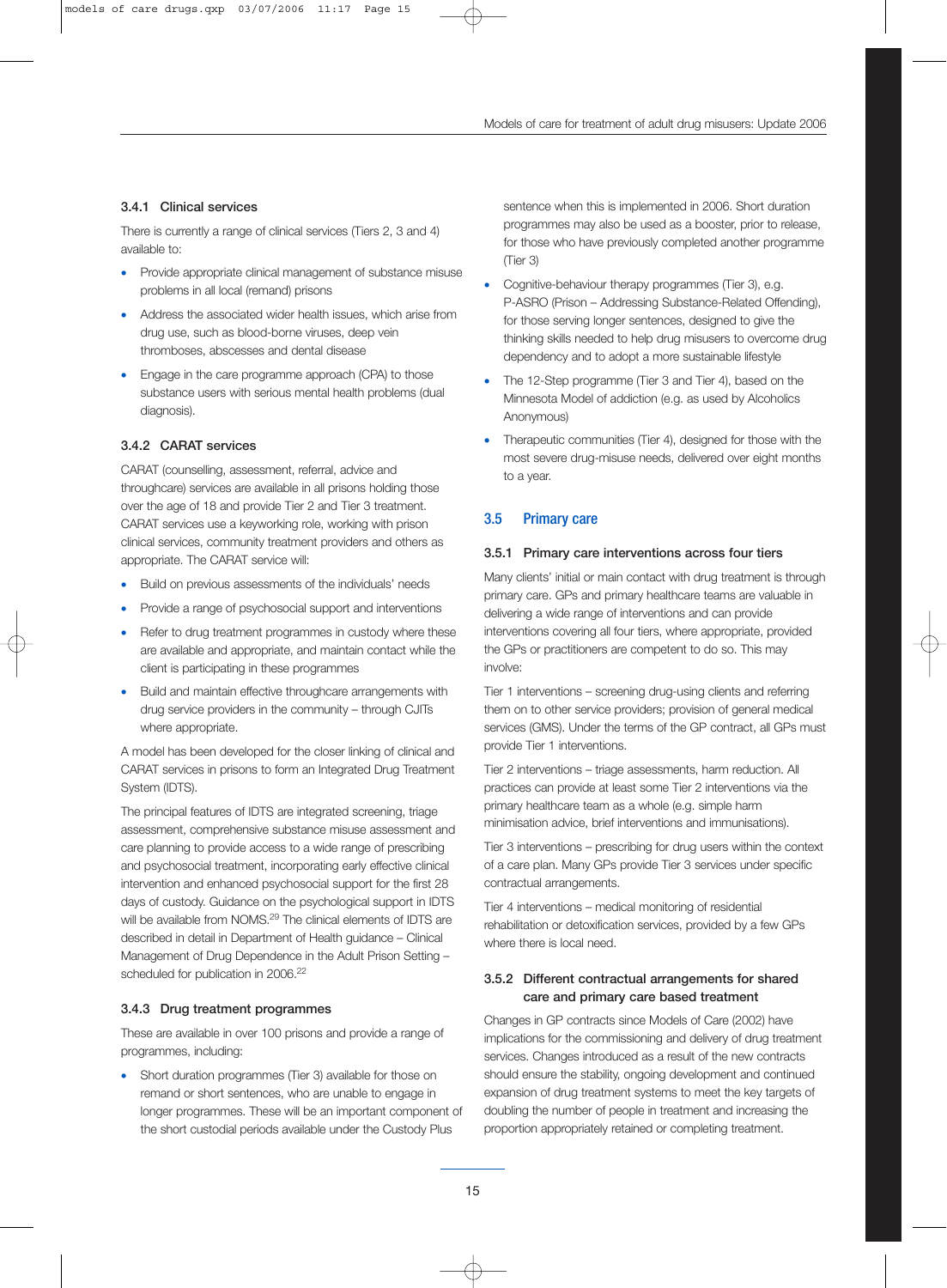As well as providing the core general medical services to substance misusers, a number of different contractual arrangements may be utilised to commission appropriate primary care-based drug treatments, including shared care, to meet local needs. These include:

- Contracts for nationally enhanced services (NES) or locally enhanced services (LES) under the new GP Contract (nGMS) for GPs in shared care schemes with specialist support.
	- Nationally enhanced services (NES) for drug misusers have nationally negotiated specifications and payments, including requirements for GPs to engage in limited clinical governance activities and remuneration arrangements based on treatment modalities, which may be used if suitable
	- Locally enhanced services (LES) for drug misusers, which allow wide flexibility in determining service specifications. Many PCTs have negotiated LES contracts in preference to NES contracts, in response to an emerging evidence base on best practice, improved clinical governance and remuneration packages suited to a local context.
- Personal medical services (PMS) contracts are another wellestablished mechanism for arriving at locally negotiated service level agreements. These can provide different levels of care, from simple prescribing in shared care arrangements to full packages of care delivered by whole teams from a primary care base or from separate clinics. PMS arrangements have been set up to deliver services to specific vulnerable patient groups, such as homeless people, refugees and sex workers. These services will be based in an established primary care base or a separate setting with a strong primary care ethos, and provide a range of services including drug treatment.

Either type of contract may allow for a GP practice to collaborate in a shared care arrangement with drugs workers who are either employed by specialist agencies, or for the more autonomous practice to employ such staff directly.

For more information on drug treatment and the new GMS (nGMS) contract, with NTA recommendations and consensus reached at a provider summit held by the NTA in December 2003, see the NTA website www.nta.nhs.uk.

Additionally, doctors with a primary care background may be employed by voluntary or non-statutory agencies, criminal justice agencies, or independent sector providers to provide a range of levels of care, with individually negotiated service level agreements.

## 3.5.3 Competences for doctors in primary care drug treatment

Commissioners should ensure local treatment systems have a complete spectrum of medical provisions to meet the range of needs and the numbers of substance misusers entering treatment. This requires a variety of skills and competences at various levels, from simply providing general medical skills, to GPs offering less complex drug treatments, to specialist addictions skills and addiction psychiatry skills. This is a key message arising from the consensus document produced by the Royal College of General Practitioners and the Royal College of Psychiatrists – Roles and Responsibilities of Doctors in the Provision Of Treatment for Drug and Alcohol Misusers  $(2005)^{30}$  – as summarised in an NTA briefing note on its website, www.nta.nhs.uk. The consensus document specifies a hierarchy of roles for GPs, with increasing competency levels:

- GPs providing core services. A doctor providing general medical care only to substance misusers
- GPs providing enhanced services. A doctor providing basic medical care plus care to substance misusers, in accordance with locally agreed shared care guidelines
- GPs with special clinical interest (GPwSI) providing enhanced services. GPwSIs have received specific higher level training in the management of substance misusers in primary care, usually the GP Certificate in Management of Drug Use Part 2. GPwSIs delivering locally enhanced services or nationally enhanced services are able to work more autonomously and take responsibility for more complex cases in substance misuse than other GPs
- Substance misuse specialist (primary care). A doctor with a general practice background and an extensive postgraduate training in substance misuse working as a specialist GP lead or director employed by a PCT or mental health trust. These doctors are able to take on most complex cases, and where competences and accreditation allow, highly specialised areas, such as management of severe and enduring mental illness (in conjunction with specialist psychiatric support and appropriate clinical governance) and prescribing of heroin for treatment of addiction (under license). These doctors have responsibility for the full range of clinical governance activities and service development for substance misuse in their parent NHS trust. They are expected to have extensive postgraduate training in substance misuse, regular clinical supervision, CPD and peer support.

### 3.5.4 Models of drug treatment in primary care

A number of actual models of primary care drug treatment have evolved in the context of local resources and identification of need. These models include various types of shared care services in which GP services are supported by more specialist service provision, and primary care-led drugs services, which may or may not have shared care arrangements with a secondary care provider.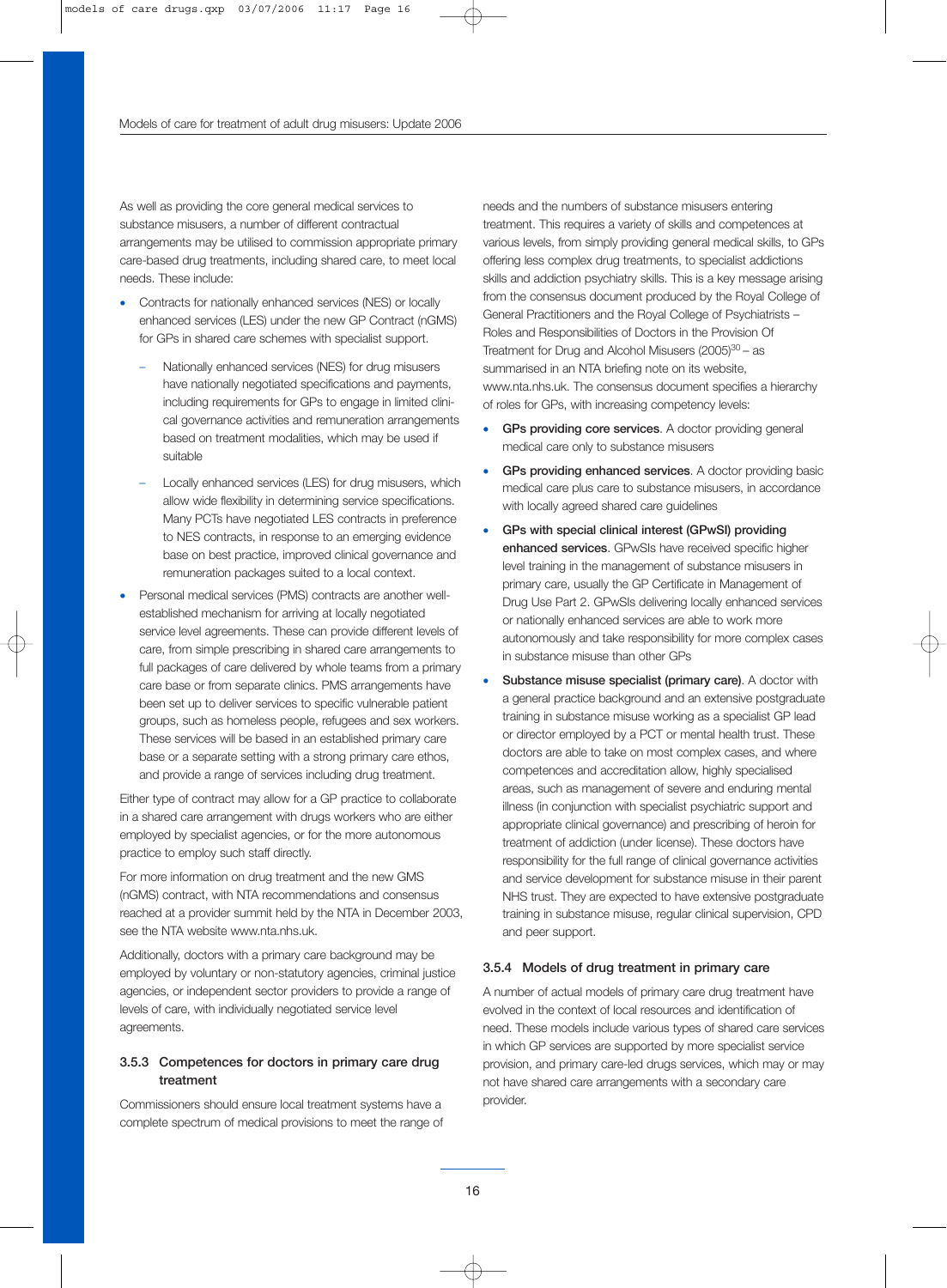#### *Shared care services*

Commissioners should ensure that every local area has shared care arrangements in place. There are many different models of shared care but the underpinning principles are:

- Patients in all local areas should have access, where clinically appropriate (usually the more stable patients), to long-term care – even after exit from drug treatment – and communitybased multidisciplinary support inherent in the primary care setting
- There should be unobstructed transfer of patients between the services sharing their care as their clinical needs change.

There are a wide range of models of shared care, which may include the following variations:

- GPs or non-medical prescribers commissioned as providers of drug treatment, and depending on arrangements and level of competence, offering different levels of care from long-term maintenance prescribing in shared care arrangements to more specialised packages of care for complex needs
- Drug treatment delivered from a base in a primary care setting by a multidisciplinary team, to patients registered with those GPs or patients registered with other GPs in the locality
- Support for specialist provision from primary care, or more usually secondary care-led services, which provide shared care support and direct care for more severe and complex cases
- Arrangements set up to deliver services to specific vulnerable patient groups, such as homeless people, refugees and sex workers. These services will be based in primary care and provide a range of services including drug treatment and have often been commissioned as personal medical services. They are supported by specialist secondary care drug services, which provide direct care, particularly for more severe or complex cases.

Whatever models of shared care are commissioned locally, they should be commissioned according to local needs, and in line with medical competences<sup>30</sup> and appropriate clinical governance arrangements. These shared care arrangements should be reviewed, refined and developed regularly.

#### *Primary care-led services*

Some areas may have a primary care-led service depending on the local configuration of specialist services. In these services, GPs act as clinical leads for community drug services, where there is no formal secondary care or specialist addiction psychiatry leadership available within the service or through shared care arrangements.

Commissioners may support such arrangements because of the advanced specialist competence of the particular GPs involved (e.g. as described in Roles and Responsibilities of Doctors in the Provision of Treatment for Drug and Alcohol Misusers).<sup>30</sup> Sometimes the GP may act as a clinical lead in substance misuse for their area in conjunction with specialist psychiatric support. This may be in a service overseen by or in partnership with an addiction psychiatry team.

Primary care-led services may sometimes be commissioned in this role because it has not been possible to obtain suitable shared care support in the area. However, this is not ideal and suitable shared care services should be encouraged and developed in every area.

It is important to ensure that the needs of the most severe and complex patients are adequately addressed in any system. There are clearly advantages for patients in having access to a range of provision, from GPs with a range of competences and from secondary care specialists across an integrated system of care.

## 3.6 Inpatient treatment and residential rehabilitation: The need for expansion

Inpatient substance misuse treatment and residential rehabilitation (Tier 4) interventions have not expanded at the same rate as Tier 2 and Tier 3 drug treatment provision in the last few years. The coverage of Tier 4 interventions in England is still inconsistent and substance misuse inpatient treatment and residential rehabilitation are sometimes only (incorrectly) used as a last resort for drug misusers, when Tier 4 interventions should be available to clients at different stages in their treatment journeys. Commissioning to expand Tier 4 is crucial to improve clients' journeys and to maximise treatment exits and access to abstinence-based aftercare. The development of inpatient treatment and residential rehabilitation services is of increasing importance for a number of reasons:

- There is high level of expressed need for residential provision from service users and carers
- Specialist inpatient interventions assessment, stabilisation and assisted withdrawal/detoxification – are necessary to provide the optimal local drug treatment system for clients with complex drug, alcohol and other health needs; those in crisis; those requiring medication stabilisation (e.g. on injectable or high-dose opioids, or for effective detoxification)
- Inpatient detoxification followed by residential rehabilitation is the most effective way for drug misusers to become drugfree, if they are motivated and this is the agreed objective  $(NTA, 2005)^{31}$
- There is evidence to show that detoxification in specialist substance misuse facilities is more effective than in general hospital or psychiatric wards, which are associated with low success rates<sup>32</sup>
- It is recognised that service users must have social support upon leaving rehabilitation units and secure adequate housing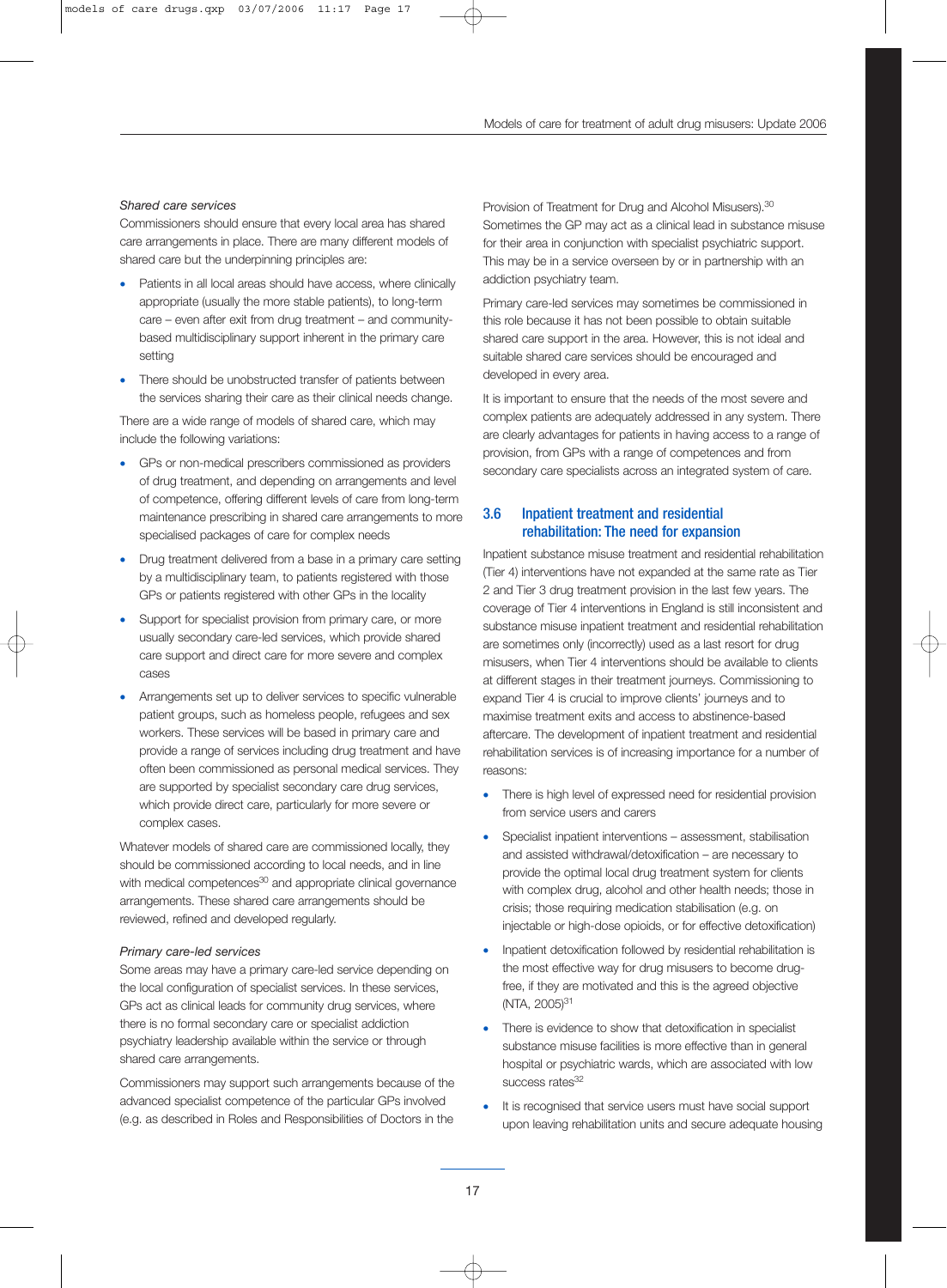to maximise the benefits of treatment and to reduce risk of relapse and fatal overdose.

The commissioning of all Tier 4 interventions requires improvement. Some of the services (mainly residential rehabilitation units) providing these interventions have national catchment areas, and can be particularly vulnerable if they are continually "spot purchased". It is important to note that these interventions can be purchased using pooled treatment budget funding, community care funding, mainstream health funding, or some combination of these. The commissioning of inpatient and residential rehabilitation services should be undertaken within an integrated care pathway approach that is embedded within local strategic annual treatment planning process and joint commissioning systems. These pathways should be commissioned with clear routes into inpatient services, which lead to residential rehabilitation (if required) followed by a substance misuse support package, including housing if necessary.

From 2006, new regional or sub-regional commissioning arrangements will be developed, which will require working across strategic partnerships on a regional or sub-regional basis to strategically plan and commission Tier 4 treatment.

Initial guidance for commissioning Tier 4 treatment<sup>33</sup> was issued in February 2006 (further guidance is planned for later in 2006). This guidance emphasises the need to increase inpatient and residential rehabilitation provision to create more planned exits from drug treatment for those who want it, in line with the Treatment Effectiveness strategy. It focuses on:

- The effectiveness of Tier 4 treatment
- The importance of commissioning integrated care pathways for Tier 4 treatment
- Commissioning based on assessment of need for Tier 4 treatment
- Using a mixed economy to purchase or commission Tier 4 treatment. In particular, sole reliance on community care funding for residential rehabilitation will not be enough, and other funding arrangements should also be used
- A mixture of block and spot purchasing of residential rehabilitation places
- A move towards contracting with preferred providers who demonstrate quality
- Improved performance management arrangements (including standard contracts and NDTMS compliance).

Future guidance is planned which will further emphasise strategic regional and sub-regional commissioning of Tier 4 treatment.

## 3.7 Greater emphasis on aftercare

Models of Care: Update 2006 seeks to clarify and describe aftercare as both drug related and non-drug related support (see section 9.10 for more details). To aid effective and well coordinated commissioning, drug-related aftercare provision (i.e. support to specifically address a person's drug dependency issues) should be commissioned through inclusion in DAT partnership annual treatment plans. Non-drug related aftercare support (i.e. support that does not directly address drug dependence) is provided by partner agencies and is not usually directly commissioned through drug treatment plans. Commissioners should ensure that necessary local partnership arrangements are in place to enable adequate service provision for clients leaving drug treatment.

Aftercare is increasing in importance as more drug users are entering and going through treatment programmes. This raises the need for both drug-related and non-drug related aftercare support to be in place when they leave treatment, so that positive changes they have achieved in drug use – criminal activity, health and social functioning – are maintained. In strategic planning and commissioning of aftercare services, it is important that commissioners give consideration to the following areas, which can also be key to client engagement and retention:

- Ensuring continuity of care for those leaving treatment, finishing a community sentence or moving between the community and custody
- Making clear links to housing provision through local authority homelessness strategies
- Establishing access and links to local and mainstream programmes for wraparound support (such as housing, employment, training and education)
- Establishing links to other services (such as alcohol and mental health services) as appropriate
- Developing relapse prevention support (outside existing treatment provision), support for families, peer support for drug users leaving treatment, and providing mentors.

It is particularly important that housing and support services are in place, where required, for people leaving inpatient treatment and residential rehabilitation. Agencies providing Tier 4 interventions need to have good connections with social care and other services that can provide, or can facilitate provision of, the aftercare a client needs when they leave treatment. Guidance has been issued by ODPM and the Home Office,<sup>34</sup> which emphasises that Supporting People funding should be considered in tandem with other funding streams, such as the drug pooled treatment budget and the DIP main grant, and in line with the drug action team treatment plans, local homelessness strategy and Supporting People strategy, to provide the basis for a locally joined-up approach. The Home Office and ODPM have also issued a briefing outlining further examples of joint working and practice.35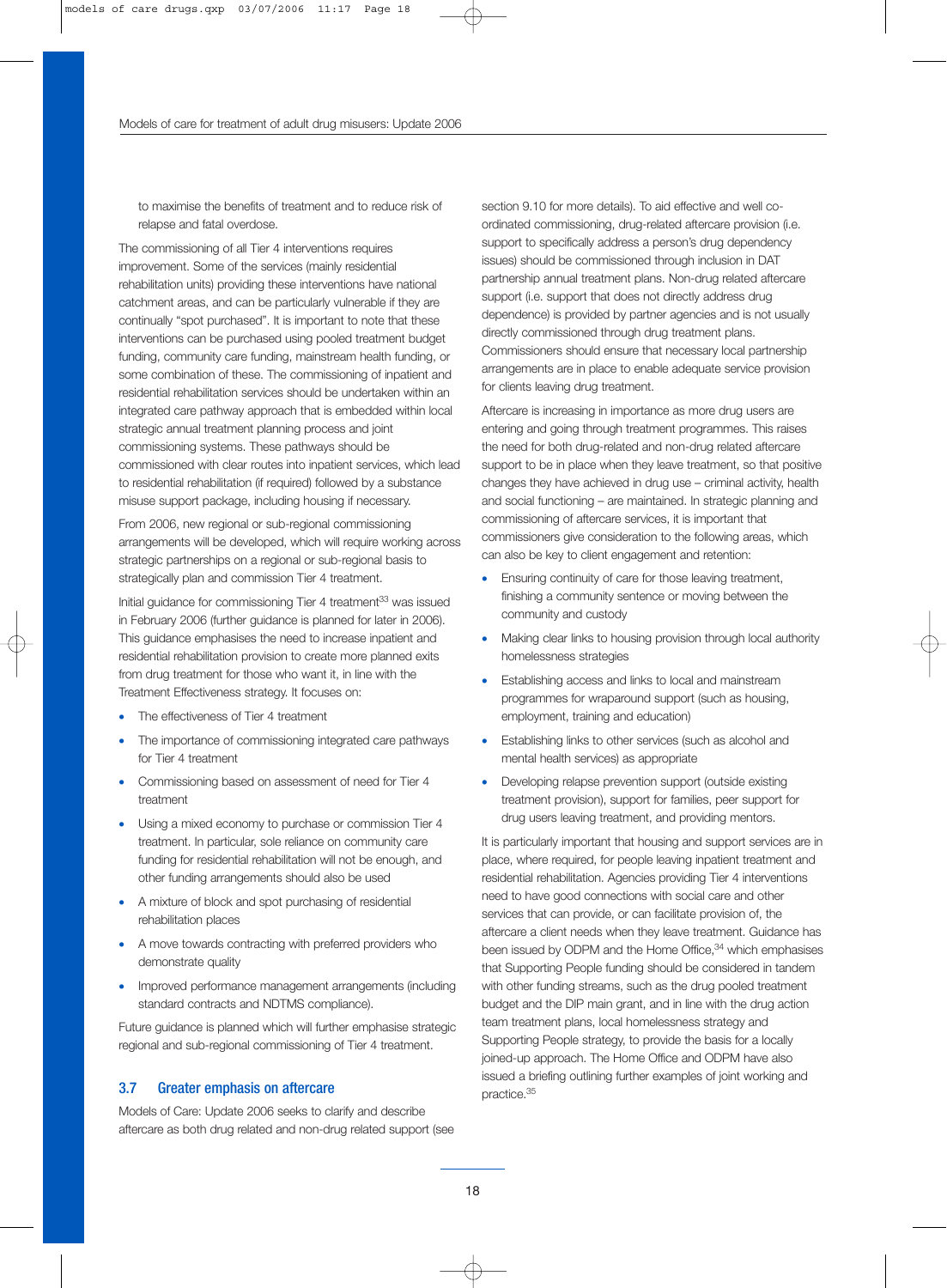### 3.8 The four tiers reiterated

The following reiteration of the tiers describes:

- The drug interventions it is best practice to commission and provide in each local area
- The range of settings these are normally provided in
- The competence or level of drug treatment skills and training that is normally required.

Commissioners need to ensure that all tiers of interventions are commissioned to form a local drug treatment system to meet local population needs. Local systems should allow for some flexibility in how interventions are provided, with the crucial factors being the patterns of local need and whether a service provider is competent to provide a particular drug treatment intervention.

### 3.9 Treatment effectiveness: Improving clients' journeys

#### 3.9.1 Evidence for treatment effectiveness

Models of Care: Update 2006 has a greater focus on improving clients' treatment journeys through systems. Drug treatment is not an event, but a process usually involving engagement with different drug treatment services, perhaps over many years. Each client's drug treatment journey is different and depends on a range of factors including health status, relationships, nature of the drug problem and the quality of the drug treatment they receive. However, drug treatment use is often episodic, with service users dipping in and out of treatment over time. Evidence from the US<sup>36</sup> suggests that an average time in treatment for someone with a heroin or crack dependence problem is five to seven years, with some heroin users requiring indefinite maintenance on substitute opioids. Evidence also tells us that service users gain cumulative benefit from a series of treatment episodes. However, the biggest improvements in client outcomes are likely to be made in the first six years of treatment (DATOS).<sup>37</sup>

Evidence indicates that entry into treatment has an immediate positive impact on drug use and crime, particularly for someone prescribed substitute medication. However, this is not sustained if the client is not retained in treatment. Optimised treatment usually involves retaining clients in drug treatment for a minimum of three months. This is the point at which treatment begins to accrue generalised long-term benefit. Engaging the service user sufficiently in a therapeutic relationship enables positive lifestyle changes to occur. This approach requires a partnership between the treatment provider and the client or service user, with both working towards common explicit goals. This also requires a concerted effort on behalf of the treatment provider to enable all of the clients' needs to be met, not just their drug treatment needs. This may include addressing alcohol misuse, health needs due to blood-borne virus infections such as hepatitis C, treatment for underlying anxiety or depression, building social support

networks, and providing access to appropriate housing, education or employment. All of these may be crucial to prevent relapse back to illicit drug misuse.

While much of the focus of outcome research has been on identifying key individual characteristics that predict better treatment outcomes, such as higher levels of personal and social capital and lower levels of problem severity, increasing attention is being paid to service characteristics that can improve outcomes. The National Drug Evidence Centre research (2004)<sup>23</sup> for the NTA showed that the best predictor of retention in community treatments in the north-west of England was related to service factors rather than client characteristics. Similarly, Meier (2005)<sup>38</sup> has also reported that much of the variability in retention in residential rehabilitation services derives from the service itself rather than the service user. This is consistent with empirical research conducted in the US, which shows that organisational development work can lead to significantly enhanced treatment outcomes across patient populations.37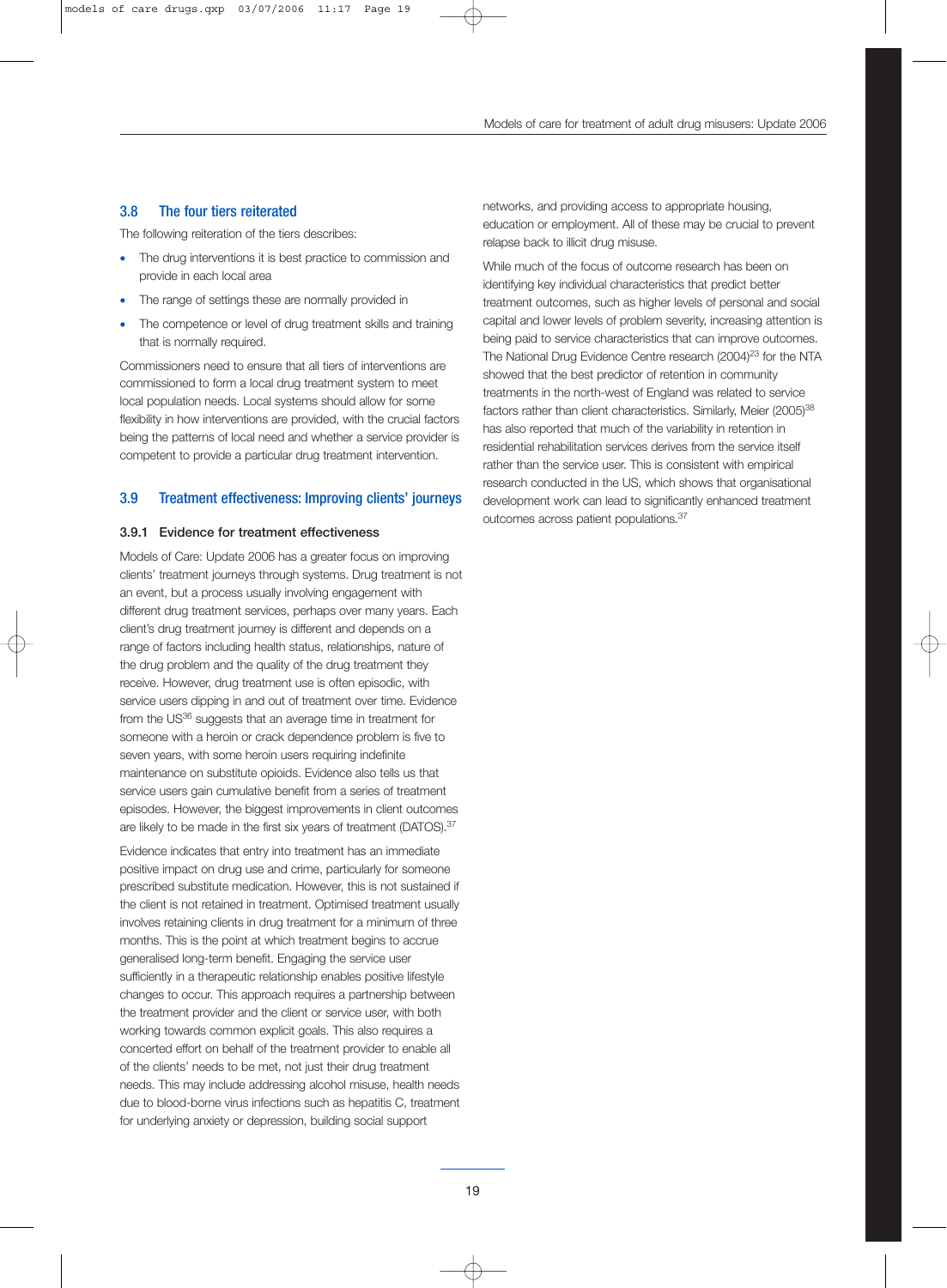## Tier 1 interventions

| <b>Definition</b>    | Tier 1 interventions include provision of drug-related information and advice, screening and referral to specialised<br>drug treatment.                                                                                                                                                                                                                                    |
|----------------------|----------------------------------------------------------------------------------------------------------------------------------------------------------------------------------------------------------------------------------------------------------------------------------------------------------------------------------------------------------------------------|
| <b>Interventions</b> | Commissioners need to ensure that a range of generic services provide, as a minimum, the following<br>Tier 1 drug interventions:                                                                                                                                                                                                                                           |
|                      | Drug treatment screening and assessment<br>$\bullet$                                                                                                                                                                                                                                                                                                                       |
|                      | Referral to specialised drug treatment<br>$\bullet$                                                                                                                                                                                                                                                                                                                        |
|                      | Drug advice and information<br>$\bullet$                                                                                                                                                                                                                                                                                                                                   |
|                      | Partnership or "shared care" working with specialised drug treatment services, to provide specific drug<br>$\bullet$<br>treatment interventions for drug misusers within the context of their generic services. Specific drug treatment<br>liaison schemes may need to be commissioned to fully realise partnership work.                                                  |
|                      | Generic services should also provide their own services to drug misusers and some may be specifically designed<br>for drug misusers (e.g. housing projects for those leaving rehabilitation). Commissioners should ensure that drug<br>misusers are not marginalised from generic services by developing local strategic partnerships.                                     |
| <b>Settings</b>      | Tier 1 interventions are provided in the context of general healthcare settings (e.g. liver units, antenatal wards,<br>Accident and Emergency and pharmacies), or social care, education or criminal justice settings (probation, courts,<br>prison reception) where the main focus is not drug treatment.                                                                 |
| <b>Competency</b>    | Staff require competence to screen and identify drug misuse and refer into local specialised drug treatment<br>systems, in accordance with local protocols, to provide drug-related advice and information and to work in<br>partnership with specialist drug treatment services.                                                                                          |
|                      | Commissioners may need to ensure competency-based training, information on local systems and drug liaison<br>workers to support partnership projects.                                                                                                                                                                                                                      |
|                      | Of particular relevance are DANOS <sup>39</sup> Standards (Drug and Alcohol National Occupational Standards): AA1<br>"Recognise indication of substance misuse and refer to specialists"; AB2 "Support individuals who are substance<br>misusers"; AB5 "Assess and act on risk of danger to substance misusers", and AF1 "Carry out screening and<br>referral assessment". |

Tier 1 interventions: Drug-related information and advice, screening and referral by generic services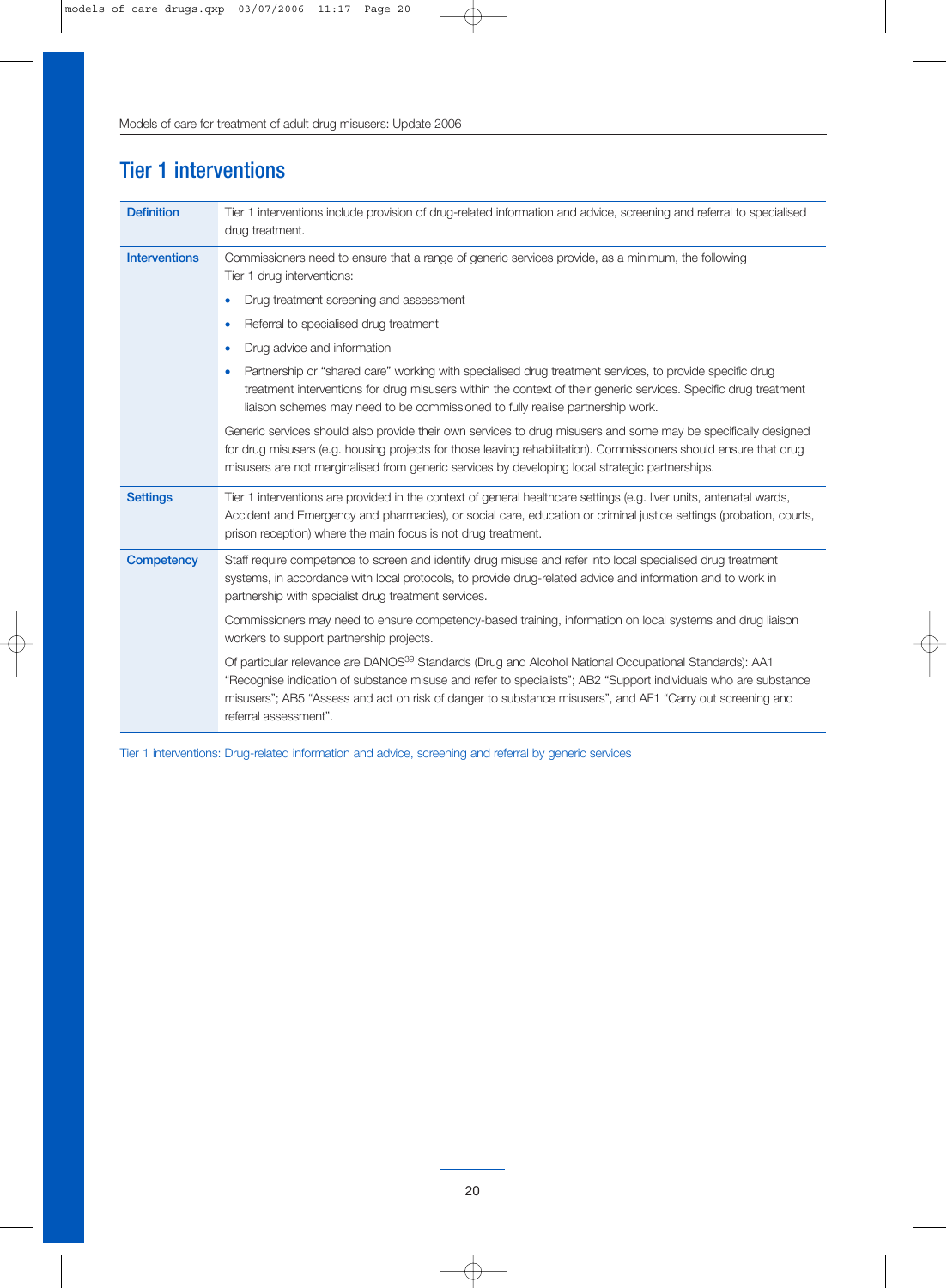| <b>Interventions</b><br>Tier 2 interventions that should be commissioned in each local area include:<br>Triage assessment and referral for structured drug treatment<br>$\bullet$<br>Drug interventions which attract and motivate drug misusers into local treatment systems, including<br>engagement with priority groups, such as pregnant women, offenders and stimulant users<br>Interventions to reduce harm and risk due to BBVs and other infections for active drug users, including<br>$\bullet$<br>dedicated needle exchanges and the support and co-ordination of pharmacy-based needle exchanges<br>Interventions to minimise the risk of overdose and diversion of prescribed drugs<br>$\bullet$<br>Brief psychosocial interventions for drug and alcohol misuse (including for stimulants and cannabis problems if<br>$\bullet$<br>it does not require structured treatment)<br>Brief interventions for specific target groups including high-risk and other priority groups<br>۰<br>Drug-related support for clients seeking abstinence<br>$\bullet$ |  |
|----------------------------------------------------------------------------------------------------------------------------------------------------------------------------------------------------------------------------------------------------------------------------------------------------------------------------------------------------------------------------------------------------------------------------------------------------------------------------------------------------------------------------------------------------------------------------------------------------------------------------------------------------------------------------------------------------------------------------------------------------------------------------------------------------------------------------------------------------------------------------------------------------------------------------------------------------------------------------------------------------------------------------------------------------------------------|--|
|                                                                                                                                                                                                                                                                                                                                                                                                                                                                                                                                                                                                                                                                                                                                                                                                                                                                                                                                                                                                                                                                      |  |
|                                                                                                                                                                                                                                                                                                                                                                                                                                                                                                                                                                                                                                                                                                                                                                                                                                                                                                                                                                                                                                                                      |  |
|                                                                                                                                                                                                                                                                                                                                                                                                                                                                                                                                                                                                                                                                                                                                                                                                                                                                                                                                                                                                                                                                      |  |
|                                                                                                                                                                                                                                                                                                                                                                                                                                                                                                                                                                                                                                                                                                                                                                                                                                                                                                                                                                                                                                                                      |  |
|                                                                                                                                                                                                                                                                                                                                                                                                                                                                                                                                                                                                                                                                                                                                                                                                                                                                                                                                                                                                                                                                      |  |
|                                                                                                                                                                                                                                                                                                                                                                                                                                                                                                                                                                                                                                                                                                                                                                                                                                                                                                                                                                                                                                                                      |  |
|                                                                                                                                                                                                                                                                                                                                                                                                                                                                                                                                                                                                                                                                                                                                                                                                                                                                                                                                                                                                                                                                      |  |
|                                                                                                                                                                                                                                                                                                                                                                                                                                                                                                                                                                                                                                                                                                                                                                                                                                                                                                                                                                                                                                                                      |  |
| Drug-related aftercare support for those who have left care-planned structured treatment<br>$\bullet$                                                                                                                                                                                                                                                                                                                                                                                                                                                                                                                                                                                                                                                                                                                                                                                                                                                                                                                                                                |  |
| Liaison and support for generic providers of Tier 1 interventions                                                                                                                                                                                                                                                                                                                                                                                                                                                                                                                                                                                                                                                                                                                                                                                                                                                                                                                                                                                                    |  |
| Outreach services to engage clients into treatment and to re-engage people who have dropped out of<br>treatment                                                                                                                                                                                                                                                                                                                                                                                                                                                                                                                                                                                                                                                                                                                                                                                                                                                                                                                                                      |  |
| A range of the above interventions for drug-misusing offenders.                                                                                                                                                                                                                                                                                                                                                                                                                                                                                                                                                                                                                                                                                                                                                                                                                                                                                                                                                                                                      |  |
| Tier 2 interventions may be delivered separately from Tier 3 but will often also be delivered in the same setting and<br><b>Settings</b><br>by the same staff as Tier 3 interventions.                                                                                                                                                                                                                                                                                                                                                                                                                                                                                                                                                                                                                                                                                                                                                                                                                                                                               |  |
| Other typical settings to increase access are through outreach (general detached or street work, peripatetic work<br>in generic services or domiciliary (home) visits) and in primary care settings.                                                                                                                                                                                                                                                                                                                                                                                                                                                                                                                                                                                                                                                                                                                                                                                                                                                                 |  |
| Pharmacy settings are important due to their unique role in pharmacy based needle exchange schemes and their<br>role in supervised consumption of prescribed drugs.                                                                                                                                                                                                                                                                                                                                                                                                                                                                                                                                                                                                                                                                                                                                                                                                                                                                                                  |  |
| Criminal justice settings - including initial contact and assessment by CJIT workers in police custody suites,<br>magistrates courts and crown courts - working closely with probation as well as CARATs and prison healthcare<br>provision within the prisons estate.                                                                                                                                                                                                                                                                                                                                                                                                                                                                                                                                                                                                                                                                                                                                                                                               |  |
| Drug treatment interventions for offenders may be delivered in the community by CJIT workers and in prison by<br>CARATs and some drug treatment programmes.                                                                                                                                                                                                                                                                                                                                                                                                                                                                                                                                                                                                                                                                                                                                                                                                                                                                                                          |  |
| Tier 2 interventions require competent drug and alcohol specialist workers who should have basic competences in<br>Competency<br>line with DANOS. <sup>39</sup>                                                                                                                                                                                                                                                                                                                                                                                                                                                                                                                                                                                                                                                                                                                                                                                                                                                                                                      |  |
| Competency also depends on what cluster of services are provided. Normally, frontline staff would have<br>competence in motivational techniques and drug and alcohol brief interventions. Those advising on injecting<br>techniques should be DANOS competent with, as best practice, some members of the team having nursing or<br>medical qualifications.                                                                                                                                                                                                                                                                                                                                                                                                                                                                                                                                                                                                                                                                                                          |  |
| Those providing extended pharmacy-based services for drug misusers, including interactive needle exchange and<br>supervised consumption services, would normally have drug specific competence, may have specific contractual<br>arrangements with drug treatment commissioners and work in partnership with other community-based drug<br>services.                                                                                                                                                                                                                                                                                                                                                                                                                                                                                                                                                                                                                                                                                                                 |  |

## Tier 2 interventions

Tier 2 interventions: Open access, non-care-planned drug-specific interventions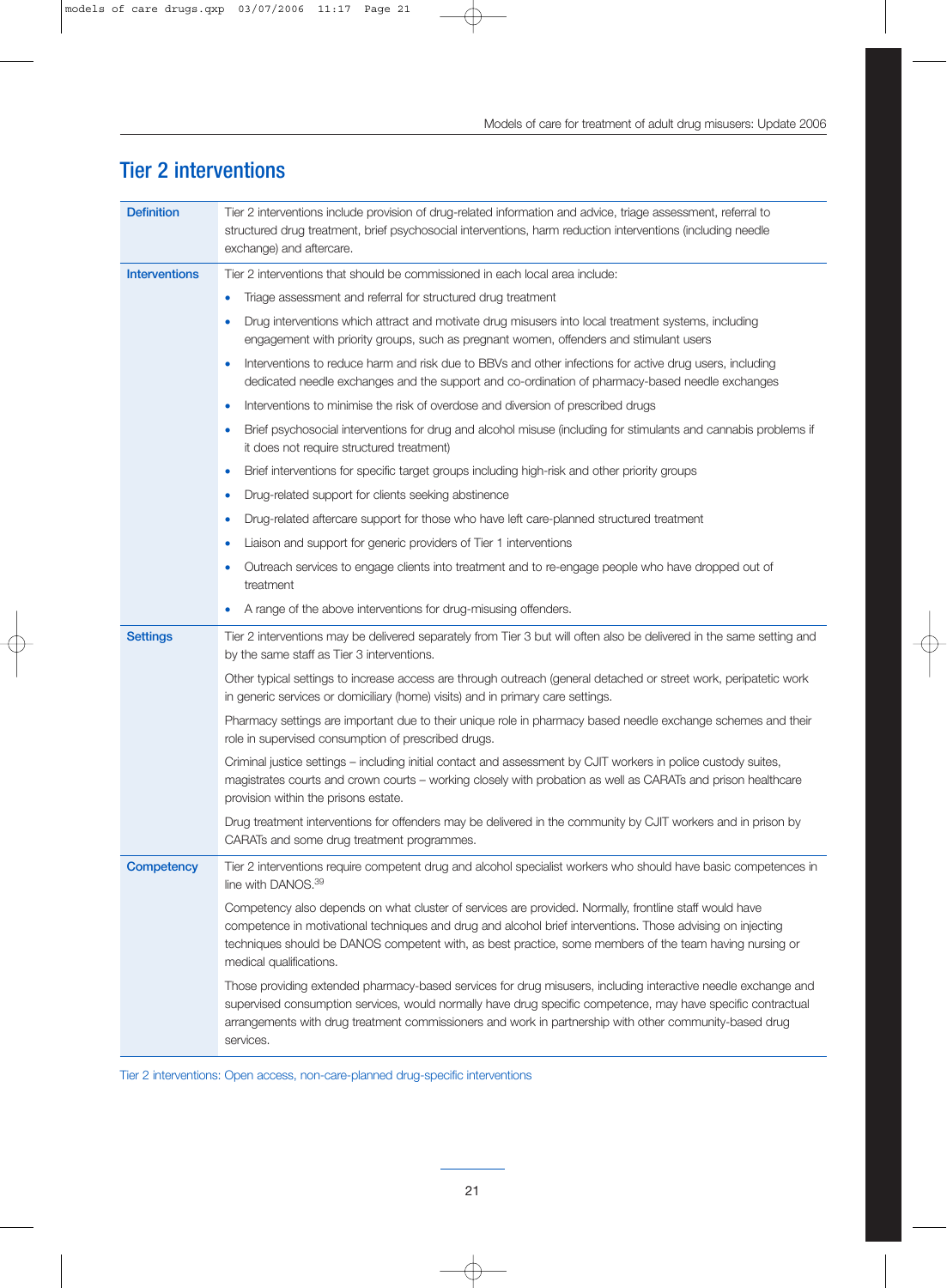## Tier 3 interventions

| <b>Definition</b>    | Tier 3 interventions include provision of community-based specialised drug assessment and co-ordinated care-<br>planned treatment and drug specialist liaison.                                                                                                                                                                                                                                                                                                                                                                                                                                                                                                                                                                                         |
|----------------------|--------------------------------------------------------------------------------------------------------------------------------------------------------------------------------------------------------------------------------------------------------------------------------------------------------------------------------------------------------------------------------------------------------------------------------------------------------------------------------------------------------------------------------------------------------------------------------------------------------------------------------------------------------------------------------------------------------------------------------------------------------|
| <b>Interventions</b> | Tier 3 interventions that should be commissioned in each local area include:                                                                                                                                                                                                                                                                                                                                                                                                                                                                                                                                                                                                                                                                           |
|                      | Comprehensive drug misuse assessment<br>$\bullet$                                                                                                                                                                                                                                                                                                                                                                                                                                                                                                                                                                                                                                                                                                      |
|                      | Care planning, co-ordination and review for all in structured treatment, often with regular keyworking sessions<br>as standard practice                                                                                                                                                                                                                                                                                                                                                                                                                                                                                                                                                                                                                |
|                      | Community care assessment and case management for drug misusers<br>$\bullet$                                                                                                                                                                                                                                                                                                                                                                                                                                                                                                                                                                                                                                                                           |
|                      | Harm reduction activities as integral to care-planned treatment<br>$\bullet$                                                                                                                                                                                                                                                                                                                                                                                                                                                                                                                                                                                                                                                                           |
|                      | A range of prescribing interventions, in the context of a package of care and in line with Drug Misuse and<br>$\bullet$<br>Dependence – Guidelines on Clinical Management, <sup>21</sup> known as "the clinical guidelines". This will be updated<br>alongside the relevant forthcoming National Institute for Clinical Excellence (NICE) guidelines and technology<br>appraisals, and in line with other evidence-based clinical standards with specific interventions, including:<br>prescribing for stabilisation and oral opioid maintenance prescribing; community based detoxification;<br>injectable maintenance prescribing, and a range of prescribing interventions to prevent relapse and ameliorate<br>drug and alcohol-related conditions |
|                      | A range of structured evidence-based psychosocial interventions to assist individuals to make changes in drug<br>and alcohol using behaviour                                                                                                                                                                                                                                                                                                                                                                                                                                                                                                                                                                                                           |
|                      | Structured day programmes and care-planned day care (e.g. interventions targeting specific groups)<br>$\bullet$                                                                                                                                                                                                                                                                                                                                                                                                                                                                                                                                                                                                                                        |
|                      | Liaison services for acute medical and psychiatric health services (e.g. pregnancy, mental health and hepatitis<br>services)                                                                                                                                                                                                                                                                                                                                                                                                                                                                                                                                                                                                                           |
|                      | Liaison services for social care services (e.g. social services (child protection and community care teams),<br>housing, homelessness)                                                                                                                                                                                                                                                                                                                                                                                                                                                                                                                                                                                                                 |
|                      | A range of the above interventions for drug-misusing offenders.                                                                                                                                                                                                                                                                                                                                                                                                                                                                                                                                                                                                                                                                                        |
| <b>Settings</b>      | Tier 3 interventions are normally delivered in specialised drug treatment services with their own premises in the<br>community or on hospital sites. Other delivery may be by outreach (peripatetic work in generic services or other<br>agencies or domiciliary or home visits). Tier 3 interventions may be delivered alongside Tier 2 interventions.                                                                                                                                                                                                                                                                                                                                                                                                |
|                      | Some of the Tier 3 work is based in primary care settings (shared care schemes and GP-led prescribing services),<br>as well as pharmacies, but drug specialist-led services are required within the local systems for the provision of<br>care for severe or complex needs and to support primary care.                                                                                                                                                                                                                                                                                                                                                                                                                                                |
|                      | Drug treatment interventions for offenders may be delivered in prison settings by CARATs and some drug<br>treatment programmes                                                                                                                                                                                                                                                                                                                                                                                                                                                                                                                                                                                                                         |
|                      | Community criminal justice programmes, such as DRRs, are delivered in contracted community drug treatment<br>services (statutory or voluntary) or in-house by probation staff on probation premises.                                                                                                                                                                                                                                                                                                                                                                                                                                                                                                                                                   |
| Competency           | Tier 3 services require competent drug and alcohol specialised practitioners who should have competences in line<br>with DANOS. <sup>39</sup> The range of competences required will depend upon job specifications and remits.                                                                                                                                                                                                                                                                                                                                                                                                                                                                                                                        |
|                      | Medical staff (usually addiction psychiatrists and GPs) will require different levels of competences depending on<br>their roles in drug treatment systems and the needs of the client, with each local system requiring a range of<br>doctor competences (from specialist to generalist) in line with joint guidance from the Royal College of General<br>Practitioners and the Royal College of Psychiatrists. <sup>30</sup>                                                                                                                                                                                                                                                                                                                         |

*Tier 3 interventions: Structured, care-planned drug treatment*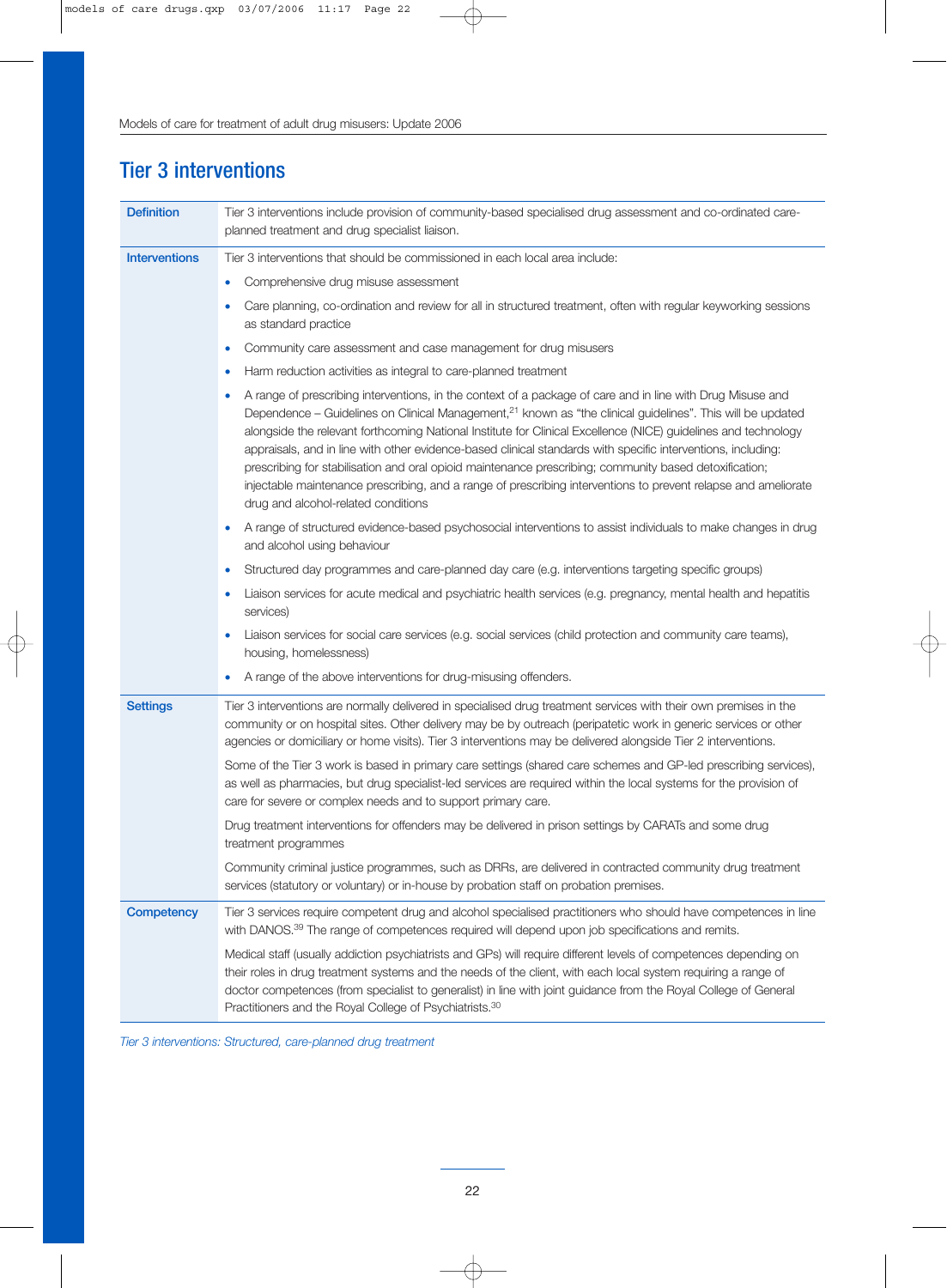## Definition Tier 4 interventions include provision of residential specialised drug treatment, which is care planned and care coordinated to ensure continuity of care and aftercare. Interventions Tier 4 interventions that should be commissioned to meet local area needs include: • Inpatient specialist drug and alcohol assessment, stabilisation, and detoxification/assisted withdrawal services • A range of drug and alcohol residential rehabilitation units to suit the needs of different service users • A range of drug halfway houses or supportive accommodation for drug misusers • Residential drug and alcohol crisis intervention units (in larger urban areas) • Inpatient detoxification/assisted withdrawal provision, directly attached to residential rehabilitation units for suitable individuals • Provision for special groups for which a need is identified (e.g. for drug-using pregnant women, drug users with liver problems, drugs users with severe and enduring mental illness). These interventions may require joint initiatives between specialised drug services and other specialist inpatient units A range of the above interventions for drug-misusing offenders. Settings Ideal settings to provide inpatient drug detoxification and stabilisation are specialised dedicated inpatient or residential substance misuse units or wards. Inpatient provision in the context of general psychiatric wards may only be suitable for some patients with comorbid severe and enduring mental illness, but many such patients will benefit from a dedicated addiction specialist inpatient unit. Those with complex drug and other needs requiring inpatient interventions may require hospitalisation for their other needs – for example pregnancy, liver problems and HIV-related problems – and this may be best provided for in the context of those hospital services (with specialised liaison support). Continuity of care is essential for preserving gains achieved in residential treatments. Therefore, there is a compelling argument for providing, for suitable patients, inpatient detoxification beds attached to residential rehabilitation units (provided there are adequate medical supports). Other patients need inpatient detoxification first in an addiction specialist inpatient unit (e.g. because of severity and complexity), but this still requires significant strengthening of the links with residential rehabilitation provision, to ensure the seamless transition of clients between the two. Service users requiring residential rehabilitation or halfway houses may wish to be located away from their area of residence and drug misusing networks. Within prisons, specialist detoxification units, therapeutic communities (drug specific) and some (residential) 12- Step programmes are Tier 4 interventions. Competency Inpatient or residential interventions providing detoxification and pharmacological stabilisation would normally require medical staff with specialised substance misuse competency (rather than be provided by generalist GPs). The level of specialised medical staff competence required will depend on the types of services provided and the severity of the problems of the clients. Addiction specialist competences will be needed for inpatient units for severe and complex problems, but suitably competent GPs can provide support to some units for patients with less complex needs. Staff in residential rehabilitation units that are registered care homes will need to meet relevant social care National Occupational Standards and relevant standards currently inspected and monitored by the Commission for Social Care Inspection. Hospital-based services will also be required to meet practitioner standards for independent or NHS hospitals currently inspected and monitored by the Healthcare Commission. Non-registered residential rehabilitation services should meet other appropriate standards, where applicable, e.g. Supporting People arrangements, EATA accreditation. All staff working in all residential settings are advised to demonstrate competence against DANOS<sup>39</sup> at both manager and practitioner levels.

## Tier 4 interventions

*Tier 4 interventions: Drug specialist inpatient treatment and residential rehabilitation*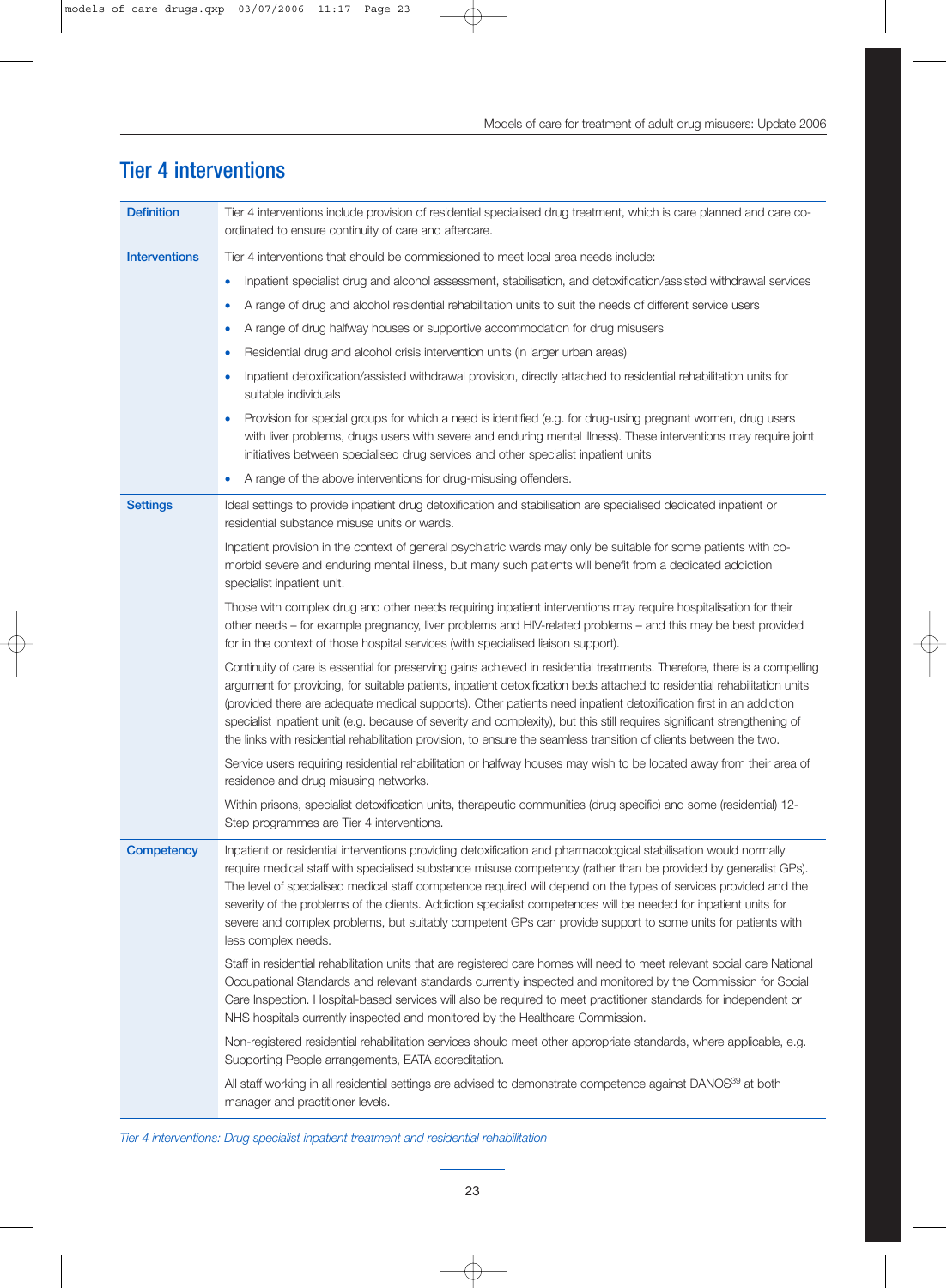#### 3.9.2 Component parts of the treatment journey

In addition to implementing the framework advocated in Models of Care 2002, the NTA is committed to pushing for an improvement in drug treatment effectiveness. The Treatment Effectiveness strategy, with a focus on improving clients' journeys through drug treatment, is integrated in Models of Care: Update 2006. The treatment journey is conceptualised into four overlapping components, each with key objectives. These components are illustrated in Figure 1 and comprise:

- Treatment engagement
- Treatment delivery (including maintenance)
- Community integration (which underpins both delivery and treatment maintenance or completion)
- Treatment completion (for all those who chose to be drug-free and who can benefit).

Although it will be useful to see these phases of the treatment journey as conceptually separate, there is room for considerable overlap. It is important to note that the phases do not mean that treatment is a linear journey, with service users progressing through the three main phases of engagement, delivery and completion. Instead, these are the main elements of a treatment journey which may occur in a variety of combinations during a client's time in treatment. Considering these phases can be particularly helpful in informing the focus of care plans at different stages and in maintaining a focus on the treatment journey.

#### *Treatment engagement*

The treatment system needs to be able to engage people rapidly and retain them once they have entered treatment. Two issues important to improving treatment engagement are timely access to treatment and a focus on supporting retention for at least three months in structured treatment for adults with dependent drug misuse. Each drug treatment system will be assessed on its ability to engage service users on these two issues, through performance management on national waiting times and retention targets by the NTA, as outlined in the Government's treatment effectiveness strategy.

During the engagement phase of treatment, service users will need to be assessed to ensure treatment can be tailored to their needs and at this stage they may benefit from motivational work focused on maximising engagement. Particular consideration may need to be given to preventing disengagement of certain drug users (e.g. those from some Black and minority ethnic groups, younger drug users and clients with mental health and substance misuse problems). The engagement of service users may be enhanced by a specific process of induction into treatment, so it is made clear and comprehensible for individuals what are the roles and responsibilities of the service provider and what are the expectations on service users themselves.

Following assessment, care plans will be agreed with the clients and structured treatment will begin. There also needs to be more explicit commissioning of interventions that engage service users and build "therapeutic alliances", which are crucial to treatment retention and positive changes in treatment.

A range of interventions to support engagement could be explicitly commissioned, including brief interventions, services for the children of drug users, advocacy and support arrangements and interventions to contact, engage and follow up people (e.g. outreach for rough sleepers, motivational interventions).

#### *Drug treatment delivery*

Drug treatment providers need to deliver effective and evidencebased drug treatment interventions, following completion of a care plan that has been agreed with the client. Drug treatment practitioners should work to build an effective therapeutic alliance with service users, encouraging full participation by them in delivering their own care plans. Good-quality drug treatment should be associated with improvement across a range of domains, including an individual's substance use, health, social functioning and in reduced public health and offending risks posed to others.

In delivery of drug treatment, a greater emphasis is required on improving service users' physical and mental health, importantly for those with hepatitis C infection and for those misusing alcohol. Increases in the use of cocaine and crack cocaine by service users may have a negative impact on client outcomes, unless this is addressed, particularly with injecting drug users.

The children, carers or significant others of service users should also be considered during care-planned treatment. The needs of the children of drug-misusing parents also require greater attention (ACMD, 2004).<sup>40</sup>

During this phase, clients should begin to receive other interventions to meet their wider needs. These interventions could include improving housing status, getting other healthcare needs met by other health specialists (e.g. liver disease and dentistry), help with children and family issues, and provision of assistance to enable service user back to work or education. These nondrug treatment interventions should be set out in the client's care plan and links made with appropriate services to ensure the client receives them. This includes the initiation of elements of community integration.

To ensure that the delivery of drug treatment meets the client's needs in a timely way, local treatment systems must ensure continuity of care between the criminal justice system and drug treatment. This is particularly relevant for clients entering and leaving prison.

Clients who are on long-term maintenance (ideally in shared care) should be considered to be continuing in the delivery phase of treatment.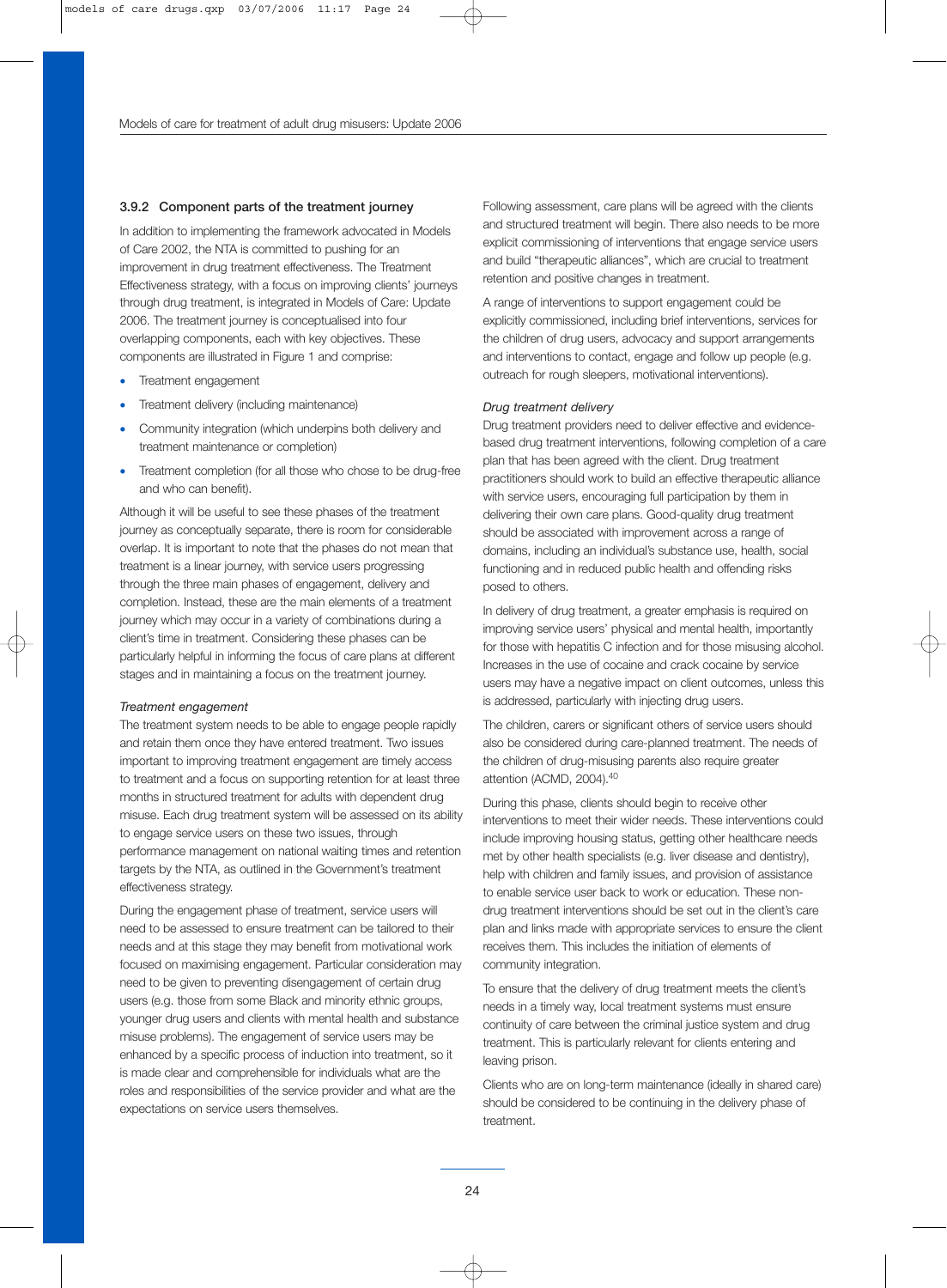

#### *Figure 1: The client's journey*

#### *Improving community integration*

Whether service users are in treatment (e.g. maintained on substitute opiate medication) or leaving treatment they should have access for social support (e.g. housing support, educational support, employment opportunities) to maximise positive gains they have made in treatment.

Service users who are stable but who wish to be maintained on substitute opioid medication should have opportunities to receive social support, education and employment where appropriate. For stable individuals who do not need to continue in specialised drug treatment services, there should be clear pathways into maintenance and monitoring in primary care settings with ongoing community integration interventions and support. However, it is vital that such service users have explicit accessible pathways back into specialised structured drug treatment services if needed (e.g. in case of relapse).

DAT partnerships should consider linking their drug treatment targets to wider mainstream targets, that relate to housing, education and employment for drug users (e.g. Office of the Deputy Prime Minister for Supporting People, Department of Work and Pensions for Jobcentre Plus and Progress2Work).

#### *Improving treatment completion*

Few service users who enter drug treatment intend to be in specialist drug treatment indefinitely. For those who wish to be drug-free, commissioners and providers need to create better pathways and exits from specialist drug treatment.

These pathways should include drug-related and non-drugrelated support. Drug treatment providers and commissioners are responsible for the drug-related support, and should form the necessary local strategic links to enable clients to access nondrug-related support, including improved social support, housing, education and employment opportunities to maximise treatment gains.

This approach will require treatment systems to be configured both to create effective exit routes out of specialised drug treatment, including efficient access to Tier 4 provision for those who wish to be drug-free, and to be well integrated with primary care and other systems of support and care for those in maintenance treatment.

Drug-related aftercare support, such as support groups or individualised sessions or alternatively from mutual aid groups run by Narcotics Anonymous or non-12-Step equivalent groups, has been demonstrated to sustain abstinence.

Improving community integration and treatment completion may require some drug treatment system or service redesign, including:

- As well as planning for numbers in treatment and numbers of clients retained in treatment, commissioners should plan for numbers of planned client exits from treatment
- Investing in quality drug treatment delivery to maximise gains and service users' improvement in treatment (whether achieving stability on maintenance treatment or achieving effective abstinence)
- Enhancing routes to treatment completion or, for stable patients who no longer need specialist care, better routes to community maintenance in primary care settings
- Commissioning a range of aftercare provision for service users to follow structured treatment, as a development of Tier 2 interventions, and ensuring a range of other support mechanisms for ex-service users (e.g. drug-free support such as Narcotics Anonymous or equivalents)
- Investing in strategic partnerships with housing, education and employment, together with bespoke initiatives for drug misusers aimed at reintegration.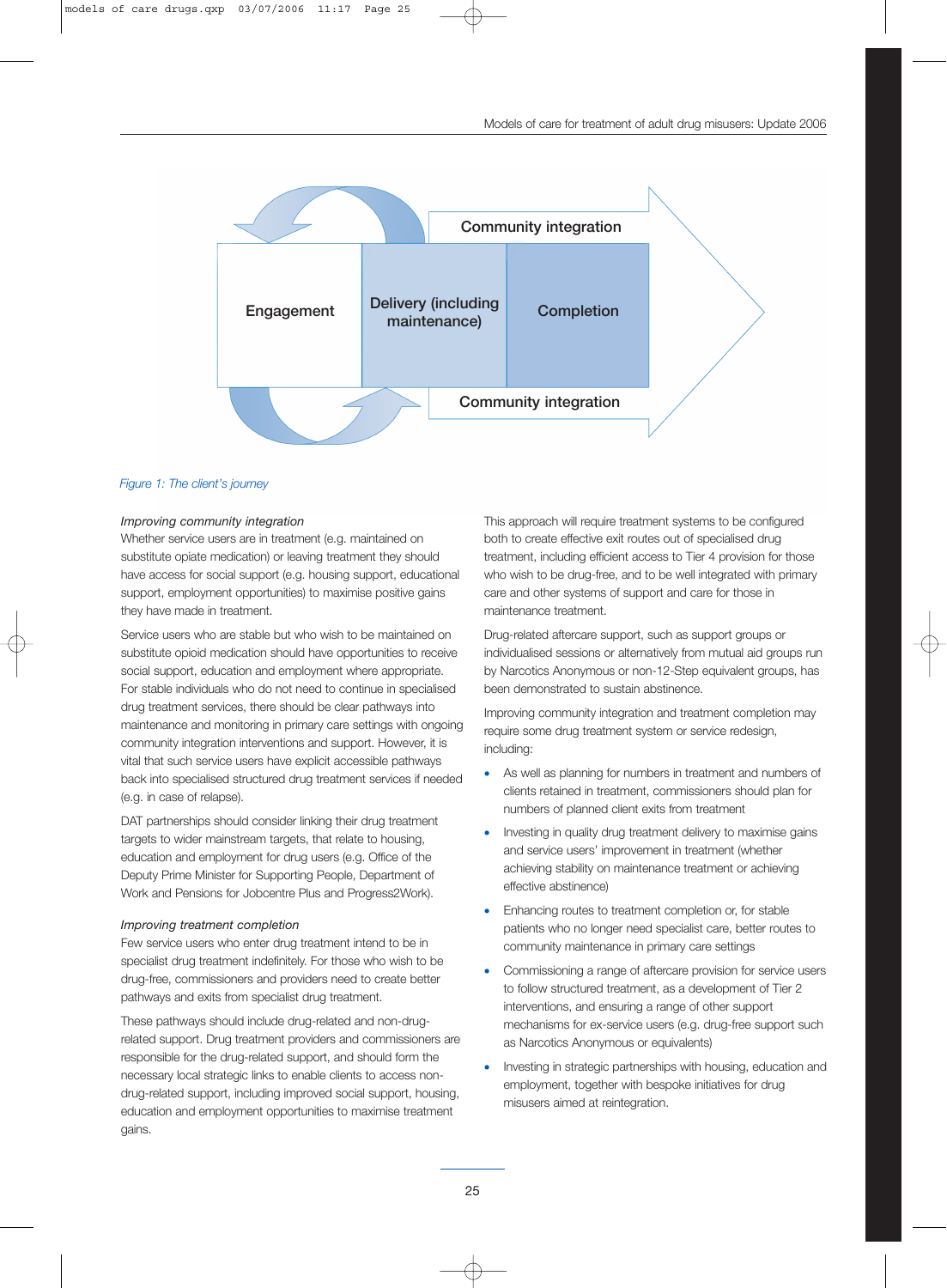## 4 Substance misuse assessment

Substance misuse assessment is a process to establish the nature and extent of drug and alcohol misuse, what level of need an individual may have and what interventions are required. Assessment varies in its depth and level of detail, depending on the purpose and anticipated outcome of the assessment process. Models of Care 2002 identified three levels of assessment: screening, triage and comprehensive assessment, and provides a detailed description of each level of assessment. The majority of respondents to the consultations found the different levels in Models of Care 2002 to be meaningful and useful. These are reiterated here.

## 4.1 Screening assessment

Screening assessment is a brief process that aims to establish if an individual has a drug and alcohol problem, related or coexistent problems and whether there is any immediate risk for the client. The assessment should identify those who require referral to drug treatment services and the urgency of the referral. Screening assessment may include an element of brief opportunistic intervention aimed at engaging or preparing the client for treatment. Screening assessment is likely to be carried out in generic settings.

## 4.2 Triage assessment

Triage assessment usually takes place when a drug misuser first contacts specialist drug treatment services. The aim of triage assessment is to determine the seriousness and urgency of a client's problems and the most appropriate type of treatment for the client. It involves a fuller assessment of the individual's drug and alcohol problems than is conducted at screening, as well as assessment of a client's motivation to engage in treatment, current risk factors and the urgency of need to access treatment. As a result of a triage assessment, a client might be offered services within the assessing agency or onward referral to another service. A further outcome of triage assessment is that, where appropriate, work is undertaken to further engage and prepare the client for treatment.

### 4.2.1 Assessment in the Drug Interventions Programme

Assessments of clients seen by CJIT workers in the community and CARAT teams in prison are to be carried out within the Models of Care framework.

A summary of the information from the assessment is collected on the Drug Interventions Record (DIR). An effective DIR-based assessment addresses the range of the client's presenting needs and covers health and social issues as well as drug use.

In the context of the DIR, the assessment is the key step towards the development of an initial care plan and is also the first

important stage in gathering together, in a consistent way, the information that will facilitate effective continuity of care for drug users in the community and between community and prison.

Criminal justice integrated teams (CJITs) should all be able to undertake assessments up to triage level and should have resources available to the team to carry out more complex and comprehensive assessments. It is important that practitioners only carry out assessments according to their qualifications or competence, and use the expertise of colleagues when necessary.

## 4.3 Initial care plan

Following triage-level assessment, it may be good practice to produce an initial care plan for clients. For clients taken onto the CJIT caseload this will be essential, but it may also be useful in other treatment services, particularly for clients who are identified as at high risk, who have complex drug-related problems or are likely to be hard to engage. Within prisons, initial care plans may be appropriate for prisoners in the very early days of custody, or those who are due to be released shortly after the triage is undertaken.

The initial care plan is to facilitate a focus on a client's engagement in the treatment system, to ensure their immediate needs are met, to build a therapeutic alliance and to ensure appropriate support if they are waiting to undergo comprehensive assessment. Not all clients will be required to undergo a comprehensive assessment, and some may remain on their initial care plan and be reviewed until they are discharged from treatment.

The initial care plan is particularly relevant to CJIT/CARAT clients, all of whom will receive an initial care plan after triage-level assessment if taken onto the caseload. The initial care plan is set at Tier 2 interventions level. If an initial care plan identifies the need only for Tier 2 interventions, this will need to be reviewed with the client at regular intervals. If the presenting needs increase, the client may have to be referred for a comprehensive assessment.

Where a prisoner is in custody for a short period of time – up to 28 days – and there is insufficient time to progress to a comprehensive assessment and care plan, an initial care plan may be drawn up to ensure their immediate and throughcare needs are met.

### 4.4 Comprehensive assessment

Comprehensive assessment is targeted at drug misusers with more complex needs and those who will require structured drug treatment interventions. The assessment aims to determine the exact nature of the client's drug and alcohol problems, and coexisting problems in the other domains of health (mental and physical), social functioning and offending. A full risk assessment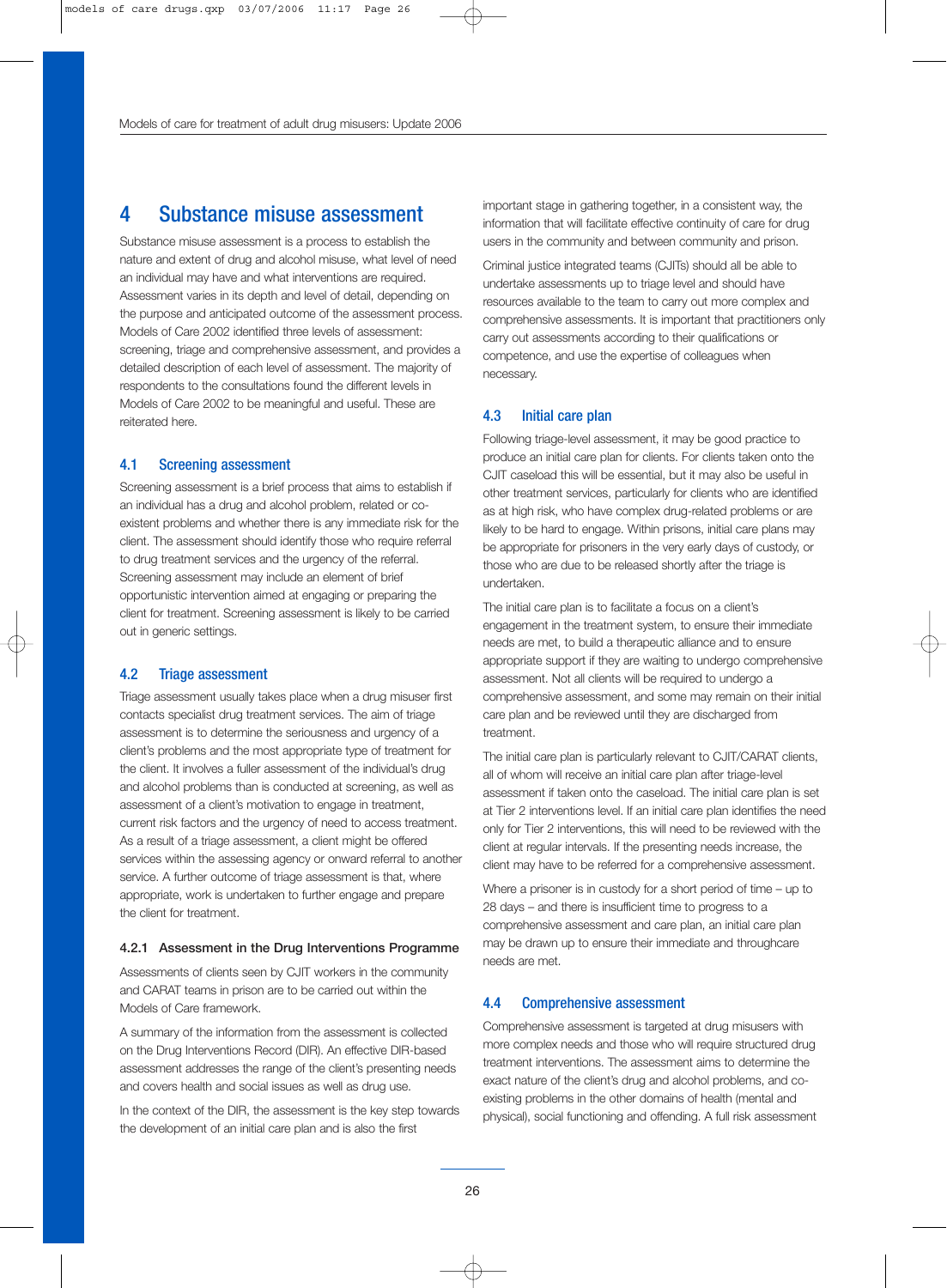should also be conducted. Comprehensive assessment may be conducted by more than one member of a multidisciplinary team, because different competences may be necessary to assess different areas of client need (e.g. a doctor needs to assess clients for prescribing interventions involving controlled drugs – a supplementary prescriber may also be involved; or a psychologist may need to carry out psychometric assessment).

Comprehensive assessment can be seen as an ongoing process rather than a single event. Comprehensive assessment will be carried out when a client may:

- Require structured and/or intensive intervention
- Have significant psychiatric and/or physical co-morbidity
- Have significant level of risk of harm to self or others
- Be in contact with multiple service providers
- Have a history of disengagement from drug treatment services
- Be pregnant or have children "at risk".

Comprehensive assessment provides information that will contribute to the development of a care plan for a client.

### 4.5 Risk assessment

It is best practice to carry out risk assessment as part of screening, triage and comprehensive assessment. Risk assessment aims to identify whether the individual has, or has had at some point in the past, certain experiences or displayed certain behaviours that might lead to harm to self or others. The main areas of risk requiring assessment are:

- Risk of suicide or self-harm
- Risks associated with substance use (such as overdose)
- Risk of harm to others (including harm to treatment staff, harm to children and domestic violence)
- Risk of harm from others (including domestic violence)
- Risk of self-neglect.

If risks are identified, risk management plans need to be developed and actioned to mitigate immediate risk. If a service has concerns about the needs and safety of children of drug misusers, local protocols should be followed, for example if there are concerns about risk of significant harms, social services would normally be involved in further assessment of risk. As with comprehensive assessment, risk assessment is an ongoing process and requires integration into care planning. Issues of risk highlight the need for appropriate information sharing across services and therefore the need for cross-agency policies and plans, and for clarity with a client around the limits of confidentiality.

#### 4.6 Competences required to conduct assessments

The Drug and Alcohol National Occupational Standards (DANOS)39 outline the basic competences for professionals to undertake different levels of drug and alcohol assessment. Comprehensive assessment is intended to be a multidisciplinary process to ensure a holistic approach to client need. Where a medical intervention is required, such as substitute prescribing or a psychiatric evaluation, the assessment must be undertaken by an appropriately trained doctor.

For more information on assessment, see the Care Planning Practice Guide (NTA 2006).<sup>5</sup>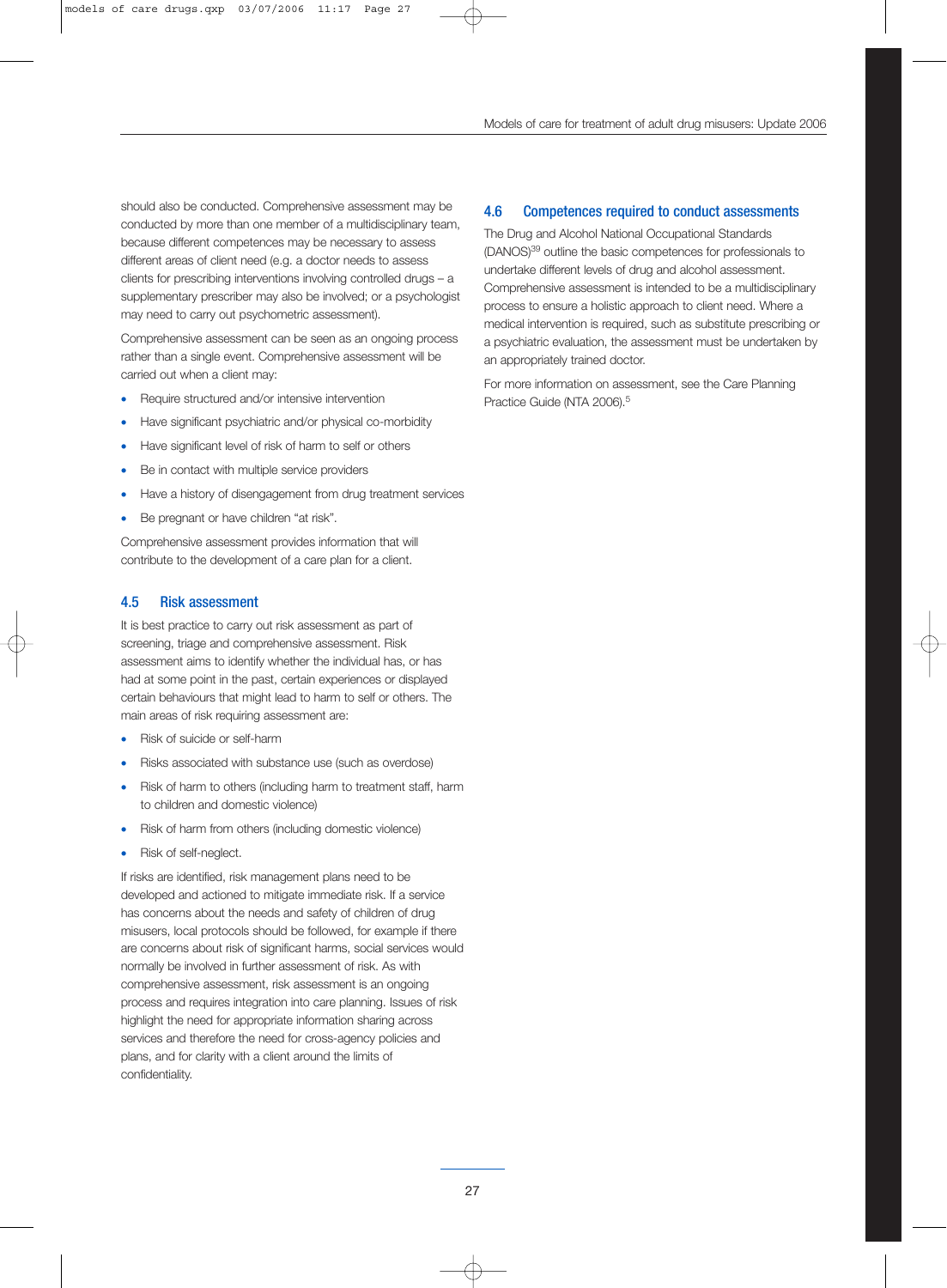## 5 Care planning

This section should be read alongside the Care Planning Practice Guide*,* <sup>5</sup> which contains more detailed information and guidance on care planning.

## 5.1 The need for good-quality care planning and co-ordination of care

In Models of Care: Update 2006 there is a stronger focus on care planning as central to drug treatment and a defining characteristic of structured treatment. The Audit Commission report Drug Misuse 2004 outlines the good progress that has been made since 2002 to meet the recommendations of the 2002 report. However, one of the areas that Drug Misuse 2004 highlights as needing improvement is consistency in the quality of care planning. The report concludes that care planning is frequently *ad hoc* and should be a routine activity monitored by local drug partnerships, in order to deliver the vision of integrated care envisaged in current national guidance. It also recommends that there should be performance indicators that focus on effective care planning and aftercare outcomes.

The NTA has identified care planning as a key tenet in its Treatment Effectiveness strategy, recognising that the combination of good care planning, good co-ordination of care and frequent reviews of care plans with service users, is the vehicle to deliver improvements to individuals' health and social functioning and reduce the public health and crime risk they pose to others. The NTA's Business Plan 2005/06<sup>25</sup> sets an objective that, by 2008, all individuals in treatment have an identifiable written care plan, which tracks their progress and is regularly reviewed with them.

## 5.2 Care planning in Models of Care: Update 2006

This section sets out key principles for care planning and coordination of care, and a summary of the process as it relates to a client's treatment journey. Further details on the NTA's recommendations for care planning are contained in the NTA Care Planning Practice Guide. Consultation confirmed that people in the drugs field wanted to see more emphasis on clients achieving treatment goals through the delivery of a care plan and the client treatment journey. Therefore, although the key principles of care planning and the co-ordination of care set out in Models of Care 2002 remain the same, there are some differences in focus, which are consistent with the overall greater focus on the client's treatment journey. These are:

- The care planning process as the essential component of the client treatment journey
- The importance of all clients receiving keyworking as a crucial element of care-planned treatment
- A greater focus on clients' participation in the care planning process, where they are involved in producing and agreeing their care plans. This is consistent with the consultation response where an overwhelming majority of respondents wanted to see more service user involvement in care planning and review
- Ensuring the care plan actively covers meeting client needs in the four key domains of – substance misuse, health (physical and psychological), social functioning (including employment and education), and offending behaviour. This will require providers to work together to meet these multiple needs and greater co-ordination of elements of the care plan
- The focus in care plans and keyworking on the main elements in the treatment journey: engagement, delivery, and completion or maintenance.

### 5.2.1 Care co-ordination

The previous levels of "standard" and "enhanced" care coordination are no longer referred to in Models of Care: Update 2006. It is clear that clients have a range of needs, from simple to highly complex, and this must be reflected in the care plan and the intensity of care co-ordination. It is expected that the keyworker would co-ordinate care in most cases. External care co-ordination may be required where a client has multiple needs or is under statutory obligations via the criminal justice system, Care Programme Approach (CPA) etc. This enables services to reflect on case mix in a more flexible way taking into account the staff competences, client characteristics and client needs, as well as the systems of multidisciplinary working that are in place.

## 5.3 Care planning

#### 5.3.1 The care planning process

Care planning is a process for setting goals based on the needs identified by an assessment and planning interventions to meet those goals with the client. Care planning is a core requirement of structured drug treatment.

### 5.3.2 The care plan

A care plan is an agreement on a plan of action between the client and service provider. It should be a paper document which is available to the client and kept on the client's file. Care plans should document and enable routine review of client needs, subsequent goals and progress across four key domains:

- Drug and alcohol misuse
- Health (physical and psychological)
- **Offending**
- Social functioning (including housing, employment and relationships).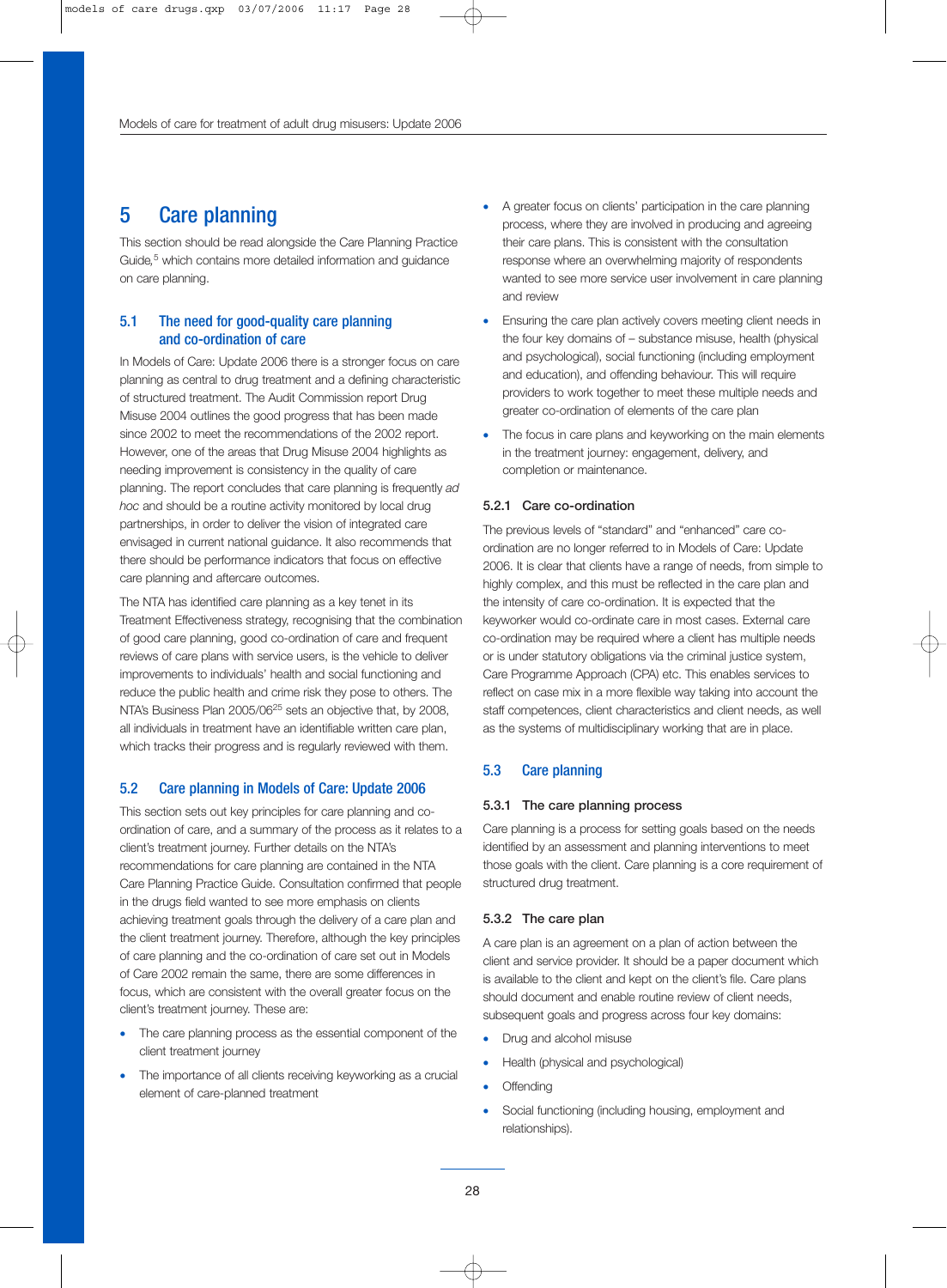A care plan should be brief and readily understood by all parties involved and should be a shared exercise between the client and service.

The care plan should explicitly identify the roles of specific individuals and services, and the client, in the delivery of the care plan. Care plans should be reviewed both routinely and opportunistically when a change in a client's circumstances makes it necessary.

For more details on care planning, see the Care Planning Practice Guide.

Some clients, particularly those in contact with CJITs or CARAT services, may have an initial care plan which has been drawn up to address any immediate needs the client may have, or to ensure their engagement in treatment. The initial care plan is specific and targeted and may not address all four key domains above, but it should still be an agreed plan between the client and the worker from the CJIT, CARAT or treatment provider, and recorded and be made available to the client. It should also be easily understood and reviewed regularly.

## 5.3.3 Care planning and the treatment journey

This section describes the client treatment journey represented in Figure 2 overleaf.

Clients may make contact and enter the treatment system through a wide range of service providers, which may be providing interventions across the tiers. These services should provide screening and brief initial risk assessment to identify drug and alcohol problems. problems in line with that described in Models of Care: Update 2006 (and previously in Models of Care 2002). Up-to-date posters and leaflets should be available in these services, concerning drug and alcohol issues. These will include health promotion messages, harm reduction strategies (including for example overdose prevention) and information on where to get help. If necessary, referral to a more specialist service should occur. Ideally, this should occur in line with a written protocol or policy including referral criteria agreed with the local DAT.

Some services, such as A&E departments and maternity services, are particularly likely to have contact with drug users who have not been in touch with specialist provision. NHS trusts providing these services should ensure that they have policies in place to ensure that they can make available to patients up-to-date advice and information relating to drug misuse and specifically:

- The potential physical and psychological complications of drug and alcohol misuse
- How to reduce safely the harms associated with drug use, particularly overdose and blood-borne viruses
- How to reduce safely and stop the misuse of various illicit drugs and alcohol

• How and where to access help for problems associated with drug and alcohol misuse.

Once the drug problem has been identified (and if necessary, referral has taken place) the client will receive a triage assessment and brief initial risk assessment to identify the nature and extent of their drug use, the seriousness and urgency of their problems and the most appropriate type of treatment.

The issue of engaging and retaining a client in the early phases of treatment may be addressed after either (or both) screening and triage assessment. The need for a focus on continuing engagement may continue beyond the comprehensive assessment. Where interventions are required to engage the client these may include:

- Psychosocial interventions (e.g. contingency management, motivational interventions)
- Advice and information
- Harm reduction interventions
- Rapid access to prescribing
- Other interventions focused on engagement
- Interventions to help the client prepare for change
- Interventions to address specific needs that may impact on a client remaining in treatment
- Access to pharmaceutical services or supervised consumption of treatment medications and needle exchange.

In some situations, following the triage assessment, an initial care plan may be drawn up by the keyworker to enable the client's engagement and to help retain them in the treatment system. The initial care plan will ensure immediate needs are met and support structures are in place, until they receive a comprehensive assessment, where appropriate. This will apply to CARATs when release is imminent and there is insufficient time to progress to a comprehensive assessment and full care plan while in custody.

Clients in some service settings may not, at first, be considered to require Tier 3 or Tier 4 interventions or to require a comprehensive assessment (e.g. some CJIT or CARAT clients) and may not have complex needs. In these cases, the clients will receive interventions to address their identified needs. However, on review of the initial care plan, a client may present with more complex needs and therefore be considered to need a comprehensive assessment, which should be arranged with the treatment provider. Alternatively, the client may be discharged following regular reviews of the initial care plan.

The comprehensive assessment will build on the engagement work commenced in any initial care plan.

The comprehensive care plan will identify a range of interventions to meet client needs in the four key domains. Regular keyworking should either deliver or co-ordinate provision of the treatment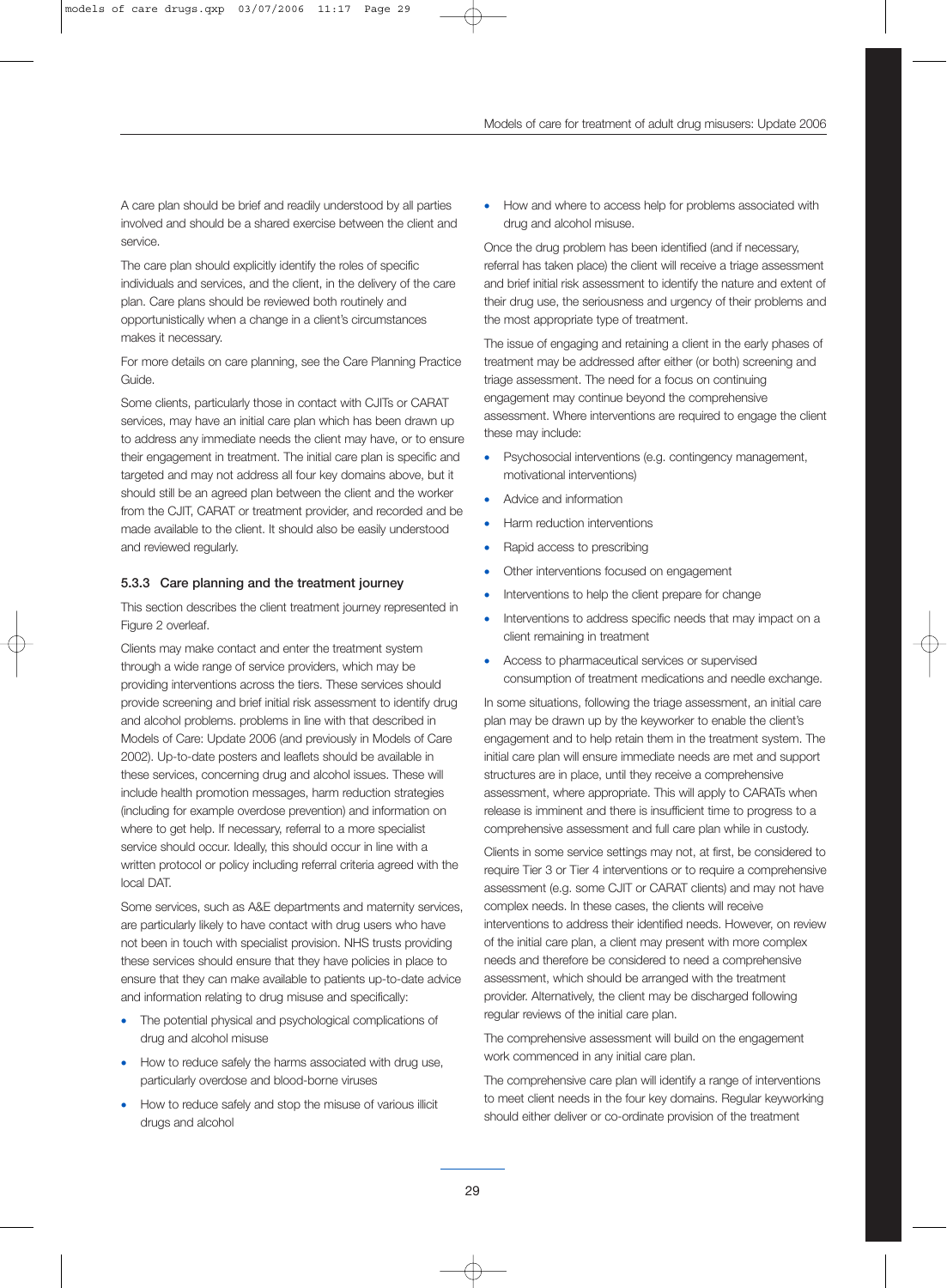

*Figure 2: Standard client treatment journey – with initial care plan option included*

interventions outlined in the care plan. Once the interventions have started, treatment moves into the "delivery phase", which includes regular review of the care plan.

The final stage in the treatment journey is the "treatment maintenance or treatment completion" phase. Clients should be assisted to leave structured drug treatment when appropriate and to maintain the changes they have achieved. This may involve helping the client access a range of non-care-planned community-based services, such as mutual aid groups, housing support, employment, and training and education opportunities (if they are not already receiving them).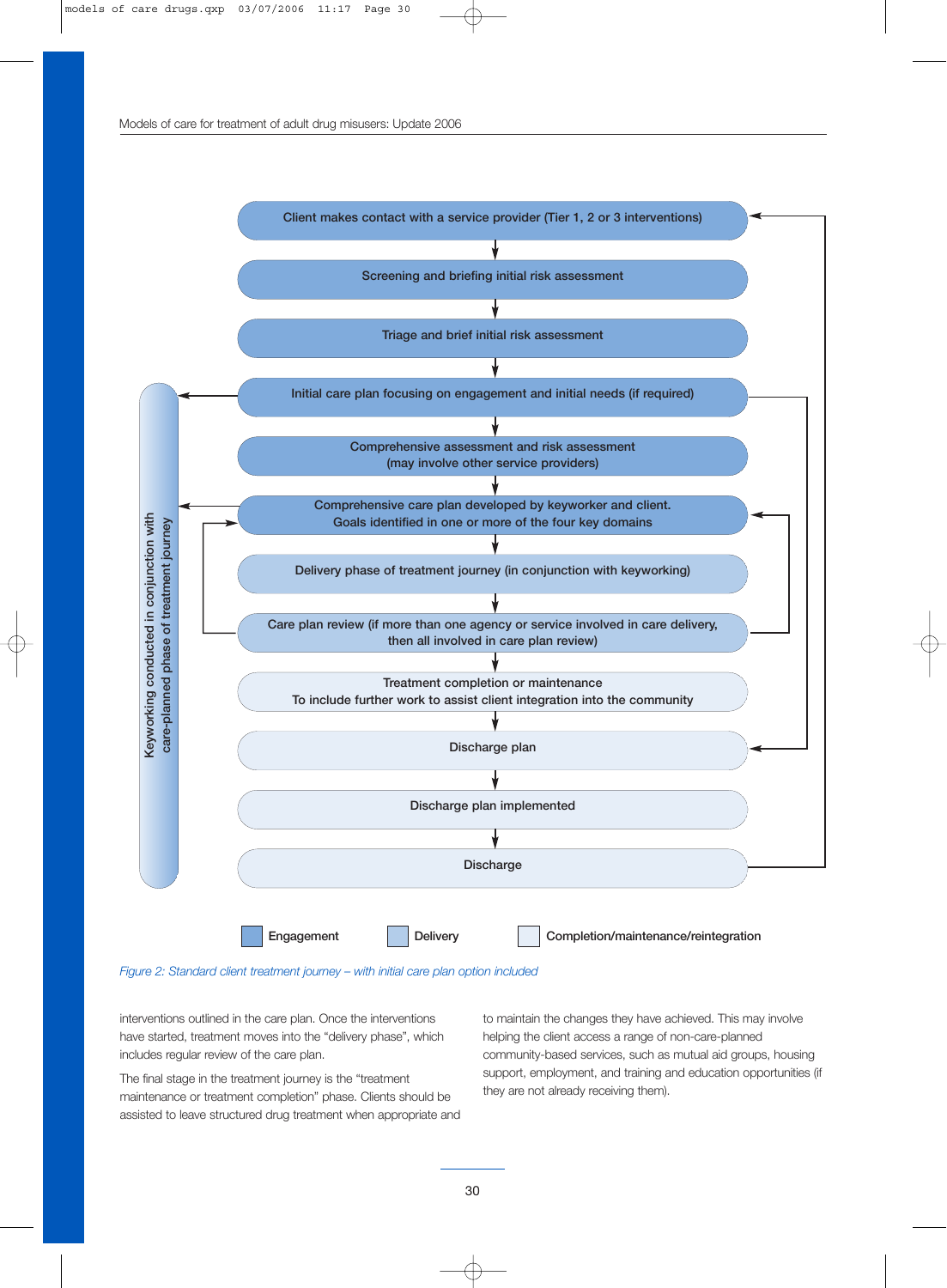It may also be appropriate for a proportion of opiate-using clients to remain on maintenance prescribing regimes in the community, i.e. remain in the treatment maintenance phase of structured treatment. These clients will continue to have a keyworker and a care plan which covers their needs across the four domains.

Clients who are being discharged from treatment should have an aftercare plan covering both drug-related and non-drug-related support, which is implemented through ensuring all the necessary links are in place for the client to receive all the aftercare they require.

For more detailed information on this process and how it works, see the Care Planning Practice Guide.

#### 5.3.4 Keyworking and the care planning process

The keyworker is the dedicated and named practitioner who is responsible for ensuring the client's care plan is delivered and reviewed. This would normally be the practitioner in most regular contact with the client. However, given the range of settings in which structured treatment is provided, the keyworker may be a drugs worker, nurse, doctor, or other health or criminal justice professional.

Keyworking is a process undertaken by the keyworker to ensure the delivery and ongoing review of the care plan. This would normally involve regular meetings between the keyworker and the client where progress against the care plan would be discussed and goals revised as appropriate. The keyworker would normally be a member of the multidisciplinary team responsible for delivering most of the client's care. Keyworking and care planning are key elements of case management currently delivered by CJITs and CARATs. These elements will also be aligned with NOMS' offender management arrangements where appropriate.

As good practice, keywork involves building a therapeutic relationship with the client. This may involve drawing up an initial care plan following triage to address immediate needs, followed by developing and implanting a comprehensive care plan.

As a minimum, the following should be delivered during keywork sessions:

- Developing and agreeing the care plan with the client, implementation of the care plan and checking progress against milestones in the care plan
- Information and advice on drug and alcohol misuse
- Harm reduction work and motivational interventions
- Other psychosocial and medical interventions may also be delivered during keywork sessions, depending on the competency of the keyworker.

In primary care, the keyworker may be the GP but more commonly would be a drugs worker supporting the GP in a shared care arrangement. In this setting, the keyworker will still work within a care planning framework that adheres to the principles described above. Therefore, the care plan will describe how the specific roles and responsibilities of the GP, the shared care worker and any others involved will be shared in delivering co-ordinated care. Shared responsibilities will include monitoring of compliance and continuity of care. The GP is likely to lead on prescribing interventions, changes and additions to medication, and the shared care worker is likely to lead on monitoring progress against treatment goals, developing a holistic treatment plan and in ensuring multidisciplinary discussion when appropriate. For GPs working at a more specialist level (e.g. GP with special interest) the roles may be different but in all cases this will be clear in the care plan.

A keyworker role will be undertaken by a worker in the criminal justice integrated team (CJIT), for those clients taken onto the caseload following a triage assessment e.g. in a custody suite or court. The worker will take the responsibility for agreeing the initial care plan with the client, providing the motivational engagement, referring the client to other specialist treatment interventions, where appropriate, and co-ordinating links with other services (e.g. housing and employment). If a client is successfully referred to another specialist treatment service, that provider will usually take on the keyworking responsibilities. However, the CJIT keyworker may retain a role and be ready to re-engage the client if they drop out of treatment, in negotiation with the treatment provider.

Providers of wraparound support alongside CJITs may contribute to aftercare planning and handover of keywork arrangements as appropriate This should be reflected in the care plan.

CARATs will take on the role of the keyworker while the client is in custody, to ensure continuity of care between both the community and prison and during transfers between prisons. Clients who are assessed as needing ongoing access to drug treatment services in the community will be referred to the single point of contact in the relevant CJIT, as long as the individual has given their consent for information to be passed to the CJIT.

The CJIT will consider whether the individual is to be taken onto the caseload of the CJIT. In those cases where it is appropriate for the individual, this decision is based on the drug-related needs of the individual and the capacity of the CJIT. The CJIT will provide or broker access to treatment and wraparound services as appropriate.

#### 5.3.5 The three phases of keyworking

The treatment journey has three main phases. The keyworker has a crucial role in ensuring the care plan adequately reflects the important stages in care. This may be through delivering these elements of care directly or by ensuring the care delivered by others is adequately co-ordinated and reflects these elements. We recognise that in many services the term keyworker is used to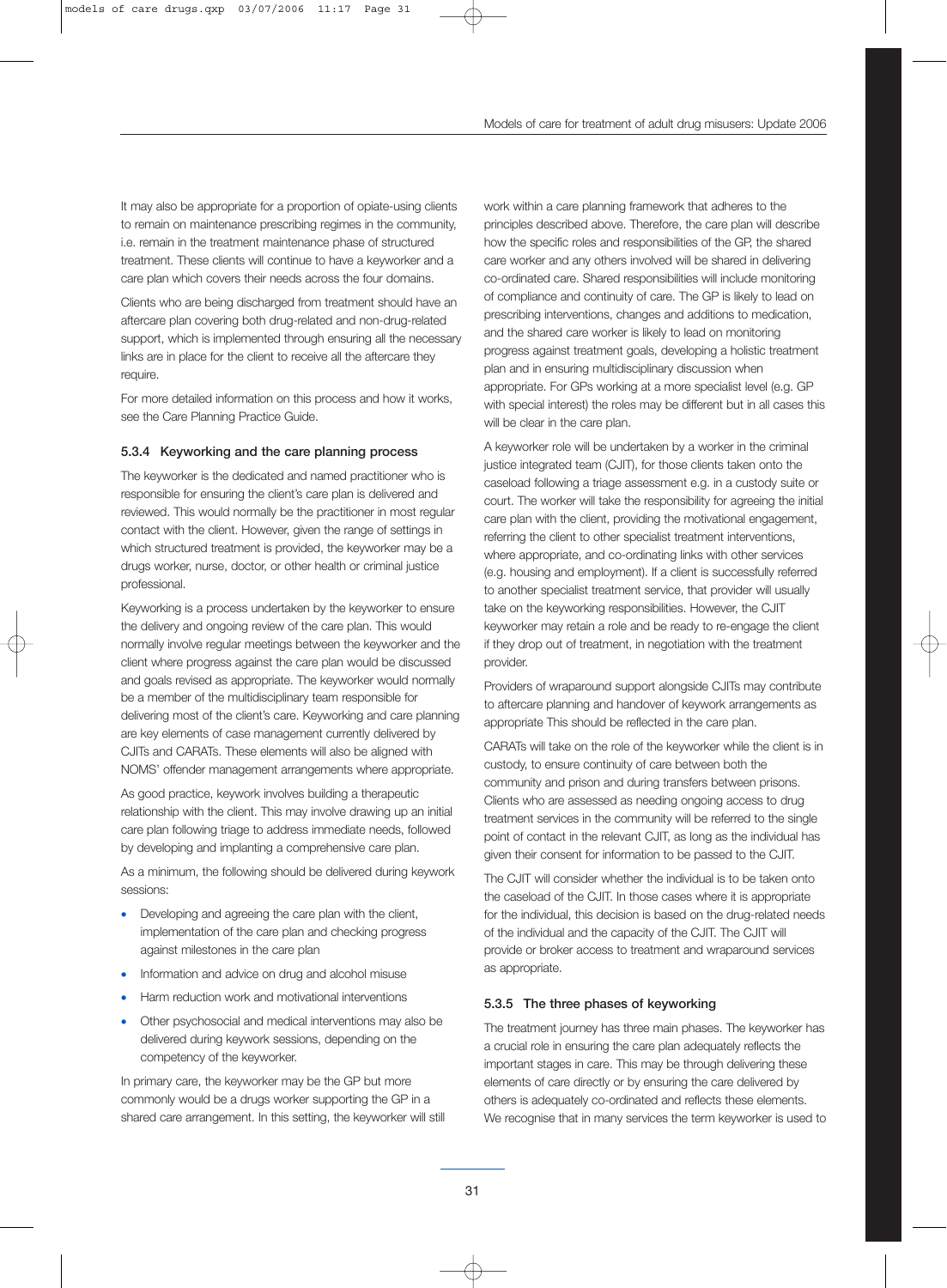mean both the co-ordinator of the care plan and the main deliverer of care.

Key elements the keyworker needs to address in developing the care plan at each stage:

Treatment engagement phase. Actions taken should include interventions to engage the individual, building a therapeutic relationship, ensuring risks of leaving treatment early are identified and addressed, drawing up an initial care plan following triagelevel assessment to meet immediate needs (if this is required) and developing and agreeing the care plan following comprehensive assessment and initial implementation of the care plan.

Treatment delivery phase. The therapeutic relationship with the client continues to be developed by the keyworker and others, with the aim of active changes in drug use and lifestyle improvement. The care plan is regularly reviewed and revised in line with any changing needs, and liaison and collaboration with other providers of care takes place, and risk of disengagement continues to be addressed.

Long-term treatment or treatment completion. The keyworker should ensure the care plan enables the client to remain in longterm treatment when appropriate. This part of the care plan would usually involve clients who are stable on maintenance on substitute medication moving into shared care arrangements and being maintained in primary care. The keyworker should also address action to support clients who want to be drug-free, leave treatment and maintain changes they have made while in treatment. Alternatively, they may have to arrange the transfer of a client to another service provider to continue treatment.

## 5.3.6 Care planning and co-ordination of care in the criminal justice system

Continuity of care is vital to the treatment and support given to problematic drug-using offenders as they move between different criminal justice and treatment agencies. Improving continuity of care for clients is reliant upon seamless case management through the effective provision and communication of timely, targeted and correct information.

Ensuring that a drug-misusing offender is supported throughout their contact with the criminal justice system, or treatment, is essential to maximising their chances of remaining engaged in treatment. Various individuals and agencies may be involved in the case management of an offender at different stages and it is essential that the process is as continuous and uninterrupted as possible for the individual concerned. The Drug Interventions Record (DIR) establishes a common recording tool for use by CJITs in the community, and counselling, assessment, referral, advice and throughcare services (CARATs) in prisons. It contains a minimum set of data for monitoring and provides information on continuity of care, including continuity between the prison and the

community treatment. In prison, the DIR is used as a means to record the substance misuse triage assessment.

It is important that at each stage of the care plan the keyworker considers whether other professionals are also involved with the individual and whether (within the legal framework) they should be liaising and exchanging information with other individuals or agencies. Offenders on statutory supervision should have links with the appropriate offender management arrangements.

For more on the roles of CJITS and CARAT teams in care planning, see section 5.3.6, and the Care Planning Practice Guide.

## 5.3.7 Care planning in other groups with externally co-ordinated care

Some other groups of individuals require particular co-ordination of care with other agencies.

Individuals with severe mental health problems whose care is coordinated under the care programme approach (CPA), particularly those on "enhanced" CPA, will have a named mental healthcare co-ordinator. The structured drug treatment providers usually contribute to elements of the mental health CPA plan of care.

Those who are under supervision or treatment orders from the criminal justice system will need careful integration of planning of their structured treatment to optimise outcomes (e.g. in the case of those on Drug Rehabilitation Requirements). The probation service may have information (particularly regarding risk issues and offending behaviour) that may need to be incorporated into the care plan.

Clients receiving community care funding, with a community care manager (sometimes drug specific) responsible for their treatment (e.g. someone in residential rehabilitation), may have the coordination of care and case management provided by a community care manager (sometimes drug-specific). The drug service interventions and care plan will then be provided in the context of that formal process of planning care.

In these, and other similar cases, a decision will still need to be made about the level of planning and monitoring required by the provider of the structured drug treatment, and the care plan will need to reflect arrangements for contributing to the external plans of care.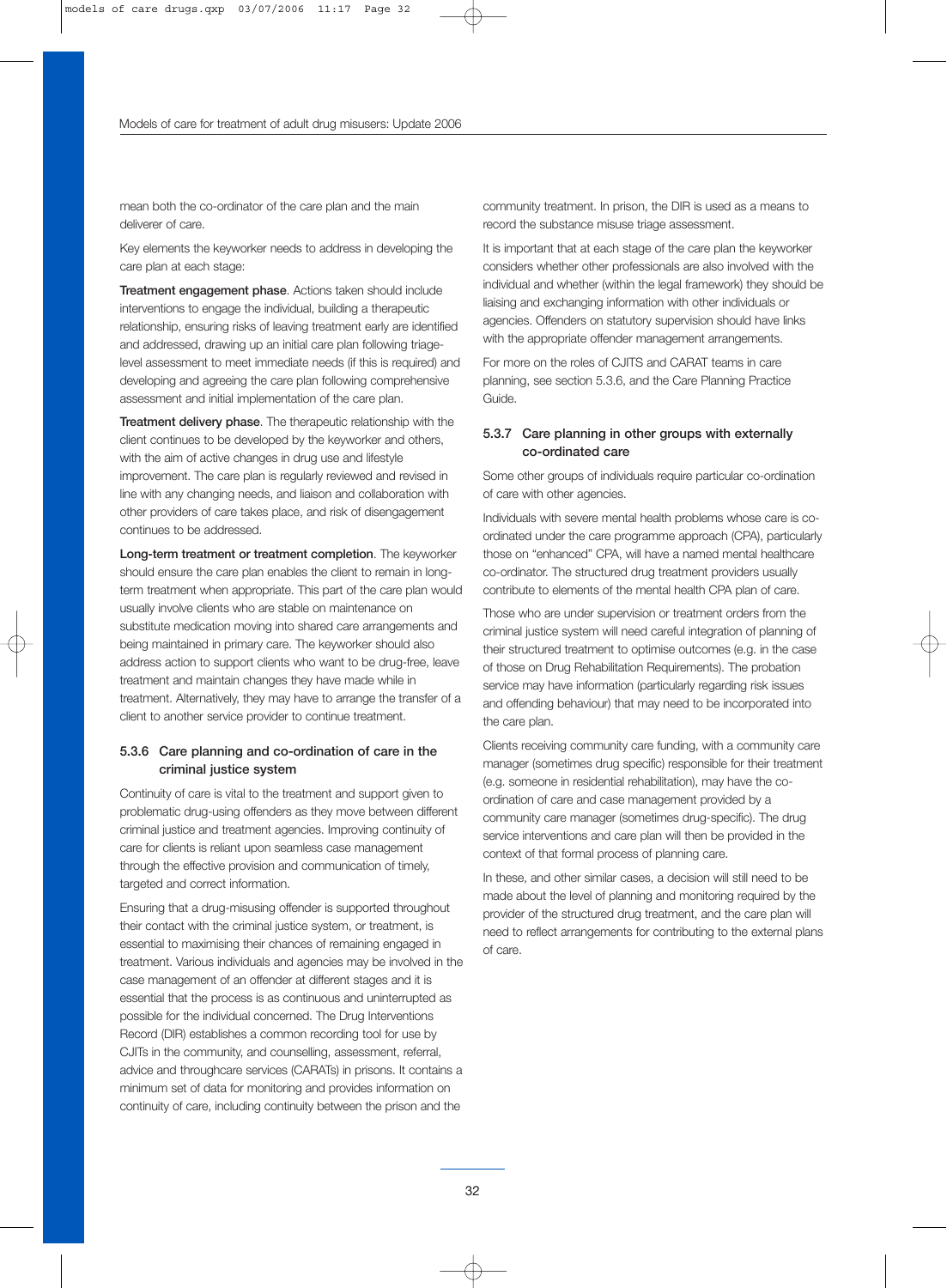## 6 Integrated care pathways

## 6.1 Commissioning integrated care pathways

An integrated care pathway (ICP) describes the nature and anticipated course of treatment for a particular client and a predetermined plan of treatment. A system of care should be dynamic and able to respond to changing individual needs over time. It should also be able to provide access to a range of services and interventions that meet an individual's needs in a comprehensive way. Previous consultation has shown that the majority of respondents found that the ICPs set out in Models of Care 2002 had been useful to them in their work.

ICPs should be developed for drug and alcohol misusers for the following reasons:

- Drug and alcohol misusers often have multiple problems that require effective co-ordination of treatment
- Several specialist and generic service providers may be involved in the care of a drug and alcohol misuser simultaneously or consecutively
- A drug and alcohol misuser may have continuing and evolving care needs requiring referral to services providing different tiers of intervention over time
- ICPs ensure consistency and parity of approach nationally (i.e. a drug misuser accessing a particular treatment intervention should receive the same response wherever they access care)
- ICPs ensure that access to care is not based on individual clinical decisions or historical arrangements.

Models of Care 2002 Part 2 encouraged commissioners and providers to develop and publish local ICPs by March 2004. ICPs may need to be revised in the light of this update and in the light of changes in treatment systems (particularly in relation to offenders), changes for clients requiring Tier 4 treatment and for those requiring active interventions for prevention or management of blood-borne virus infection.

## 6.2 Elements of integrated care pathways

Commissioners should ensure that each drug and alcohol treatment intervention should have an ICP, which should be agreed with and between local providers, and built into service specifications and service level agreements. Integrated care pathways should contain the following elements:

- A definition of the treatment interventions provided
- Aims and objectives of the treatment interventions
- A definition of the client group served
- Eligibility criteria (including priority groups)
- Exclusions criteria or contraindications
- A referral pathway
- Screening and assessment processes
- Development of agreed treatment goals
- A description of the treatment process or phases
- Co-ordination of care
- Departure planning, aftercare and support
- Onward referral pathways
- The range of services with which the interventions interface.

These elements are designed to provide clarity as to the type of client the drug treatment intervention caters for, what the client can expect treatment services to provide, and the roles and responsibilities of the service within the integrated care system and towards the individual client.

## 6.3 ICPs and the treatment journey

An ICP will not necessarily be the whole description of a person's treatment journey. An individual ICP will be focused on one treatment intervention in a client's care plan, within which a client may receive a range of interventions. Therefore, it is important that the development of local ICPs takes into account the client treatment journey through care-planned treatment and represents it in a way that clients can understand and see their experience reflected.

Figure 2 sets out an overall representation of client's journey through treatment. This can assist with the planning of ICPs. However, this figure and the ICPs for drug treatment described in Models of Care 2002: Part 2 are illustrative rather than prescriptive. Local ICPs should describe the structure and content of drug treatment interventions, but these should be adapted to local needs and drug treatment providers as appropriate.

As well as ICPs for specific treatment types, there will also need to be local ICPs developed for specific client groups, particularly excluded groups of service users who may have difficulty in gaining access to treatment because they have complex needs and because they are vulnerable. Models of Care 2002: Part 2 has some examples of these (e.g. ICPs for drug and alcohol misusing parents and pregnant drug users). Again, these must be developed using the above principles to fit in with local need.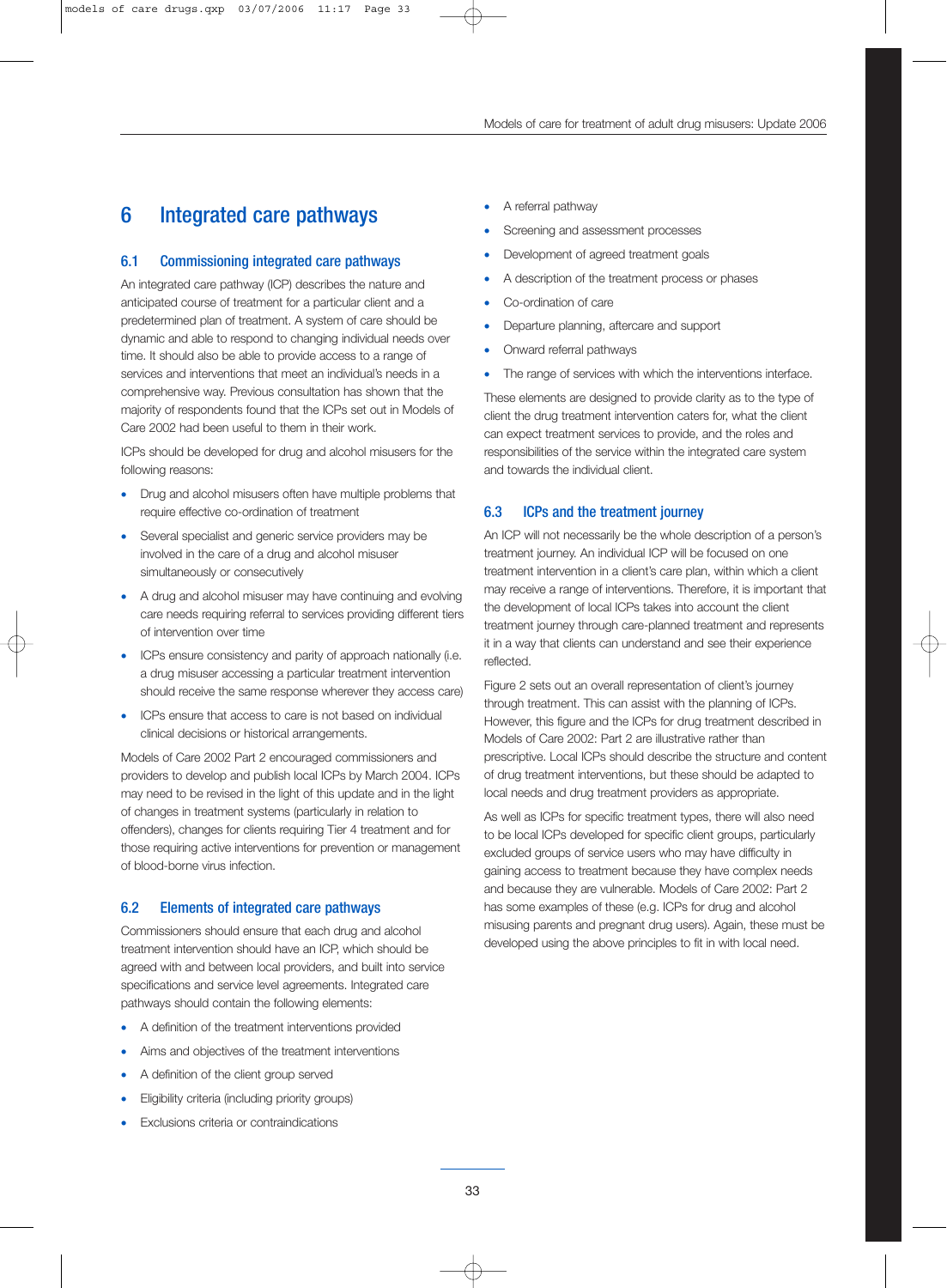## 7 Quality criteria and improvement reviews

Drug treatment should be seen as integral to the NHS and other social care and criminal justice provision. Realising links to other quality initiatives is important, as the majority of drug misuse treatment will be commissioned by local mechanisms for commissioning healthcare. Primary care trust commissioning structures and local joint commissioning structures and partnerships are crucial to drug treatment.

## 7.1 The Department of Health's Standards for Better Health

Drug treatment should be provided in line with the Department of Health's Standards for Better Health (2004). The purpose of the standards is to provide a common set of requirements applying across all healthcare organisations, to ensure that health services are safe and of an acceptable quality and provide a framework for continuous improvement.

There are two sets of standards:

- Core standards describe a level of service that is acceptable and must be universal. Meeting the core standards is mandatory. Healthcare organisations must comply with them from the date of publication
- Developmental standards are designed for a world in which patients' expectations are increasing. Progress is expected to be made against the developmental standards across much of the NHS as a result of the NHS Improvement Plan and the extra investment in the period to 2008. The Healthcare Commission will, through its criteria for review, assess progress by healthcare organisations towards achieving the developmental standards.

These standards cover seven domains – safety, clinical and costeffectiveness, governance, patient focus, accessible and responsive care, care environment and amenities and public health. The Healthcare Commission will focus assessments around these performance areas to measure outcomes, outputs and process quality.

Models of Care: Update 2006 specifically supports service development towards development standard D2.

## Standard D2: Patients receive effective treatment and care that:

• Conforms to nationally agreed best practice, particularly as defined in the national service frameworks, NICE guidance, national plans and agreed national guidance on service delivery

- Takes into account their individual requirements and meets their physical, cultural, spiritual and psychological needs and preferences
- Is well co-ordinated to provide a seamless service across all organisations that need to be involved, especially social care organisations
- Is delivered by healthcare professionals who make clinical decisions based on evidence-based practice.

## 7.2 NTA and Healthcare Commission Improvement Reviews

The NTA works in partnership with the Healthcare Commission, developing detailed criteria for reviewing drug and alcohol treatment services, and carrying out these reviews. These criteria are developed during the process of each themed annual Improvement Review of drug treatment systems. Improvement Reviews will review local providers and commissioning functions against these criteria and against Standards for Better Health (2004).

The reviews for 2005/06 were piloted and developed in consultation with the drugs field. Detailed criteria have been developed for reviewing care planning and co-ordination and community prescribing, and were published in 2005. They are available on the NTA website at www.nta.nhs.uk. Criteria for future reviews will also be available from the NTA website.

Upcoming themes are:

- 2006/07: systems management (across the key elements of risk management, patient choice, diversity and effective partnerships) and harm reduction provision
- 2007/08: Tier 4 treatment and diversity (to be confirmed).

There are two parts to an Improvement Review. In the first part, the performance of all organisations taking part in the review is assessed. Using a standard framework, an initial assessment is made of the performance of each DAT and participating healthcare organisation. Wherever possible, this is done using nationally held data to reduce the burden on treatment providers. In the second part, the minority of organisations or treatment systems (approximately ten per cent) that have the weakest assessments are helped in developing an action plan to improve their performance.

The assessments are focused on a small number of key outcomes and quality measures, which matter most to patients and the public, and on the key features of services that are necessary to achieve good outcomes and quality for patients and the public.

More detailed information on the review process can be found on the NTA website at www.nta.nhs.uk and the Healthcare Commission website at www.healthcarecommission.org.uk.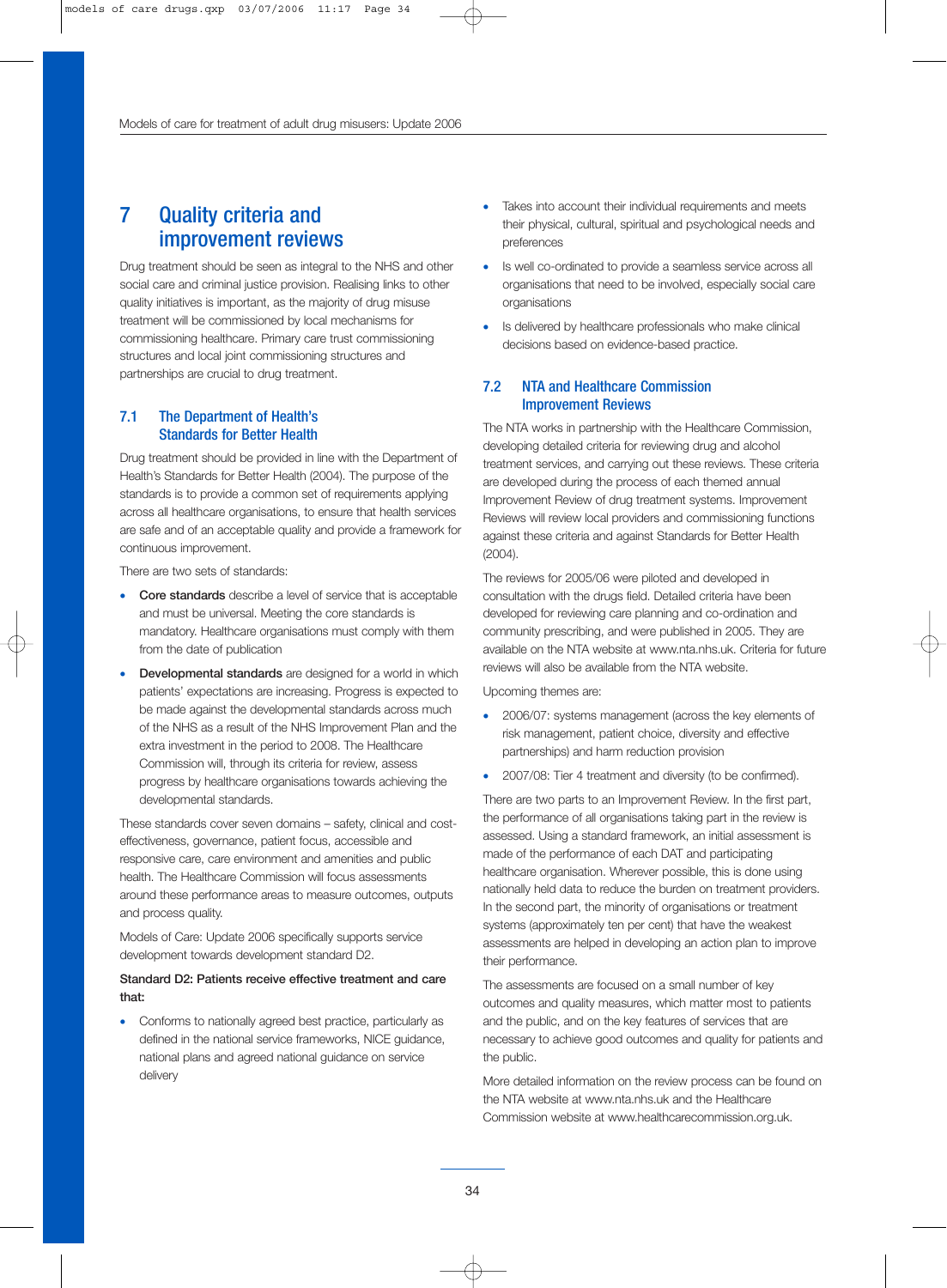## 7.3 National standards for professionals working in drug services

A range of quality frameworks are relevant and used by drug treatment services to demonstrate quality or meet national requirements for registration or inspection. These include the following:

#### 7.3.1 NHS Knowledge and Skills Framework

The NHS Knowledge and Skills Framework (NHS KSF)<sup>41</sup> defines and describes the knowledge and skills which NHS staff need to apply in their work in order to deliver quality services. It provides a single, consistent, comprehensive and explicit framework on which to base review and development for all staff. The NHS KSF and its associated development review process lie at the heart of the career and pay progression strand of the NHS Agenda for Change. Specific professional registration criteria and qualifications or accreditation programmes exist for groups such as nurses, pharmacists, general practitioners and addiction psychiatrists involved in substance misuse treatment, which relate to differing levels of competence. These involve accreditation by the Nursing and Midwifery Council, the Royal Pharmaceutical Society of Great Britain (RPSGB), the General Medical Council, the Royal College of General Practitioners and the Royal College of Psychiatrists and most recently additional training and accreditation for supplementary non-medical (nurse and pharmacist) prescribers. The Royal College of General Practitioners and the Royal College of Psychiatrists, in conjunction with the NTA, published a set of competences for doctors in 2005.31

## 7.3.2 Drugs and Alcohol National Occupational **Standards**

The Drugs and Alcohol National Occupational Standards (DANOS) guidance gives clear descriptions of the standards of performance required of people in the drugs and alcohol field. The guidance also describes the knowledge, understanding and skills workers need in order to perform to those standards. The DANOS standards describe all the functions and activities involved in improving the quality of life for individuals and communities by minimising harm associated with substance misuse. There are three key categories in DANOS: service delivery, management of services and commissioning services. More information on DANOS, and the standards, can be found at www.skillsforhealth.org.uk/danos.

Training providers increasingly provide programmes which are linked to National Occupational Standards, which will assist employers to ensure new workers can be quickly inducted and existing workers can be provided with the knowledge and skills needed to perform their roles competently.

## 7.3.3 National minimum standards for care homes for younger adults

The national minimum standards for care homes for younger adults42 were issued under the Care Standards Act 2000 (CSA). The Commission for Social Care Inspection (CSCI) currently has the remit to inspect and regulate individual establishments, agencies and institutions for which registration as care homes is required. The standards specifically apply to care homes for people with alcohol or substance misuse problems and cover choice of home, individual needs and choices, lifestyle, personal and healthcare support, concerns, complaints and protection, environment, staffing, conduct and management of the home.

They also specify the national occupational standards for staff. In order to meet registration criteria, staff and managers are required to have relevant TOPSS NVQ qualifications, or demonstrate they are working towards them.

### 7.3.4 Commissioning Standards for Drug and Alcohol Treatment and Care

In 1999, the Substance Misuse Advisory Service (SMAS), on behalf of the Department of Health, developed the Commissioning Standards for Drug and Alcohol Treatment and Care43 document as a tool for commissioners of drug treatment. The document provides guidance on the commissioning of comprehensive and evidence-based alcohol and drug treatment and care systems, and is available on the NTA website at www.nta.nhs.uk.

### 7.3.5 Quality in Drugs and Alcohol Services (QuADS)

QuADS44 was developed jointly by Alcohol Concern and DrugScope for the DH (1999) and is still widely used by alcohol and drug treatment services throughout England as the set of quality standards for organisations in the sector. Organisations use the standards for self-assessment and also for peer review. QuADS is particularly relevant when considering the management and quality assurance of drug and alcohol treatment services.

### 7.3.6 Other quality frameworks and standards

Other quality improvement frameworks, standards or accreditation systems are also be relevant to alcohol intervention and treatment systems. These may include clinical governance mechanisms in NHS providers, Investors in People, criminal justice accredited programmes, standards and registration for independent hospital provision, and RPSGB standards as set out in the Medicines, Ethics and Practice guidance.45

Commissioners and providers should be clear about which quality initiatives are required and how other quality initiatives (e.g. Investors in People), can contribute to demonstrating the quality of local provision. Commissioners should minimise duplication of effort for providers in reporting requirements where possible.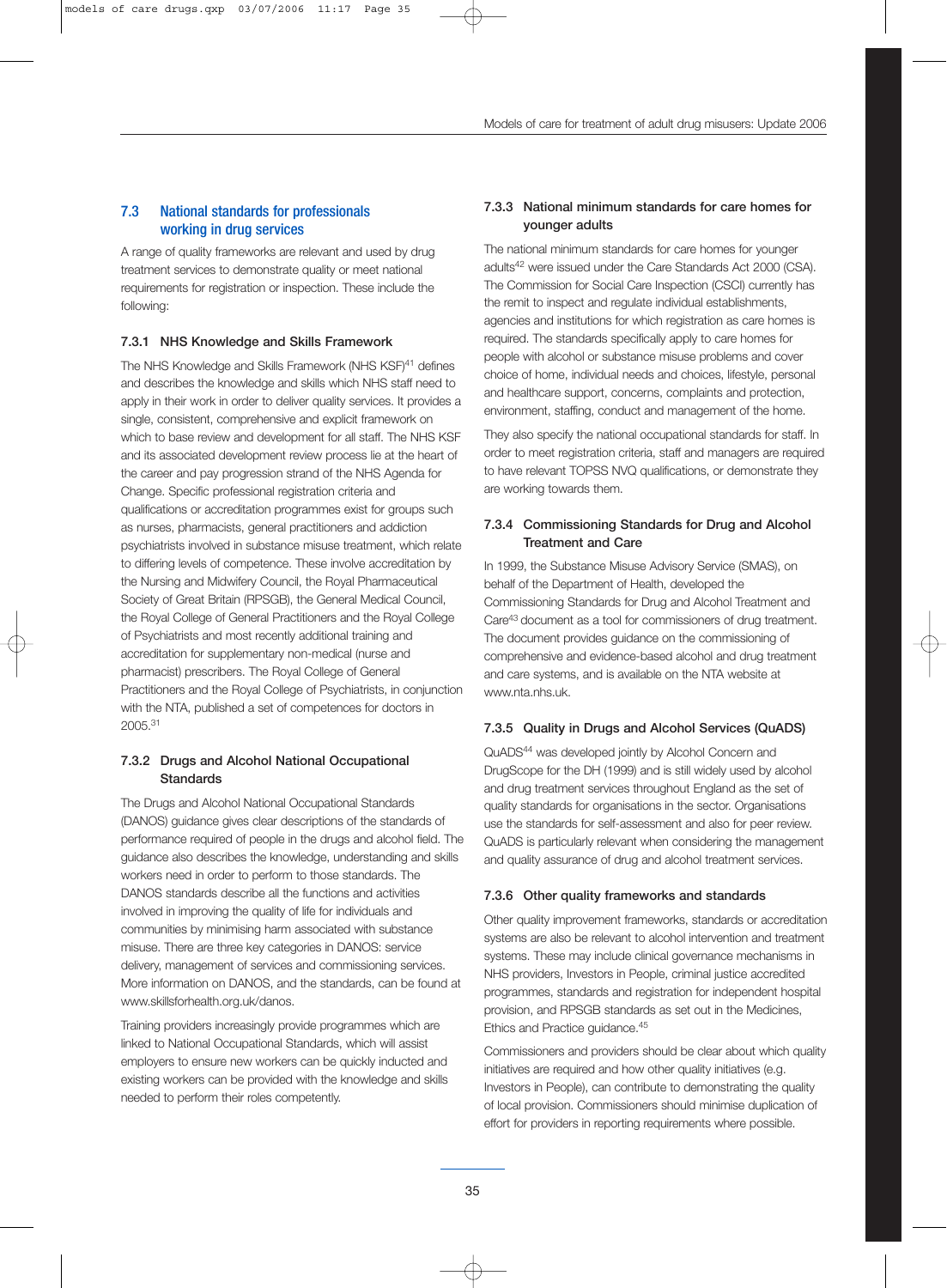## 7.4 Quality requirements for drug treatment

The following section outlines criteria to summarise key quality requirements for drug treatment that represents nationally agreed best practice, consistent with this guidance and with other nationally recognised guidance. Therefore, these can be used to support commissioners, services, and the Healthcare Commission in making progress in achieving a number of developmental standards in drug misuse treatment.

There are 15 key quality criteria for drug treatment outlined. The quality criteria are divided into two sections: those for commissioners, and those for providers of drug treatment. The 15 broad quality criteria for drug treatment are:

#### 7.4.1 Quality requirements for commissioners

#### *QRC1: Strategic partnerships*

Local commissioning mechanisms should have formal strategic partnerships with key stakeholders including health, social care, housing and employment services, drug treatment providers, and local drug user and carers.

#### *QRC2: Local needs assessments*

There is a shared understanding of the local need for drug treatment, based upon annual needs assessment reports in line with a nationally agreed methodology. The needs assessment profiles the diversity of local need for drug treatment, including rates of morbidity and mortality (e.g. infection with BBVs), the degree of treatment saturation or penetration, and impact of treatment on individual health, public health and offending.

#### *QRC 3: Drug treatment systems are developed in line with national frameworks*

Local commissioners for drug treatment develop local drug treatment system plans annually in line with the Models of Care: Update 2006, with focus on reducing harm to individuals and communities, improving clients' journeys through treatment, predicting client flow through local systems and improving the effectiveness of local drug systems.

#### *QRC 4: Local commissioning partnerships demonstrate good practice in managing public finance and contracts*

Local commissioners demonstrate best practice in handling public money, contracting with providers and monitoring service level agreements.

### *QRC 5: Performance management of local drug treatment systems*

Local commissioning partnerships performance manage local systems of drug treatment using data and key performance indicators in partnership with local strategic partners and plans.

#### *QRC 6: Local commissioning functions are "fit for purpose" and competent*

Local commissioning partnerships are "fit for purpose", have involvement from key stakeholders at an appropriate level of seniority and ensure commissioners are competent against national quality standards and other relevant professional frameworks.

#### 7.4.2 Quality requirements for providers

#### *QRP 1: A person-centred service*

All those with drug misuse problems have access to appropriate drug treatment irrespective of their background and characteristics and each service user is supported to improve their health, social circumstances and wellbeing by the provision of individually tailored drug treatment.

#### *QRP 2: Screening and assessment*

Individuals with drug misuse problems are screened and/or assessed in sufficient detail to identify their drug treatment needs and inform individual care plans (where required).

#### *QRP 3: Reducing harm to drug misusers*

Individuals with drug misuse problems receive information, advice, injecting equipment where appropriate and brief interventions and treatment to help them reduce potential harm due to the transmission of blood-borne viruses (HIV, hepatitis B and C), drugrelated infections and overdose, and other drug related deaths, and to improve their physical and mental health

#### *QRP 4: Reducing drug-related harm to others*

- Drug treatment providers ensure that drug service users' significant others have access to support and interventions to reduce harm related to drug misuse. This includes intervening to reduce the risk of (significant) harm to the children of drug misusers and ensuring partners and families of service users have access to support in their own right
- Drug treatment providers collaborate with criminal justice colleagues to ensure drug-misusing offenders have access to appropriate drug treatment, and appropriate interventions addressing risk of harm
- Drug treatment providers work with local authorities and communities to minimise other, potential drug related harm, e.g. discarded injecting equipment and public nuisance
- Drug treatment providers work within Area Child Protection Committee guidelines

#### *QRP 5: Providing brief interventions*

Brief drug-related interventions are provided to drug misusers, as required, to address drug and alcohol problems (e.g. for some cannabis misuse problems), to increase access to and motivation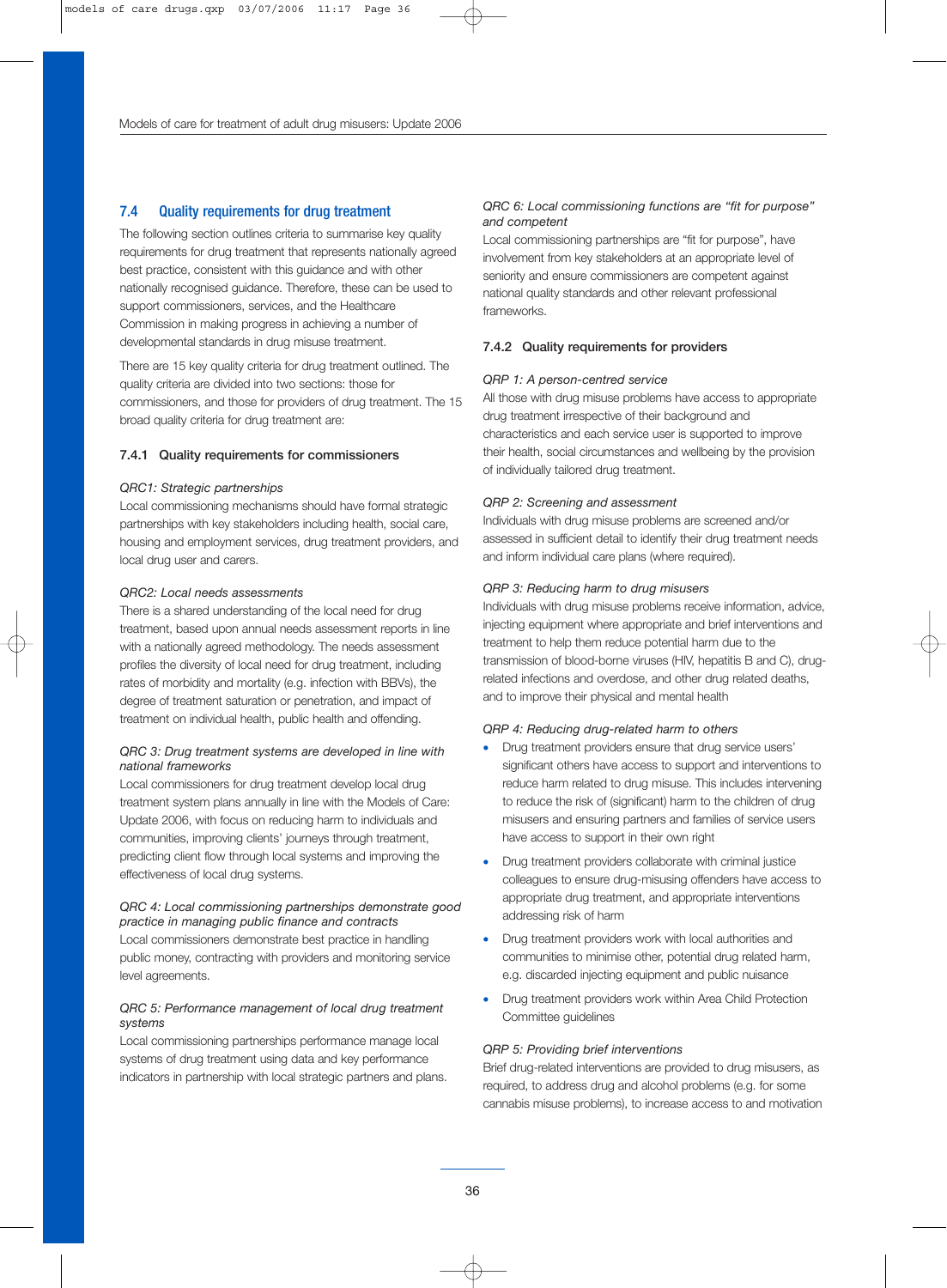for structured treatment, and to reduce drug or alcohol related harm (as appropriate).

#### *QRP 6: Improving engagement with structured drug treatment*

Access to structured drug treatment should be within national waiting times for drug treatment and those accessing structured drug treatment should usually be retained for at least 12 weeks.

*QRP 7: Structured treatment delivery: A care planning approach to deliver positive change in clients' lives*  All individuals in structured drug treatment have an identifiable written care plan, which tracks their progress and is regularly reviewed. Clients in drug treatment should show measurable positive change while in drug treatment across a range of domains. This should include: less illegal drug misuse; better health; less risk of infection and transmission of BBVs, reduced risk of behaviours associated with overdose; fewer drug-related offences committed; better social functioning and evidence of reintegration into the community.

### *QRP 8: Improving reintegration and treatment completion*

Service users who need to remain in structured treatment are retained while achieving improvements in their health and social functioning. Service users who can progress out of drug treatment are supported to complete treatment via a planned exit with aftercare support. Drug services have defined pathways to enable service users to integrate into the community during and following the completion of treatment, including access to appropriate housing, education, employment and mainstream health.

#### *QRP 9: Provision of aftercare and reintegration*

All those that have left structured drug treatment should have access to drug-related support and mutual aid groups. This should include easy access back to structured drug treatment in the case of relapse.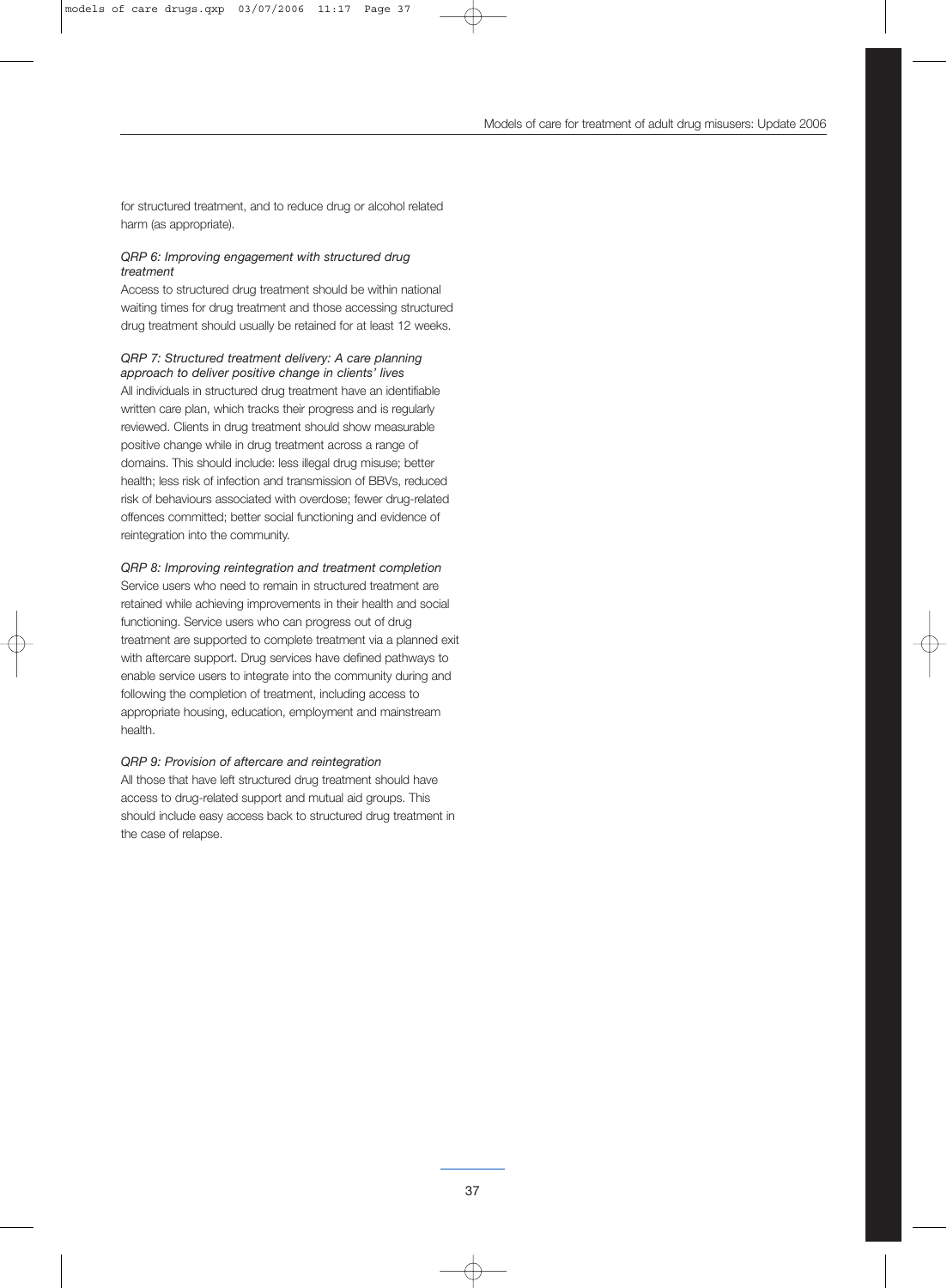## 8 Performance monitoring and management

## 8.1 Monitoring drug treatment

### 8.1.1 NDTMS

Structured drug treatment (apart from treatment in prisons) is monitored through the National Drug Treatment Monitoring System (NDTMS). This system involves the process of collecting, collating and analysing information from the drug treatment sector. There is an NDTMS centre to cover each region, with the majority being hosted by public health observatories. One regional centre is housed within a mental health trust, while two regions are hosted by the NTA. The purpose of the NDTMS centres is to obtain accurate, good-quality, timely information for reporting structured drug treatment activity

## 8.1.2 Numbers in treatment and retained in treatment

Through the NDTMS, the NTA monitors the performance of the structured drug treatment system at national and regional level. It reports on the numbers of people in contact with services providing structured drug treatment, and those retained for 12 weeks or more – this data is required so performance can be measured against the national target. A detailed breakdown of the data collected on clients in treatment is published in the form of an annual report on the NTA website at www.nta.nhs.uk.

#### 8.1.3 Waiting times

Until March 2006, quarterly reported waiting times figures have been based on DAT partnership self-reports. However, from April 2006 figures will be reported via NDTMS.

Since January 2006, the NTA has been publishing a range of monthly drug treatment performance data, including numbers in treatment and numbers retained in treatment for over 12 weeks. The NDTMS website will make available an increasing amount of regularly published performance data (including waiting times) throughout 2006/07. See www.ndtms.net for more details.

#### 8.1.4 Minimising the data collection burden

As a matter of principle, commissioners should endeavour to use NDTMS (and other nationally collated data such as DIRWeb) wherever possible, in service level agreements and performance monitoring with providers. This is to minimise requirements on providers to collect and provide two different sets of data.

## 8.2 Performance management of drug treatment

#### 8.2.1 NHS local delivery plans

Local delivery of National Health Service priorities is ensured via the local delivery plan process. The LDP contains all the Government's PSA targets on health, including drug misuse, and is the key vehicle for the local PCT to set its priorities for improving health, developing services and involving local people and agencies in the planning and delivery of healthcare. PCT plans for increasing the numbers of drug misusers accessing and retained in structured treatment are aggregated with the plans of other PCTs within a strategic health authority (SHA) area to form their overall LDP for increasing the numbers in treatment and improving retention.

On top of the PSA targets, DAT partnerships and the NTA have agreed local "stretch targets", which are intended to better reflect local situations and need. The PCT and the SHA have included these stretch targets in their planning.

The SHAs are performance managed by the Recovery and Support Unit (at the Department of Health) and, in turn, the SHAs performance manages PCTs to ensure they meet the targets set. The plans must ensure year-on-year increases in numbers of drug users entering treatment and drug users retained in treatment for 12 weeks or more.

Details of local numbers in treatment and retention targets are available from SHAs and PCTs. Contact details for these can be found at the NHS website www.nhs.uk

### 8.2.2 Healthcare Commission performance ratings

The Healthcare Commission provides an independent assessment of the extent to which primary care trusts and provider trusts perform against national targets as part of the annual health check. In 2006/07, the following assessments will be made:

- **PCTs:** Performance against LDP of "in treatment" and "percentage retained in treatment" figures
- Mental health trusts: The improvement over the previous year of the "percentage retained in treatment" figure
- Acute trusts: A process indicator looking at screening, advice, information and referral.

More information on these indicators, including detail on the measurements and data required, is set out on the Healthcare Commission's website at www.healthcarecommission.org.uk.

#### 8.2.3 NTA performance management

Drug treatment monitoring data is used by NTA regional teams to performance manage and support local DAT partnerships in achieving the targets agreed in their annual adult drug treatment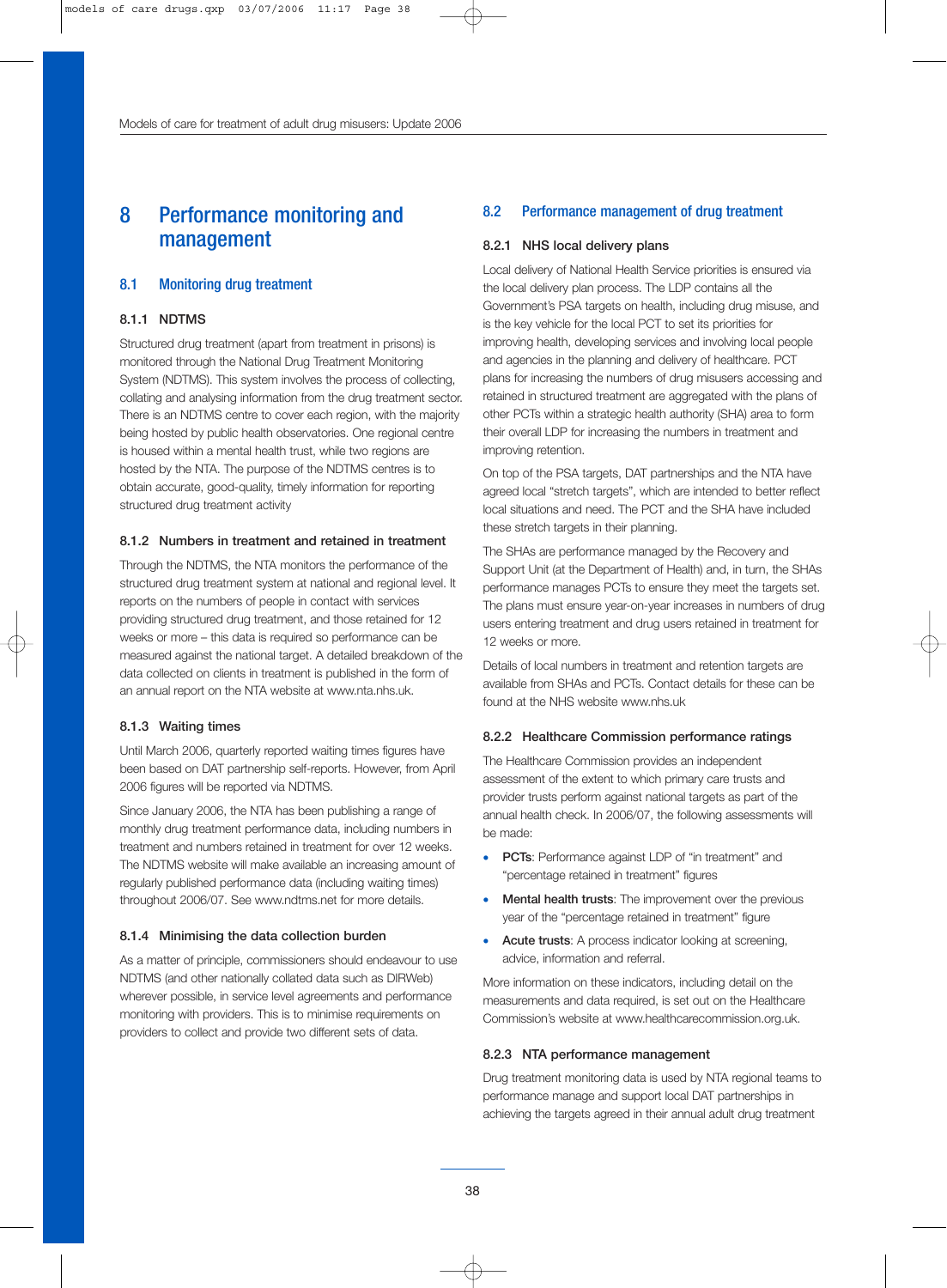plans. The DAT partnership should develop strategies through the treatment planning process to achieve year-on-year increases in the numbers of people entering treatment, improvements in the percentages of clients retained in treatment for 12 weeks or more, improved waiting times, and other locally relevant partnership performance expectations.

Draft treatment plans are submitted to NTA regional teams, who work with the DATs to refine these plans in the light of available resources, local assessments of need, and consultation with regional partners such as SHAs, the regional offender manager and public health bodies. The plans agreed with each DAT are used by the NTA to help monitor the progress of drug treatment at a local and regional level. The NTA fulfils the performance management role on these targets alongside the SHAs and other local and regional partners in performance managing the plans set by DAT partner organisations on targets, including those on numbers in treatment and client retention.

The monitoring of targets, though important, is part of a more complex performance management process. NTA teams work with partnerships to arrive at a better understanding of need using available data – determining treatment saturation (i.e. how many of those potentially in need of treatment are in the treatment system) and having a knowledge of treatment flow (i.e. numbers in treatment, retained in treatment and exiting treatment through planned exits from the system). A range of stakeholders, including service providers, and users and their carers, help to inform and define this process.

The NTA makes the first part of each DAT partnership's adult drug treatment plan (Part 1: Strategic Summary, National Targets, Partnership Performance Expectations and Funding Profile) publicly available via its website, www.nta.nhs.uk.

## 8.2.4 NTA and Healthcare Commission Improvement Reviews

The NTA and Healthcare Commission Improvement Reviews will contribute to the performance management of drug treatment. These reviews use a range of data to rate DAT partnerships against specific criteria. This includes data from NDTMS, annual audit information, bespoke data compiled specifically for the review process, and other existing data sources (e.g. the NTA's prescribing audit).

Each DAT partnership is sent a report with their performance scores and the detail behind them, from the assessment and scoring done by the NTA and the Healthcare Commission. The scoring is based on a range of data collected for the assessment framework and scores for each criterion are worked out by applying pre-determined rules.

For more on the process of Improvement Reviews, see section 9.2 and the NTA website www.nta.nhs.uk

The DATs and healthcare organisations (around ten per cent) that have the weakest assessments will be asked to create action plans to address performance problems identified in the assessment, unless they already have convincing action plans in place. NTA regional teams will work with the Healthcare Commission and DATs to improve the performance of these DAT<sub>S</sub>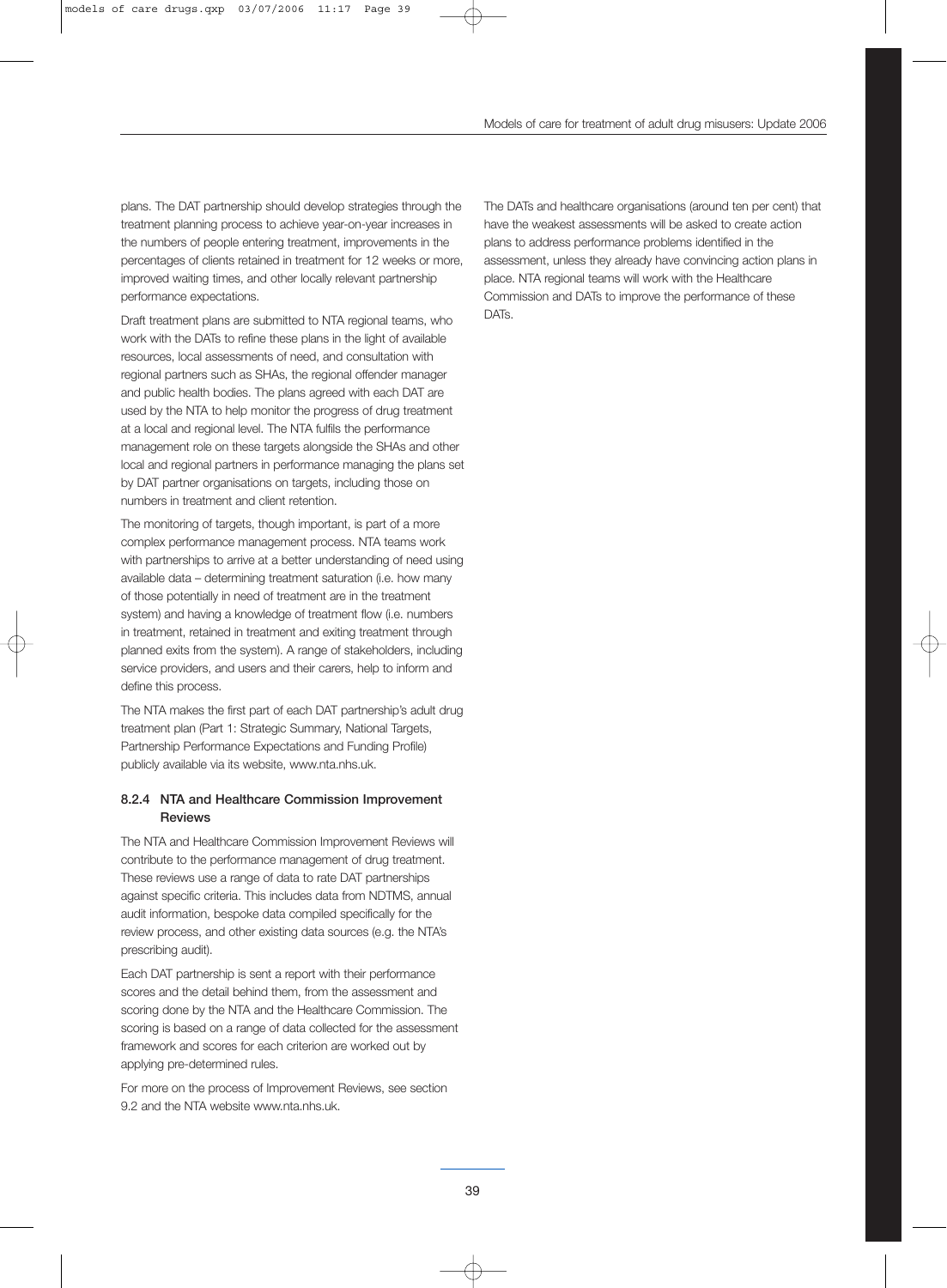## 9 Drug treatment interventions

## 9.1 Drug treatment interventions as part of a local treatment system

The following section outlines the key drug treatment interventions and describes how they fit into the local treatment system. The NTA has clarified and defined the specific drug treatment interventions to assist a common understanding. These definitions below are consistent with Models of Care 2002 but provide additional clarity and a summary of key issues. They are also updated to reflect new guidance materials e.g. DANOS and Roles and Responsibilities of Doctors in the Provision of Treatment for Drug and Alcohol Misusers (2005).<sup>30</sup> This section should be read in conjunction with the sections on care planning and the treatment journey, and integrated care pathways.

Specific interventions in local treatment systems should combine to form the client's treatment journey. The integrated care pathways for each intervention should be designed in a way that ensures good links across a range of interventions can be made effectively to provide joined-up treatment for each client.

Commissioners should ensure that the full range of these treatment interventions are available to clients in their DAT partnership area, according to identified local need. These separate interventions need to fit together in a complementary way, as part of a local drug treatment system.

Some of these interventions are open access (i.e. advice and information, harm reduction interventions) and should be available and accessible for all people with drug problems in a particular area. However, these may also be component parts of a client's care plan, and are therefore delivered as part of structured treatment. The other interventions included in this chapter (apart from aftercare) are "structured treatment" interventions and have to be delivered as part of a coherent care plan agreed between the client, their keyworker and other practitioners involved in delivery.

A client may receive a number of these interventions as identified by their care plan, either sequentially (e.g. inpatient treatment followed by residential rehabilitation) or concurrently (e.g. specialist prescribing alongside psychosocial interventions and harm reduction interventions).

## 9.2 Substance misuse related advice and information

Drug and alcohol (substance misuse) related advice and information interventions should provide appropriate advice and accurate up-to-date information on a range of substance misuse related issues, including:

- Information about different drugs and alcohol, and their effects
- Advice about stopping misuse of drugs and alcohol
- Information on how to reduce the potential harm from drug misuse (e.g. safer injecting and reducing overdose risks)
- How and where to access help for drug problems
- How and where to access help for other problems (e.g. housing and sexual health)
- Information for clients' carers, partners and family members on drug problems and treatment.

The information provided must be accessible and meaningful to the recipient (e.g. using appropriate language, and written at a suitable literacy level), and if possible, available in alternative formats if required.

Advice and information interventions should be available to all substance misusers on an open-access basis, and may be provided by treatment services providing interventions across all four tiers. Commissioners should ensure that advice and information is available across a range of treatment interventions. The provision of drug related advice and information may be incorporated into a client's care plan.

Open access drug and alcohol advice and information services need to be commissioned to work closely with generic mainstream services – for example, they could be commissioned to provide training and information to non-specialist services to ensure they have up-to-date information, and that staff in mainstream services are able to adequately deliver drug-related advice and information.

### 9.3 Harm reduction interventions

In their broadest sense, harm reduction policies, programmes, services and actions work to reduce the health, social and economic harms to individuals, communities and society that are associated with the use of drugs (UKHRA, 2005).<sup>46</sup>

A harm reduction approach recognises that a valid aim of drug interventions is to reduce the relative risks associated with drug misuse, by a range of measures such as reducing the sharing of injecting equipment, support for stopping injecting, provision of substitution on opioid drugs for heroin misusers and support for abstinence from illegal drugs.

Harm reduction interventions should be integrated into all drug treatment service specifications via contracts or service level agreements, so that harm reduction interventions are available at the full range of locally commissioned treatment services. Harm reduction interventions should also be integrated into structured drug treatment according to an individual client's needs and should be incorporated into a care plan agreed with the client.

Most harm reduction interventions specifically aim to prevent diseases due to blood-borne virus (BBV) infections (most particularly HIV and viral hepatitis infections) and other drugrelated harm, including overdose and drug-related death. All drug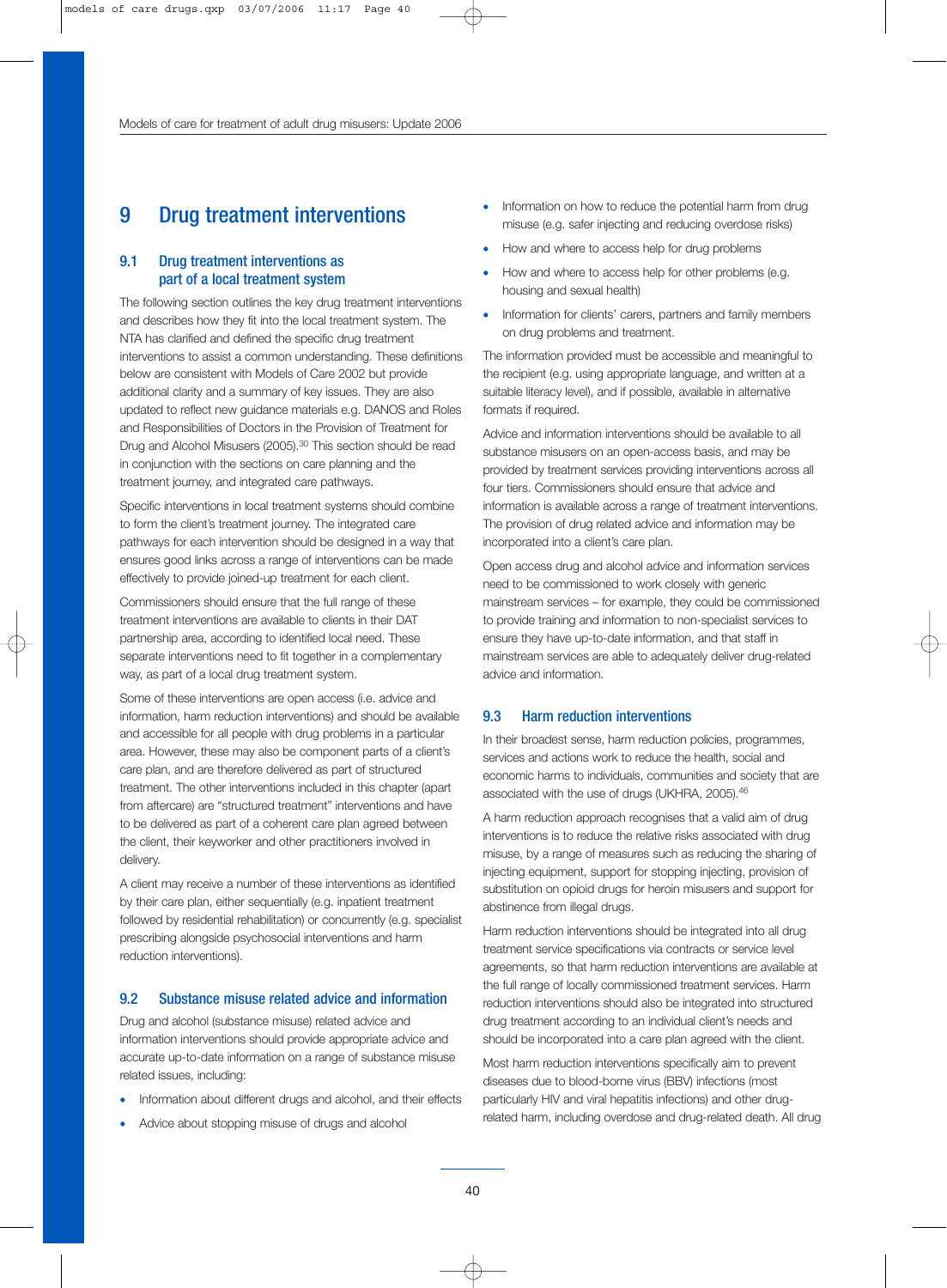treatment services, residential or community based, should provide as part of core treatment, distinct harm reduction interventions aimed at reducing the spread of BBVs and risk of drug-related deaths.

Specific harm reduction interventions to reduce the spread of blood-borne viruses and reduce overdose include:

- Needle exchange services the provision and disposal of needles and syringes and other clean injecting equipment (e.g. spoons, filters, citric acid) in a variety of settings
- Advice and support on safer injection, on reducing frequency of injecting and on reducing initiation of others into injecting
- Advice and information to prevent transmission of BBVs (particularly hepatitis A, B and C, and HIV) and other drug misuse-related infections
- Availability of advice, information and counselling, as appropriate, for viral hepatitis and HIV testing (pre and post test)
- Access to testing for blood-borne viruses
- Provision of hepatitis B vaccination
- Provision of hepatitis A vaccination if appropriate
- Access to assessment and treatment for hepatitis B, C and HIV infection
- Counselling relating to HIV testing (pre and post test)
- Advice and support on preventing risk of overdose and drugrelated death
- Risk assessment and referral to other treatment services.

Harm reduction interventions such as needle exchange, advice and information on safer injecting, reducing injecting and preventing overdose should also be available as open-access services in each local area. These are available as part of specialist statutory sector drug treatment services, voluntary sector services and pharmacy needle exchanges. Needle exchange services often have contact with drug misusers who are not in touch with structured drug treatment services. Guidance on what services should be available from pharmacy needle exchanges is available in Best Practice Guidance for Commissioners and Providers for Pharmaceutical Services for Drug Users (NTA, 2006).<sup>47</sup> Advice and information on harm reduction should also be available to carers of drug users, as appropriate.

The Department of Health has recently done work on raising the awareness of risks, detection and treatment of hepatitis B and C. In 2004, primary care trusts were required to use, as standard, a combination of treatments for hepatitis C with fewer side-effects than older treatments, which has been found to be effective in clearing the infection in a substantial proportion of cases. See the Chief Medical Officer's Update Number 39, August 2004.48

The National Institute for Health and Clinical Excellence (NICE) has produced a guidance document on treatment for people with hepatitis C: Guidance on the Use of Ribavirin and Interferon Alpha for Hepatitis C (NICE, 2000).49

The Department of Health has published Hepatitis C: Guidance for Those Working With Drug Users (2001),<sup>50</sup> which gives information on hepatitis C and on approaches to prevention and management that is of relevance to provider services and commissioners, and which is due to be updated in 2006.

Drug treatment commissioners should liaise with hepatitis C treatment commissioners to ensure adequate provision of Hepatitis C treatment for drug misusers. Drug treatment commissioners should also liaise and develop agreements with mainstream non-specialist services (e.g. A&E, liver disease units, HIV services), to ensure that people who have been at risk of exposure to hepatitis B through injecting drugs have access to testing, and arrangements are in place within the PCT area for the immunisation of drug users. Immunisation programmes should be targeted and need to be accessible to current injectors, those at risk of becoming injectors and close contacts (e.g. sexual partners), who may be at risk.

## 9.4 Community prescribing interventions: GP prescribing and specialist prescribing

Community prescribing involves the provision of care-planned specialised drug treatment, which includes the prescribing of drugs to treat drug misuse. The range of community prescribing interventions can include the following:

- Stabilisation on substitute opioids, including dose titration
- Prescribing for a sustained period to substitute illicit drugs, such as methadone and buprenorphine (maintenance prescribing)
- Prescribing for withdrawal from opioids with opioid or nonopioid medications such as buprenorphine or lofexidine (community detoxification)
- Prescribing to prevent relapse
- Stabilisation and withdrawal from sedatives, such as benzodiazepines
- Prescribing for assisted withdrawal from alcohol where appropriate
- Treatment for stimulant users, which may include symptomatic prescribing
- Non-medical prescribing (by nurses or pharmacists).

All prescribing interventions must be carried out in line with Drug Misuse and Dependence – Guidelines on Clinical Management (DH, 1999),<sup>21</sup> also known as the "clinical guidelines" or the "orange book". Attention should also be paid to the forthcoming (2007) NICE guidelines on opiate detoxification, and the NICE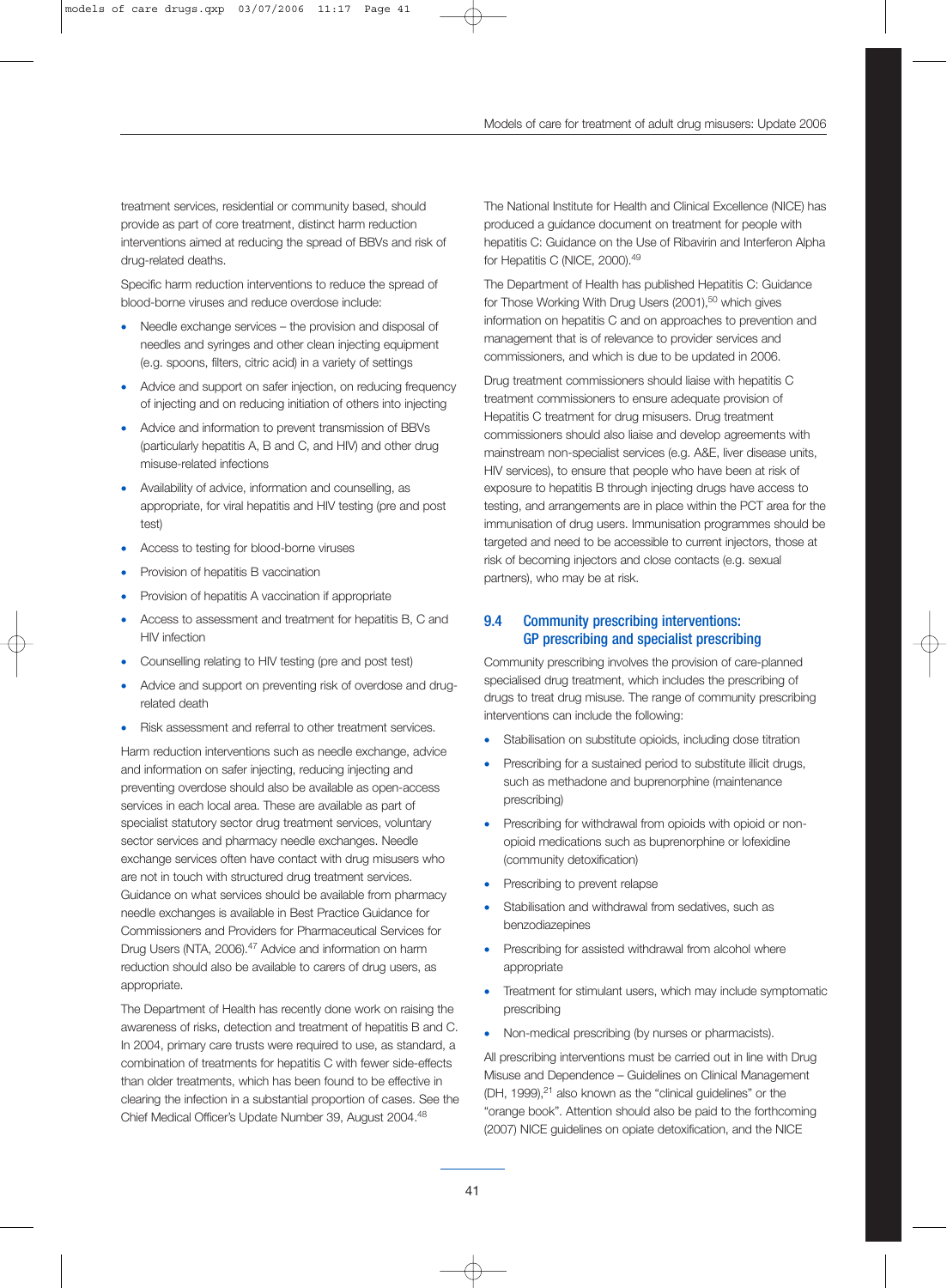technology appraisals of methadone and buprenorphine (for opiate maintenance treatment) and of naltrexone (for relapse prevention). The "clinical guidelines" will be updated alongside the development of the NICE work for 2007.

Substitute prescribing alone does not constitute drug treatment (NTA expert prescribing group, 2002). A community prescribing intervention should be provided within a care-planned package of care with an identified keyworker. It should be aimed at addressing the range of identified needs. The care plan should address drug and alcohol misuse, health needs, offending behaviour and social functioning. Interventions to tackle drug misuse problems may include:

- Hepatitis B vaccination and HIV and hepatitis testing
- Treating drug-related infections, e.g. abscesses
- Harm reduction and health promotion interventions e.g. overdose prevention, use of naloxone, sexual health advice and needle exchange
- Provision of, or access to, psychosocial interventions and support, e.g. motivational interventions.

The care plan may also include interventions to tackle problems in the other domains, and may include:

- Provision of, or access to, interventions to address other psychological health needs, or mental health needs
- A range of abstinence-oriented interventions e.g. mutual support groups (including 12-Step)
- Assisting with access to suitable housing, employment, education and training opportunities, and childcare, as required.

The keyworker is responsible for ensuring that all components of the community prescribing treatment programme work together to help clients achieve the goals set out in their care plans.

There are a number of treatment settings where community prescribing takes place, which can be broadly grouped as GP prescribing and specialist prescribing.

Commissioners should ensure local treatment systems have a complete spectrum of medical provision to meet the range of needs and numbers of substance misusers. This requires a variety of skills and competences at various levels, from general medical skills to GPs offering less complex drug treatments under enhanced contracts, to specialist addictions skills and addiction psychiatry skills. This is a key message arising from the consensus document produced by the Royal College of General Practitioners and Royal College of Psychiatrists' Roles and Responsibilities of Doctors in the Provision of Treatment for Drug and Alcohol Misusers (2005), <sup>30</sup> as summarised in an NTA briefing note on the NTA's website. www.nta.nhs.uk.

#### 9.4.1 GP prescribing

GP prescribing is community prescribing for drug misuse which may be carried out in a primary care setting through a primary healthcare team, consisting of GPs and other primary care staff (depending on contractual arrangements). This is normally assisted or supported by a specialist drug team. The clinical guidelines advise against GP prescribing without such support.

A number of models of primary care drug treatment have evolved in the context of local resources and identification of need. These models include various types of shared care services in which GP services are supported by more specialist service provision, and primary care-led drugs services which do not have shared care arrangements with a secondary care provider. For more details on these, see section 3.5.4.

GP prescribing should be provided within a care plan with regular keyworking, and provision of appropriate psychosocial or other interventions as required. Different degrees of care planning may be appropriate in different primary care arrangements (NTA/RCGP 2004)51. The care plan should also address drug and alcohol misuse, health needs, offending behaviour and social functioning. In some practices, the GP will assume the keyworker role, but more commonly the shared care or primary care worker will take on this responsibility in collaboration with the GP. For more on care planning in primary care, see the Care Planning Practice Guide.

GP prescribing should be guided by the Department of Health's clinical guidelines. These cover arrangements for daily dispensing, for shared care support and for the provision of supervised consumption through community pharmacies.

The client group in primary care has traditionally been drug users who are stable on substitute medication or whose problem level is mild to moderate. However, the exact nature of the clients treated and how the prescribing takes place will depend on the skills and competences of the GP and the degree of skilled multidisciplinary support. The guidance document Roles and Responsibilities of Doctors in the Provision of Treatment for Drug and Alcohol Misusers (2005) specifies a hierarchy of roles for GPs, with increasing competency levels:

- GPs providing core services
- GPs providing enhanced services
- GPs with special clinical interest (GPwSI) providing enhanced services
- Substance misuse specialist (primary care).

These competency levels are described in more details in section 3.5

GP prescribing services may also be supported by non-medical prescribers, such as nurses and pharmacists, as well as other staff who are competent to provide drugs interventions, such as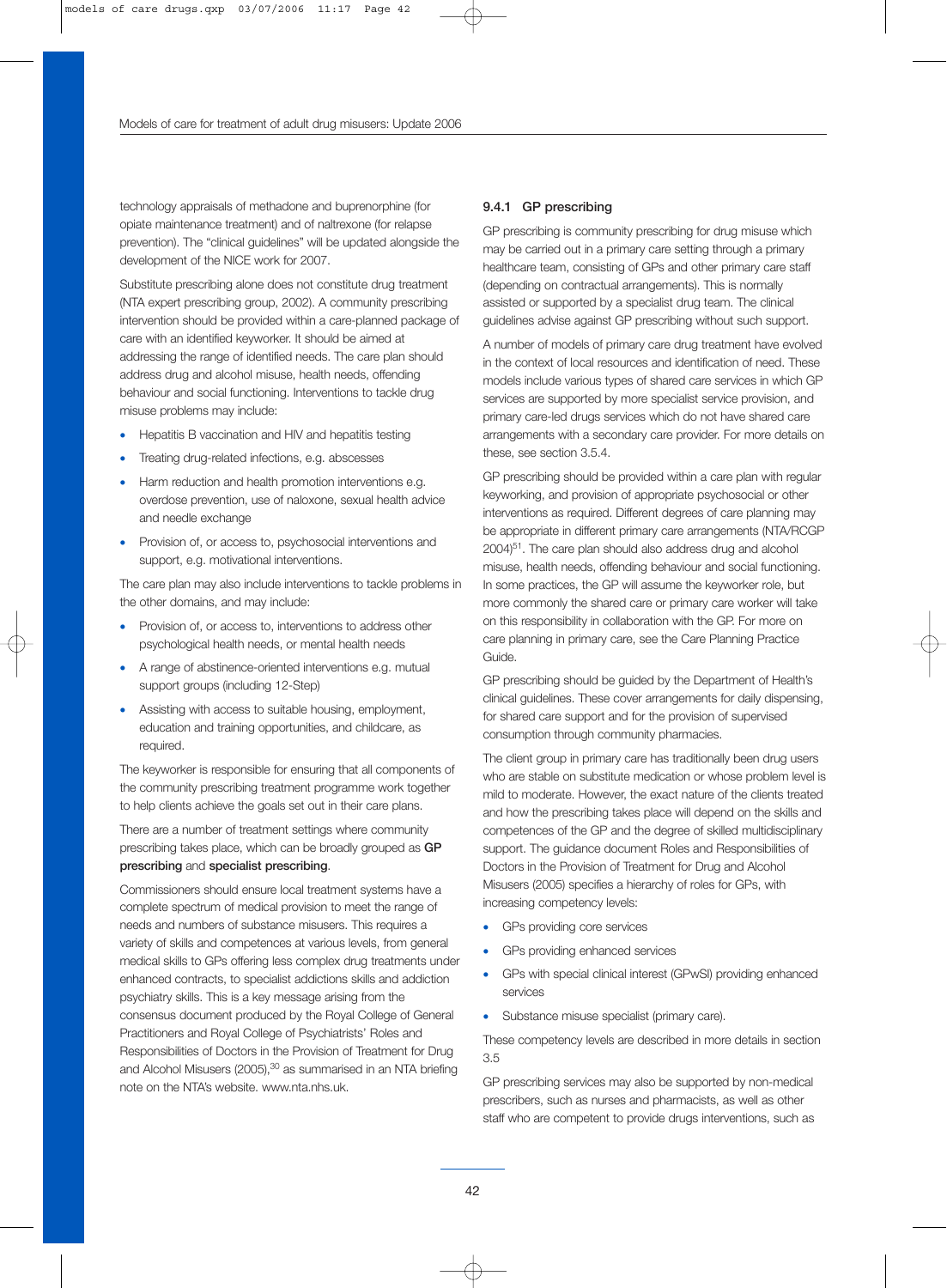harm reduction, interventions for blood-borne viruses and psychosocial interventions.

## 9.4.2 Specialist prescribing

Specialist prescribing is community prescribing for drug misuse in a specialist drug service setting, which normally comprises a multidisciplinary substance misuse team. Specialist prescribing interventions normally include comprehensive assessments of drug treatment need and the provision of a full range of prescribing treatments in the context of care-planned drug treatment. The specialist team should also provide, or provide access to, a range of other care-planned healthcare interventions including psychosocial interventions, a wide range of harmreduction interventions, BBV prevention and vaccination, and abstinence-oriented interventions.

The client group should be comprised of drug misusers whose problem level is mostly moderate to severe.

The teams include specialist doctors who are usually consultant addiction psychiatrists "with a Certificate of Completion of Training (CCT) in psychiatry, with endorsement in substance misuse working exclusively to provide a full range of services to substance misusers". Such teams sometimes have other specialists including:

- Consultants in general psychiatry with a special interest in addiction
- Consultants in general psychiatry
- Other doctors on the specialist register (associate specialists)
- Senior clinical medical officers (see Roles and Responsibilities)
- Doctors in training.

Since the specialist team should provide or enable access to other drug-related interventions identified in the client's care plan, the team may contain a range of staff including clinical psychologists, counselling psychologists, general and psychiatric nurses, pharmacists, social workers and drug workers.

Specialist prescribing services may also be supported by nonmedical prescribers, such as nurses and pharmacists). For more information on nurse prescribing, see Nurse Prescribing in Substance Misuse (NTA, 2005)<sup>52</sup> – this will be updated in 2006 to include pharmacists and will issued as guidance on non-medical prescribing in substance misuse. Further guidance on prescribing for pharmacists is available in the RPSGB's Clinical Governance Framework for Pharmacist Prescribers and Organisations Commissioning or Participating in Pharmacist Prescribing.53

## 9.5 Structured day programmes

The term "structured day programmes" replaces the old term "structured day care" and will be the intervention name used for NDTMS monitoring from April 2006. Introduction of an additional category of "other structured treatment" can be used for less extensive or less structured "day care" provided in the context of a structured care plan (see section 9.7 for further discussion).

Structured day programmes (SDPs) provide a range of interventions where a client must attend 3–5 days per week. Interventions tend to be either via a fixed rolling programme or an individual timetable, according to client need. In either case, the SDP includes the development of a care plan and regular keyworking sessions. The care plan should address drug and alcohol misuse, health needs, offending behaviour and social functioning.

SDPs usually offer programmes of defined activities for a fixed period of time. Clients will usually attend the programme according to specified attendance criteria, and follow a set timetable that will include group work, psychosocial interventions, educational and life skills activities. Some clients may be attending the SDP as a follow-on or precursor to other treatment types, or may be attending as part of a criminal justice programme supervised by the probation service (e.g. DRR), or community rehabilitation.

Settings: SDPs are normally community-based services, set in centres that have been specifically designated for the programme (purpose-built or converted) and have rooms designated for specific parts of the programme (e.g. group work and life skills). They may be attached to other drug treatment services if they are part of a larger treatment agency. Structured day programmes are also used in prisons, and in prisons the majority of drug treatment programmes would fall into this category.

## 9.6 Structured psychosocial interventions

The term "structured psychosocial interventions" replaces the old term "structured counselling" and has been the intervention name used for NDTMS monitoring since April 2006. Introduction of an additional category of "other structured treatment" allows use of this term for less clearly defined counselling in the context of a structured care plan (see the relevant section below for further discussion).

Structured psychosocial interventions are clearly defined, evidence-based psychosocial interventions, delivered as part of a client's care plan, which assist the client to make changes in their drug and alcohol using behaviour. These interventions are normally time limited and should be delivered by competent practitioners. Competent practitioners will have adequate training, regular clinical supervision to ensure adherence to the treatment model and be able to demonstrate positive client outcomes.

Structured psychosocial interventions should be identified within a care plan. These interventions can be delivered in individual or group settings, and by any practitioners who have appropriate training and supervision. A number of these interventions can be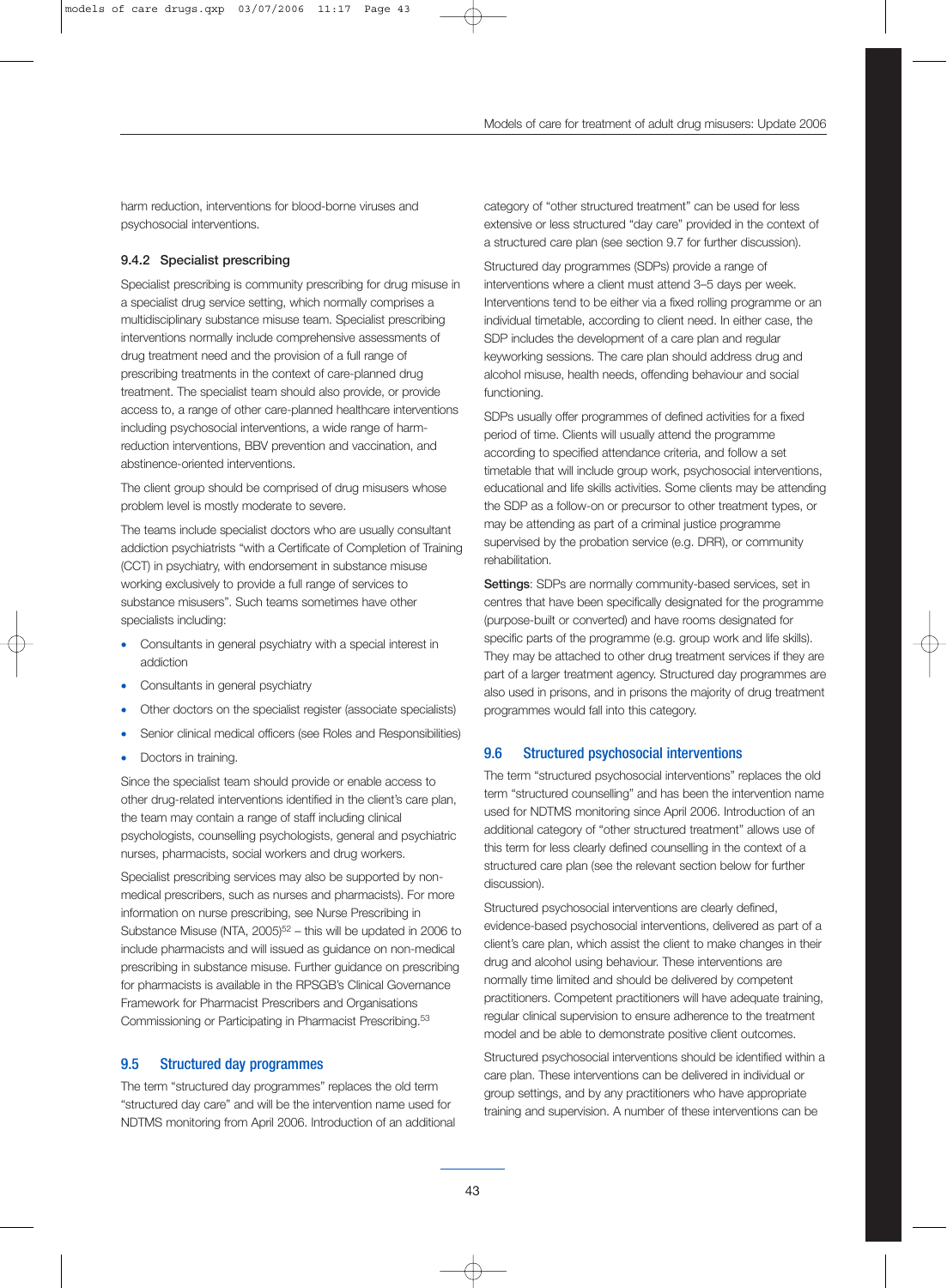developed and delivered through use of protocols to improve consistency and ease of delivery.

Evidence-based psychosocial interventions include:

- Cognitive-behaviour therapy (CBT)
- Coping skills training
- Relapse prevention therapy
- Motivational interventions
- Contingency management
- Community reinforcement approaches
- Some family approaches.

Psychosocial treatment skills (e.g. particular relapse prevention techniques) may be used in face-to face sessions (e.g. by a keyworker), but this would not reach the threshold to be considered a "structured psychosocial intervention". If such a skill were used as part of a clearly defined, consistent and evidencebased package of psychological treatment, especially when delivered by a demonstrably competent practitioner, it would then be part of a "structured psychosocial intervention". Examples of structured psychosocial interventions could include four sessions of family therapy, or a manualised relapse prevention package.

In this definition, psychosocial interventions are to be differentiated from a number of other interventions:

- While psychosocial interventions may be delivered by a keyworker, this activity is not part of the keyworking process *per se*. The keyworker may provide a level of ongoing face-toface therapeutic support involving the use of some psychological techniques. If keyworkers do not deliver complete and consistent psychological treatment packages as part of their work with individual clients, it does not constitute a "structured psychosocial treatment". For example, a keyworker helping a client draw up a list of pros and cons is not delivering a full motivational interviewing intervention, merely using one technique commonly associated with the approach. Where keyworkers do deliver a planned, structured and coherent evidence-based psychosocial intervention (for which they have received training and supervision) this is likely to comprise a number of sessions and this constitutes a structured psychosocial intervention.
- The difference between psychosocial interventions for problem substance misuse and formal psychological therapies targeting a client's co-morbid mental health problems is that the latter interventions are specialist psychological treatments (such as cognitive-behaviour therapy for depression or anxiety, cognitive-analytic therapy, dialectical behaviour therapy, or schema-focused therapy for personality disorders) aimed primarily at the non-drug psychological problem. Such interventions should only be delivered by specialist practitioners such as clinical and counselling psychologists,

suitably trained psychiatric staff or other specialist therapists with relevant training, qualifications and supervision in the therapy model being offered. This would be delivered as part of the care plan but would not constitute a "structured psychosocial intervention" for problem drug use itself

• Psychosocial interventions also differ from advice, information, simple psycho-education or other low-threshold support, which may be provided by a range of practitioners in a range of treatment settings.

Settings: A range of community and residential services. Some structured psychosocial interventions may be delivered as part of the process of engaging and preparing clients for change and during the "delivery" phase of the client's treatment journey. Therefore, they may be delivered in different settings for individuals at different stages of their treatment journey. In prisons, structured psychosocial interventions would generally be provided through CARATs.

#### 9.7 "Other structured treatment"

"Other structured treatment" describes a package of interventions set out in a client's care plan which includes as a minimum regular planned therapeutic sessions with the keyworker or other drugs worker. The care plan should address drug and alcohol misuse, health needs, offending behaviour and social functioning. "Other structured treatment" describes structured therapeutic activity not covered under the alternative specific intervention categories set out in Models of Care: Update 2006.

The creation of this "other" category of intervention reflects the evidence base that drug treatment consisting of individually tailored packages of care, in the context of a therapeutic relationship, is beneficial. This intervention may be particularly relevant for non-opiate drug misusers and clients who are receiving criminal justice treatment interventions.

Clients in receipt of community prescribing interventions, residential rehabilitation, inpatient treatment, structured day programmes or structured psychosocial interventions should not be additionally recorded as receiving "other structured treatment". Care-planned support usually provided by the keyworker is integral to all such interventions anyway.

Most clients receiving "other structured treatment" will receive a range of interventions to meet needs identified in their care plan. These will involve a range of interventions to address their drug misuse and support to address needs in other domains. Examples of these may include:

- A crack user who is receiving regular sessions with a keyworker and attending "day care" sessions to address a range of social and health-related needs
- An opiate user who has been through community detoxification and is receiving ongoing support to maintain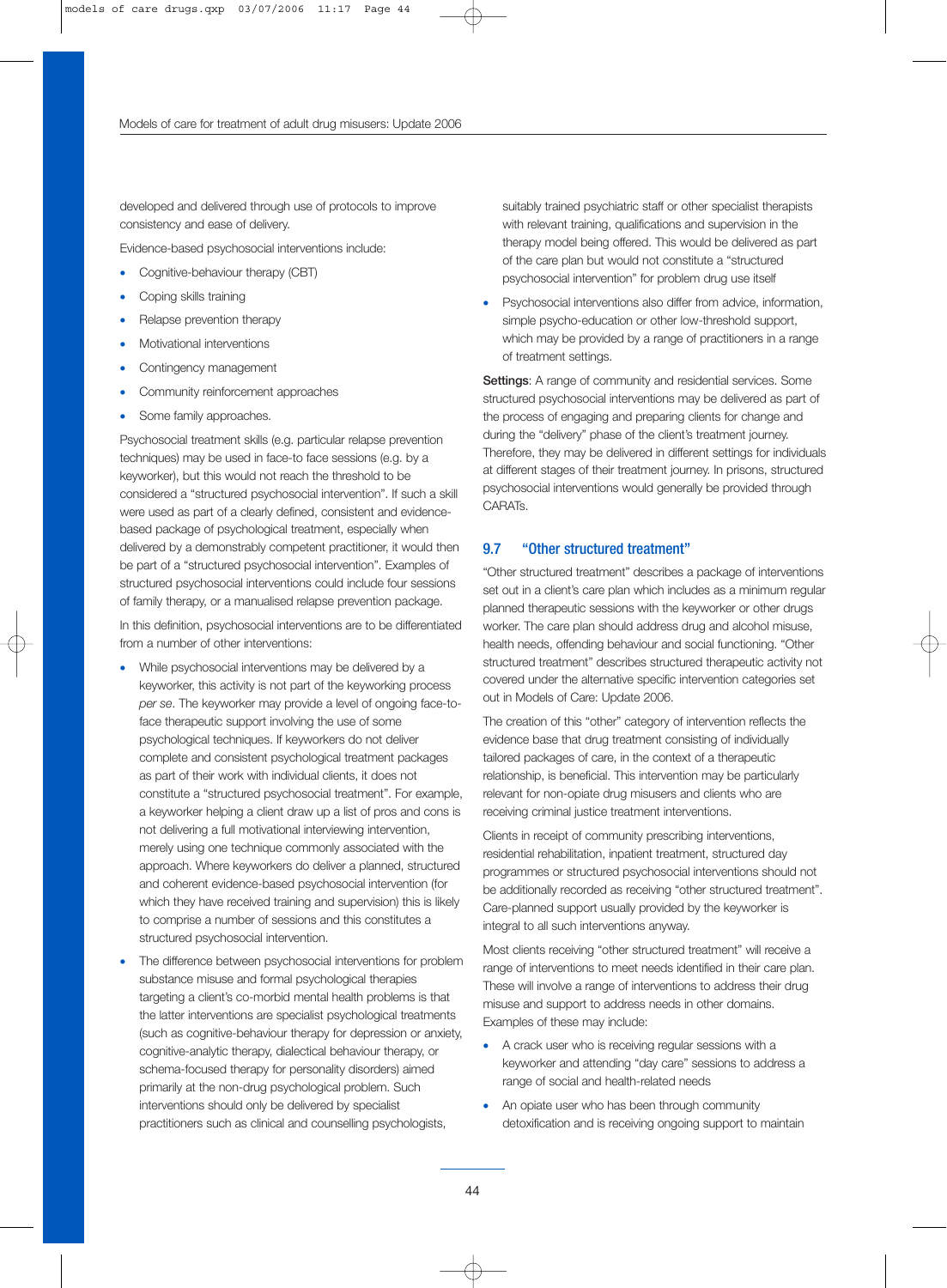abstinence as part of the care plan (prior to referral on or provision of aftercare arrangements), and is also receiving harm reduction interventions and help to deal with health needs

- An uncomplicated problem cannabis user who is receiving a short period of care-planned regular brief interventions to deal with problem cannabis use
- Clients who are not assessed as needing "structured psychosocial interventions" for their problem drug use, but who receive sessions with keyworkers to address their social needs and offending behaviour.

"Other structured treatment" can describe regular sessions with a keyworker, delivered in order to keep a client engaged in the treatment system while they are waiting to start receiving another care-planned intervention (e.g. GP prescribing), if the structured interventions are outlined in an initial care plan following a triage assessment.

Clients receiving "day care" rather than a structured "day programme", as part of a care plan, may be recorded as "other structured treatment". Day care is distinct from structured day programmes, because it has a lower requirement to attend than structured day programmes (usually 1–2 days). Some clients may have a care plan that specifies regular attendance at day care with regular sessions with keywork. As part of the care-planned day care they may receive a range of interventions and support including emotional and psychological support, educational and life-skills work and related activities, advice and information, harm reduction support, further assessment and subsequent referral to alternative structured treatment. This may be particularly relevant for clients who have co-existing mental health problems.

A client should not be recorded as receiving "other structured treatment" if the interventions are not being delivered as part of a care plan. It is also important to note that "other structured treatment" requires a more rigorous approach to "keyworking". As good practice, keywork involves the building of a therapeutic relationship with the client, which should include:

- Following triage, drawing up an initial care plan if required to address immediate needs (e.g. providing information and advice on drug and alcohol misuse)
- Harm reduction interventions
- Motivational interventions to enhance retention
- Developing and agreeing the care plan with the client and ensuring implementation of the care plan – with interventions relevant to each stage of the treatment journey and regular care plan reviews.

Other structured treatment involves the delivery of a package of structured interventions that are beyond the level that would be required for Tier 2, but do fall into the other categories of structured interventions described in this section.

Settings: Other structured treatment could take place in a wide variety of different treatment settings, including settings that may normally be known for delivering Tier 2 interventions.

## 9.8 Inpatient drug treatment

Inpatient drug treatment interventions usually involve short episodes of hospital-based (or equivalent) drug and alcohol medical treatment. This normally includes 24-hour medical cover and multidisciplinary team support for treatment such as:

- Medically supervised assessment
- Stabilisation on substitute medication
- Detoxification/assisted withdrawal from illegal and substitute drugs and alcohol in the case of poly-dependence
- Specialist inpatient treatments for stimulant users
- Emergency medical care for drug users in drug-related crisis.

The multidisciplinary team can include psychologists, nurses, pharmacists, occupational therapists, social workers, and other activity and support staff.

Inpatient drug treatment should be provided within a care plan with an identified keyworker. The care plan should address drug and alcohol misuse, health needs, offending behaviour and social functioning.

Care-planned inpatient treatment programmes may also include a range of additional provisions such as:

- Preparing the client for planned admission to inpatient treatment (if this is not carried out by a suitably competent community worker as part of the agreed care plan leading to admission)
- Psychosocial interventions, including relapse prevention work
- Interventions to tackle excessive levels of drinking
- Appropriate tests or vaccination (if appropriate) for hepatitis B, C and HIV
- Other harm reduction interventions
- Educational work
- Physical and mental health screening
- Linking inpatient treatment to post-discharge care, which may involve preparation for referral to residential rehabilitation or community treatment, aftercare or other support required by the client.

Inpatient drug treatment is an important intervention for enabling adequate assessment of complex needs and for supporting progression to abstinence.

It is very important to have effective discharge care planning, and to ensure appropriate referrals to mainstream medical services (e.g. liver clinic and psychiatric services) or social and community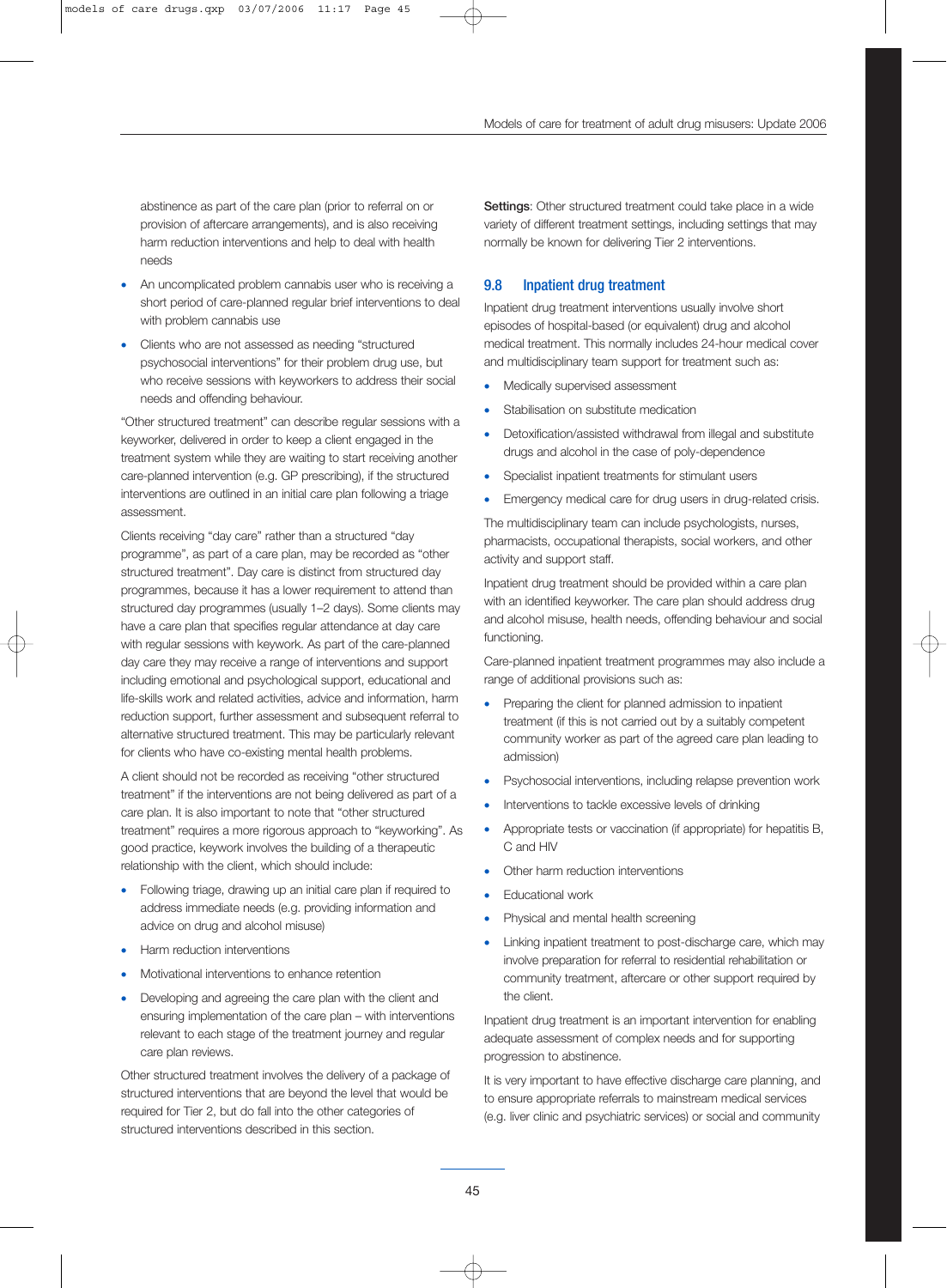services (e.g. housing, legal advice, social services), as well as harm reduction and relapse prevention advice as required.

Settings: The three main settings for inpatient treatment are:

- General hospital psychiatric units
- Specialist drug misuse inpatient units in hospitals
- Residential rehabilitation units (as a precursor to the rehabilitation programme).

Research evidence has demonstrated that clients who receive treatment in dedicated substance misuse units are more likely to have better outcomes than those who receive treatment in general psychiatric wards.

For further information and guidance on inpatient treatment, refer to:

- Opiate detoxification in an inpatient setting (NTA, 2005)<sup>32</sup>
- SCAN Consensus Project 1: Inpatient Treatment of Drug and Alcohol Misusers (forthcoming).

#### 9.9 Residential rehabilitation

Drug residential rehabilitation consists of a range of treatment delivery models or programmes to address drug and alcohol misuse, including abstinence orientated drug interventions within the context of residential accommodation.

Residential rehabilitation programmes should include care planning with regular keyworking with an identified keyworker. The care plan should address drug and alcohol misuse, health needs, offending behaviour and social functioning.

There is a range of residential rehabilitation services, which include:

- Drug and alcohol residential rehabilitation services whose programmes to suit the needs of different service users. These programmes follow a number of broad approaches including therapeutic communities, 12-Step programmes and faith-based (usually Christian) programmes
- Residential drug and alcohol crisis intervention services (in larger urban areas)
- Inpatient detoxification directly attached to residential rehabilitation programmes
- Residential treatment programmes for specific client groups (e.g. for drug-using pregnant women, drug users with liver problems, drugs users with severe and enduring mental illness). Interventions may require joint initiatives between specialised drug services (Tier 3 or 4, depending on local arrangements) and other specialist inpatient units
- Some drug-specific therapeutic communities and 12-Step programmes in prisons
- "Second stage" rehabilitation in drug-free supported accommodation where a client often moves after completing

an episode of care in a residential rehabilitation unit, and where they continue to have a care plan, and receive keywork and a range of drug and non-drug-related support

• Other supported accommodation, with the rehabilitation interventions (therapeutic drug-related and non-drug-related interventions) provided at a different nearby site(s).

Residential rehabilitation programmes normally combine a mixture of group work, psychosocial interventions and practical and vocational activities. These components are also used in specialist residential programmes for particular client groups (e.g. parent and child programmes).

Clients usually begin residential rehabilitation after completing inpatient detoxification. Sometimes the detoxification will take place on the same site as the rehabilitation programme, to enhance continuity of care. Prior to starting the rehabilitation programme, the client should be supported by their keyworker (or other substance misuse professional) to prepare for admission, so as to minimise disengagement and maximise benefit, but there may also be preparation input from the rehabilitation service.

Settings: The main settings for residential treatment are purposebuilt or refurbished units, which may be freestanding or converted residential houses. They vary in size, and clients are received from a wide (often national) catchment area. Some residential units have medical facilities for inpatient pre-residential programme detoxification treatment.

## 9.10 Aftercare

Aftercare, as described in Models of Care, is a package of support that is planned with the client to support them when they leave structured treatment. The aim of aftercare is to sustain treatment gains and further develop community reintegration. Aftercare may include drug-related interventions such as open access relapse prevention or harm reduction. It may also include non-drug-related support such as housing, access to education, and generic health and social care. It is important to note that aftercare is not necessarily what a client receives after leaving Tier 4 treatment or prison, as they may still have an active care plan, involving community interventions. Only once the client's care plan is complete do they enter planned aftercare.

During a period of care-planned treatment, clients will receive a range of interventions to address their drug and alcohol-using behaviour and interventions to target non-substance use domains of functioning (e.g. housing, family support). Some of these interventions will come to an end when the care plan comes to an end, but some may need to continue.

As long as clients have an active care plan they are considered to be "in treatment". When their care plan with the treatment provider comes to an end, they may continue to receive a range of services that they were receiving as part of the care plan, and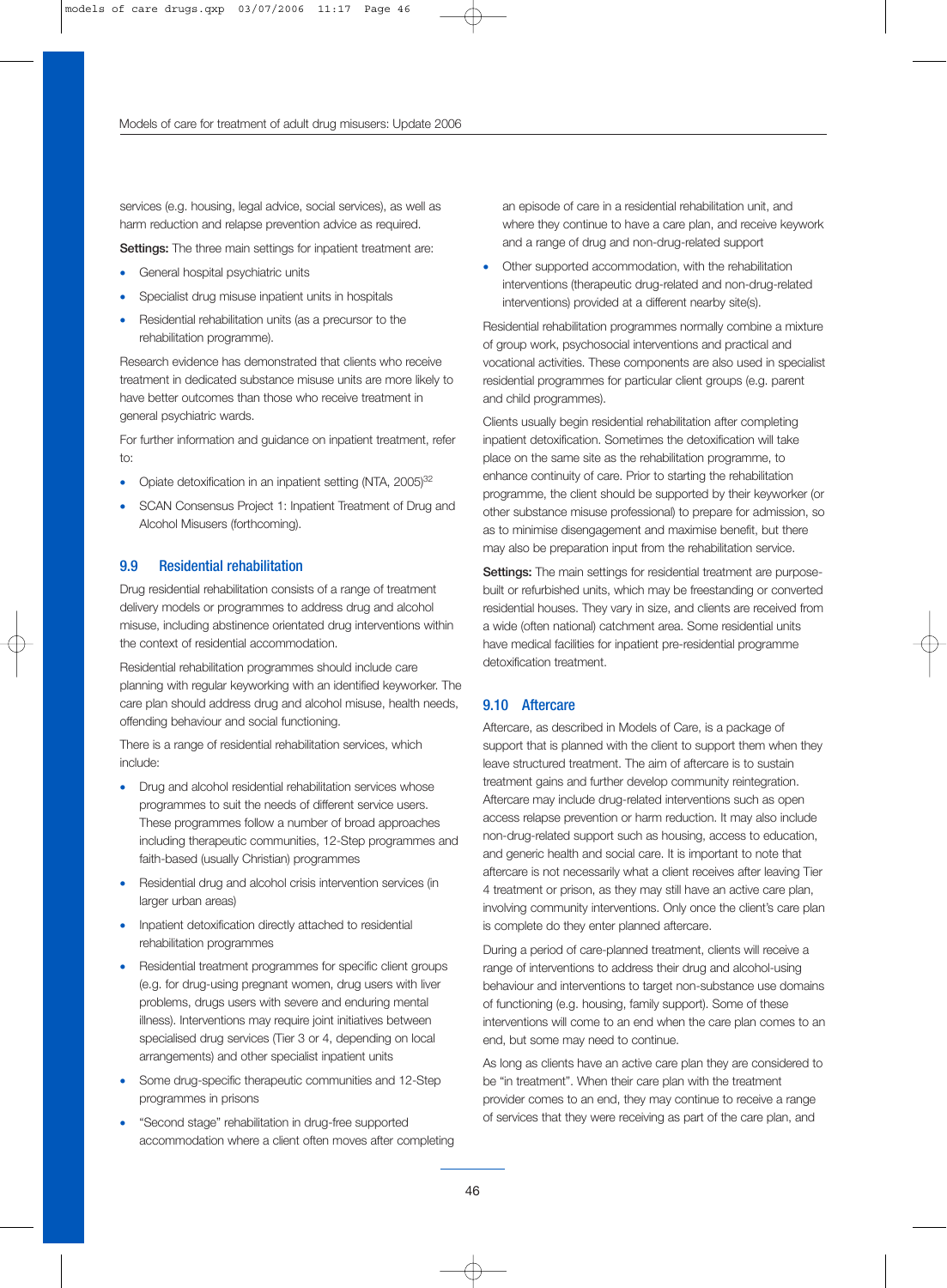in this context, these will be deemed to be aftercare. These include drug-related support and non-drug-related support.

There is a need to ensure the client has access to support pathways (e.g. for housing and training) If links to all appropriate support services are not already in place during a client's careplanned treatment, drug treatment agencies should assist the client to make these links before their treatment comes to an end. The keyworker or service should work closely with local agencies providing aftercare and support services to enable all necessary support to be in place in time for the client leaving treatment.

During the completion or exit phase of treatment, an aftercare plan should be drawn up by the keyworker and agreed with the client, based on assessment of ongoing support needs, and informed where possible by related professionals (e.g. housing and CJIT workers).

The aftercare plan should include measures that cover possible relapse and ensure swift access back to treatment if required. The aftercare plan must be passed from the drug treatment agency to the agencies responsible for delivering the aftercare, and key staff in this agency should ensure that the plan is implemented and clients receive what is outlined in the aftercare plan.

Drug-related support could include open-access relapse prevention, mutual support groups (e.g. AA/NA or equivalent userled groups), and advice and harm reduction support. In addition a range of open-access and low-threshold interventions should be available to provide specific interventions to people who have completed treatment, but who may want or need to have occasional non-care-planned support.

Non-drug-related support can cover a range of issues such as access to housing, supported accommodation, relationship support, education and training, support to gain employment, and parenting and childcare responsibilities. In addition, women's services, peer mentor programmes and other social and activity groups can form elements of non-drug-related support.

Further details on how aftercare provision has been progressed can be found in Developing Peer Led Support For Individuals Leaving Substance Misuse Treatment (2005),<sup>54</sup> which gives an outline of emerging themes and findings from five peer-led support projects, and the Addaction Aftercare Consultation 2005: The Service User Perspective,<sup>55</sup> which builds upon the findings of Addaction's national survey of drug and alcohol treatment providers, published in 2004. Other useful references on aftercare provision include:

- The Addaction National Aftercare Research Project Year 3 (2006)<sup>56</sup>
- The 24/7 client single point of contact Case Examples of Good Practice (Home Office, 2005)<sup>57</sup>

• Promoting Practice between DAT partnerships and Education Training and Employment provision for Drug Interventions Programme clients (Home Office, 2006)<sup>58</sup>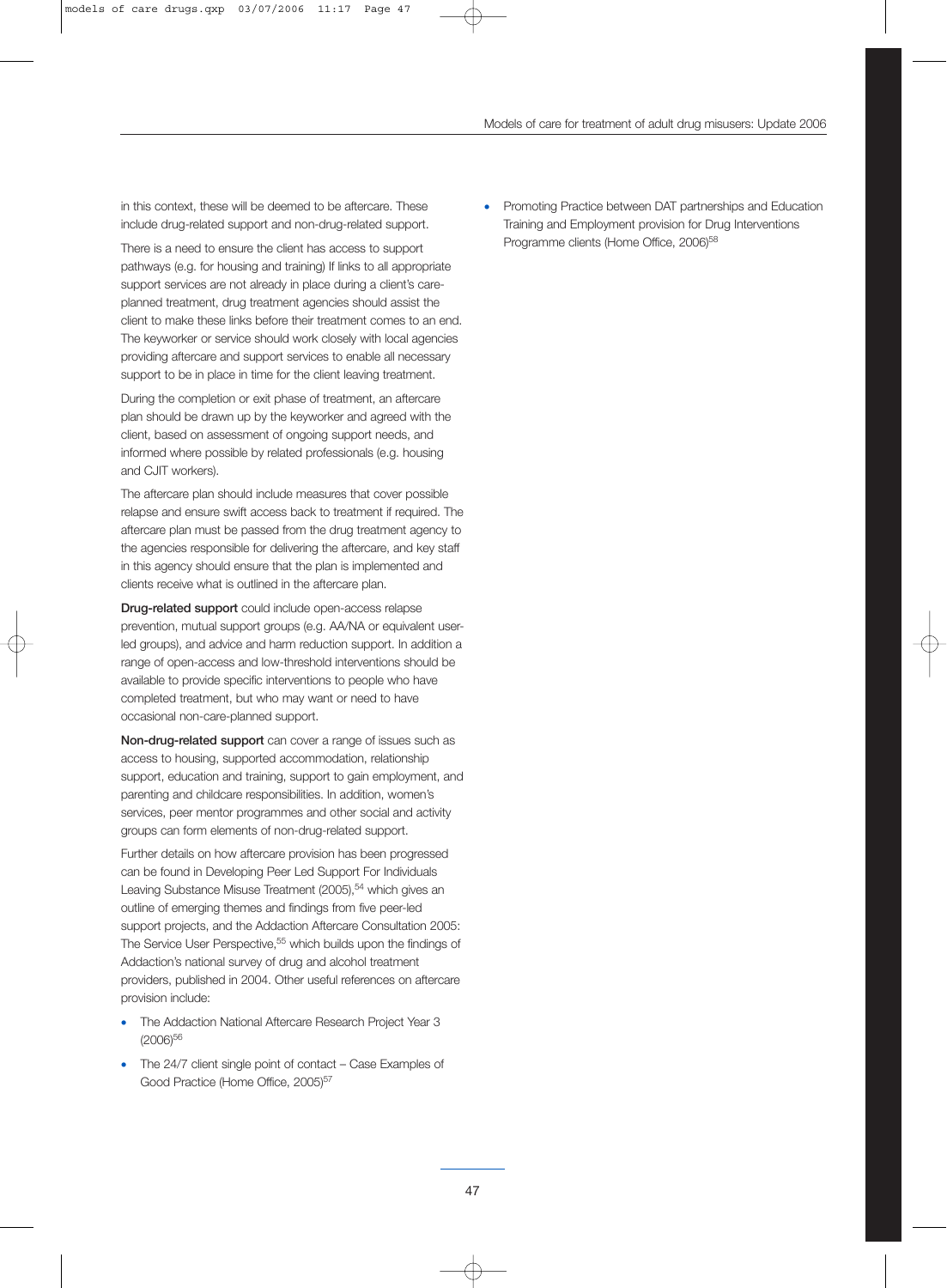## 10 References

1. National Treatment Agency (2002) *Models of Care for Treatment of Adult Drug Misusers*. London: NTA. (Available as *Part 1: Summary for Commissioners and Managers Responsible for Implementation*, and *Part 2: Full Reference Report)*.

2. Department of Health (2004) *NHS Improvement Plan 2004: Putting People at the Heart of Public Services*. London: DH.

3. Department of Health (2004). *Standards for Better Health*. London: DH

4. Gossop M (2006) *Treating Drug Misuse Problems: Evidence of Effectiveness*. London: NTA

5. National Treatment Agency (2006) *Care Planning Practice Guide*. London: NTA

6. Department of Health (1996) *Report of an Independent Review of Drug Treatment Services in England: The task Force to Review Services for Drug Misusers*. London: DH

7. NTORS reports include Gossop M, Marsden J, Stewart D (2001) *NTORS After Five Years: Changes in Substance Use, Health and Criminal Behaviour During the Five Years Intake.* London: National Addiction Centre, 2001). Available from www.dh.gov.uk

8. Audit Commission (2004) *Drug Misuse 2004: Reducing the Local Impact*. London: Audit Commission

9. Audit Commission (2002) *Changing Habits: The Commissioning and Management of Community Drug Treatment Services for Adults*. London: Audit Commission

10. Full details of waiting times are available on the NTA website at www.nta.nhs.uk

11. NTA and Department of Health (2005) *Statistics From the National Drug Treatment Monitoring System (NDTMS), 1 April 2003-31 March 2004*. London: DH

Further detailed statistics on drug misusers in treatment, England 2003/04 are published by the NTA at www.nta.nhs.uk

12. Gossop M (2005) *Treatment Outcomes: What We Know and What We Need to Know*. London: NTA.

13. Health Protection Agency (2005) *Shooting up: infections among injecting drug users in the United Kingdom 2004*. *An update: October 2005*. London: HPA

14. Rhodes T *et al* (2006) *Visual Assessment of Injecting Drug Use: A Pilot Study*. London: NTA

15. Health Protection Agency (2003) *Shooting Up: Infections Among Injecting Drug Users in the United Kingdom 2002*. *An update: December 2003*. London: HPA

16. Health Protection Agency (2004) *Shooting Up: Infections Among Injecting Drug Users in the United Kingdom 2002*. *An Update: October 2004*. London: HPA

17. Best D, Gossop M, Noble A, Finch E, Sidwell C and Strang J (1999). Accuracy of Perceptions of Hepatitis B and C Status in a Population of Opiate Addicts in Treatment. *British Medical Journal,* 319: 290-291.

18. Office for National Statistics (2006) Deaths Related to Drug Poisoning: England and Wales, 2000-2004. *Health Statistics Quarterly 29, Spring 2006*. London: ONS

19. The Stationery Office Limited (2005) *Drugs Act 2005*. London: TSO

20. HM Prison Service (2000) *Prison Service Order 3550: Clinical Services for Substance Misusers*. London: HMPS

21. Department of Health (1999) *Drug Misuse and Dependence – Guidelines on Clinical Management*. London: DH

22. Department of Health (forthcoming) *Clinical Management of Drug Dependence in the Adult Prison Setting*. London: DH

23. National Drug Evidence Centre (NDEC), The University of Manchester (2004) *Treatment Effectiveness: Demonstration Analysis of Treatment Surveillance Data About Treatment Completion and Retention*. London: NTA

24. Review of CARAT Services, 2005-05 (unpublished report available on request from the National Offender Management Service Drug Strategy Unit – noms@homeoffice.gsi.gov.uk )

25. National Treatment Agency (2005) *Business Plan 2005/06: Towards Treatment Effectiveness*. London: NTA

26. Department of Health (2005) *Commissioning a Patient-Led NHS*. London: DH

27. Department of Health (2004) *Practice*-*Based Commissioning: Promoting Clinical Engagement*. London: DH Further information on practice-based commissioning is available at the DH website www.dh.gov.uk

28. Department of Health (2006) *Our Health, Our Care, Our Say: A New Direction for Community Services*. London: DH

29. National Offender Management Service (2006) *Integrated Drug Treatment System – The first 28 days: Psychological Support*. London: NOMS

30. Royal College of Psychiatrists and Royal College of General Practitioners (2005) *Roles and Responsibilities of Doctors in the Provision of Treatment for Drug and Alcohol Misusers*. London: RCPsych and RCGP

31. Best D *et al* (2005) *National Needs Assessment for Tier 4 Drug Services in England*. London: NTA

32. Day E (2005) *Opiate Detoxification in an Inpatient Setting*. London: NTA

33. Home Office/National Treatment Agency/Department of Health (2006) *Initial Guide for the Commissioning of Inpatient and Residential Rehabilitation Drug and Alcohol Treatment Interventions as part of Treatment Systems*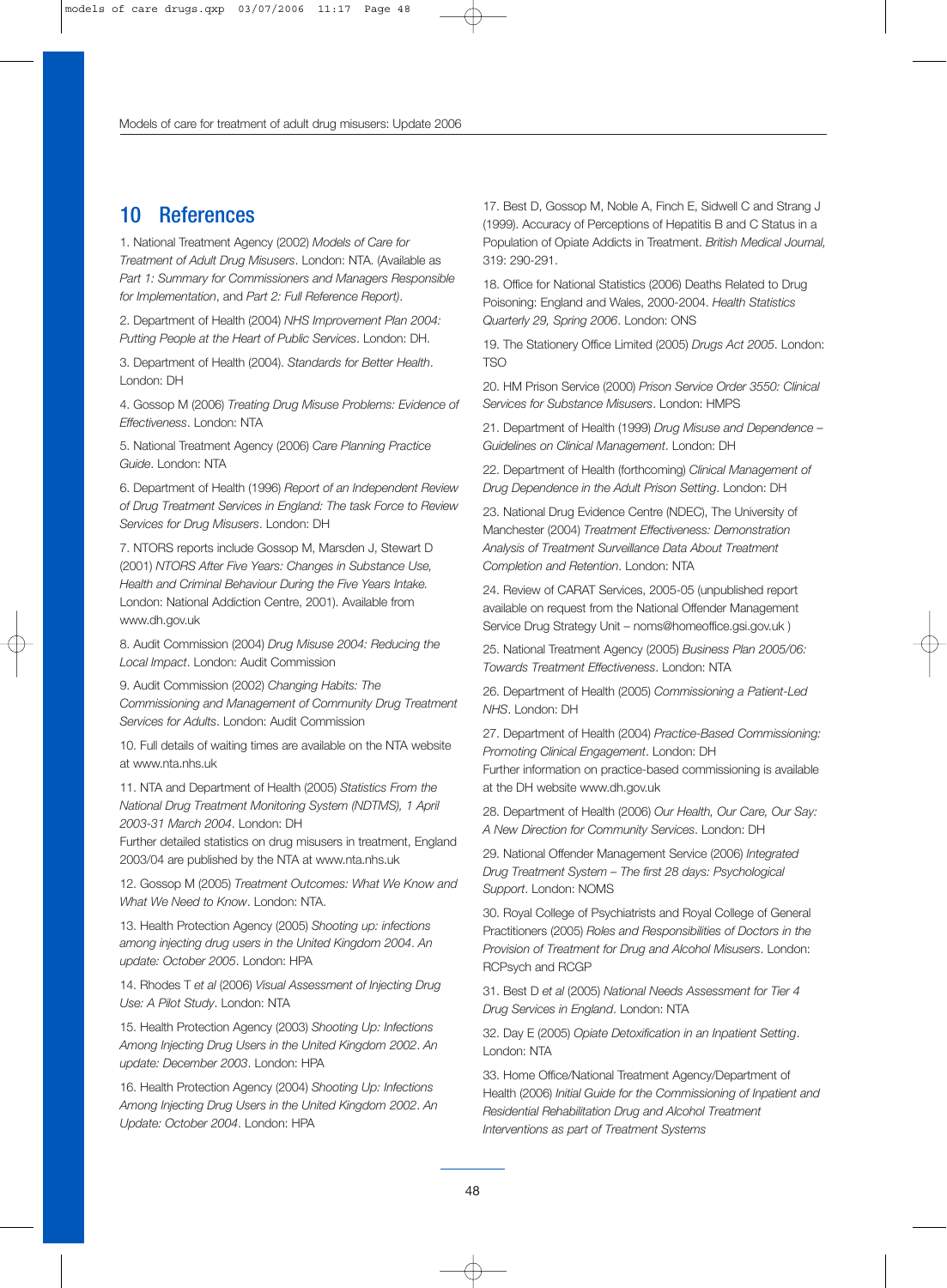34. Office of the Deputy Prime Minister/Home Office (2005) *Housing Support Options For People Who Misuse Substances: Guidance for Supporting People Commissioners and Officers*. London: HO, ODPM

35. Home Office/Office of the Deputy Prime Minister (2004) *Providing for the Needs of Drug Interventions Programme* Clients

36. This research is primarily from the DARP Project, run by the Institute of Behavioral Research at Texas Christian University. The main project report is Simpson D and Sells SB (1990) *Opioid Addiction and Treatment: A 12-Year Follow-up*. Florida, Robert E. Krieger

37. A summary of DATOS research is available at www.datos.org

38. Meier P (2005) *A National* S*urvey of Retention in Residential Rehabilitation Services*. London: NTA

39. Drug and Alcohol National Occupational Standards (DANOS) Skills for Health 2003. The full range of competences are available at www.skillsforhealth.org.uk/danos

40. Advisory Council on the Misuse of Drugs (2003) *Hidden Harm: Responding to the Needs of Children of Problem Drug Users*. *The Report of an Inquiry by the Advisory Council on the Misuse of Drugs*. London: Home Office

41. Department of Health (2004) *The NHS Knowledge and Skills Framework (NHS KSF) and the Development Review Process (October 2004)*. London: DH

42. Department of Health (2002) *Care Homes for Younger Adults and Adult Placements: Care Home Regulations, National Minimum Standards*. London: DH

43. Substance Misuse Advisory Service (1999) *Commissioning Standards for* D*rug and Alcohol Treatment*. Substance Misuse Advisory Service

44. SCODA, Alcohol Concern (1999) *Quality in Drugs and Alcohol Services (QuADS)*. London: SCODA, Alcohol Concern

45. Royal Pharmaceutical Society of Great Britain (latest edition) *Medicines Ethics and Practice: A Guide for Pharmacists*

46. UK Harm Reduction Alliance website at www.ukhra.org

47. NTA (2006) *Best Practice Guidance for Commissioners and Providers for Pharmaceutical Services for Drug Users: Service Specification (Tier 2 or 3)*. London: NTA

48. Chief Medical Officer's Update Number 39, August 2004

49. National Institute for Clinical Excellence (2000) *Technology Appraisal Guidance No*. *14*. *Guidance on the Use of Ribavirin and Interferon Alpha for Hepatitis C*. London: NICE

50. Department of Health (2001) *Hepatitis C: Guidance for Those Working With Drug Users* (London: DH)

51. National Treatment Agency (2004) *Care Planning in Primary Care: Consensus Statement from the Primary Care Stakeholder Day*. London: NTA

52. NTA (2005) *Nurse Prescribing in Substance Misuse*. London: NTA

53. Royal Pharmaceutical Society of Great Britain (2005) *Clinical Governance Framework for Pharmacist Prescribers and Organisations Commissioning or Participating in Pharmacist Prescribing*. London: RPSGB

54. Home Office (2005) *Developing Peer Led Support For Individuals Leaving Substance Misuse Treatment*. London: HO

55. Addaction (2005) *Aftercare Consultation 2005: The Service User Perspective.* London: Addaction

56. Stephenson M (2006) *National Aftercare Research Project Year 3.* London: Addaction

57. Home Office (2005) *The 24/7 Client Single Point of Contact – Case Examples of Good Practice*. London: Addaction

58. Home Office (2006) *Promoting Practice between DAT Partnerships and Education Training and Employment Provision for Drug Interventions Programme Clients*. London: Home Office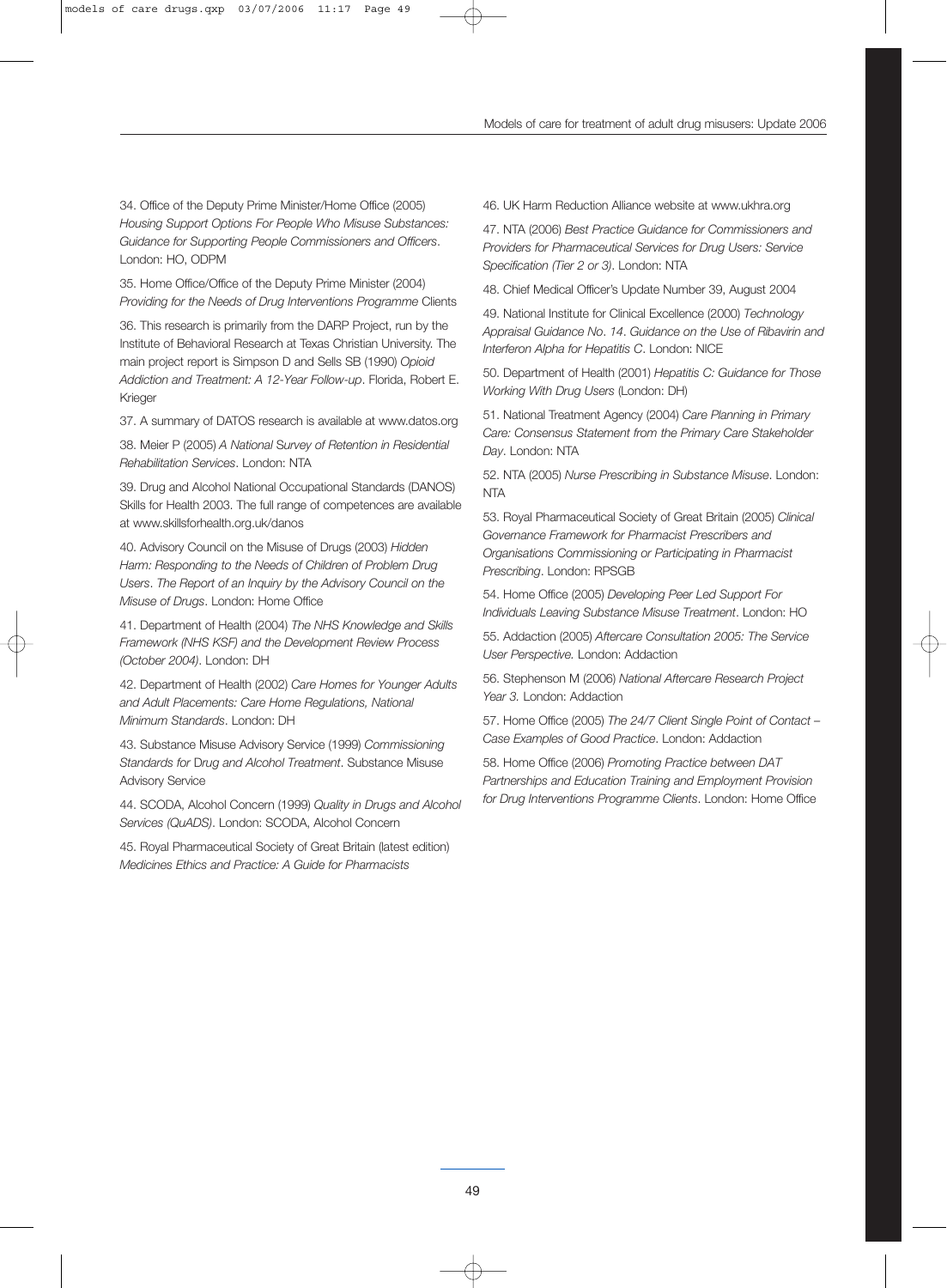## Acknowledgements

Models of Care: Update 2006 is an update of Models of Care for Treatment of Adult Drug Misusers (2002). The original project team that developed Models of Care 2002 was comprised of Dr Dima Abdulrahim, Jan Annan, Richard Cyster, Annette Dale-Perera, Prof Colin Drummond, Fiona Hackland, Don Lavoie, Dr John Marsden, Dr Sally Porter and Prof John Strang, with contributions from Prof Hamid Ghodse, Pauline Bissett, Jill Britton and Sherife Hasan.

Models of Care: Update 2006 was redrafted by Annette Dale-Perera and Tim Murray (NTA), with key input from NTA, Department of Health and Home Office colleagues, and following extensive consultation with the drug treatment field.